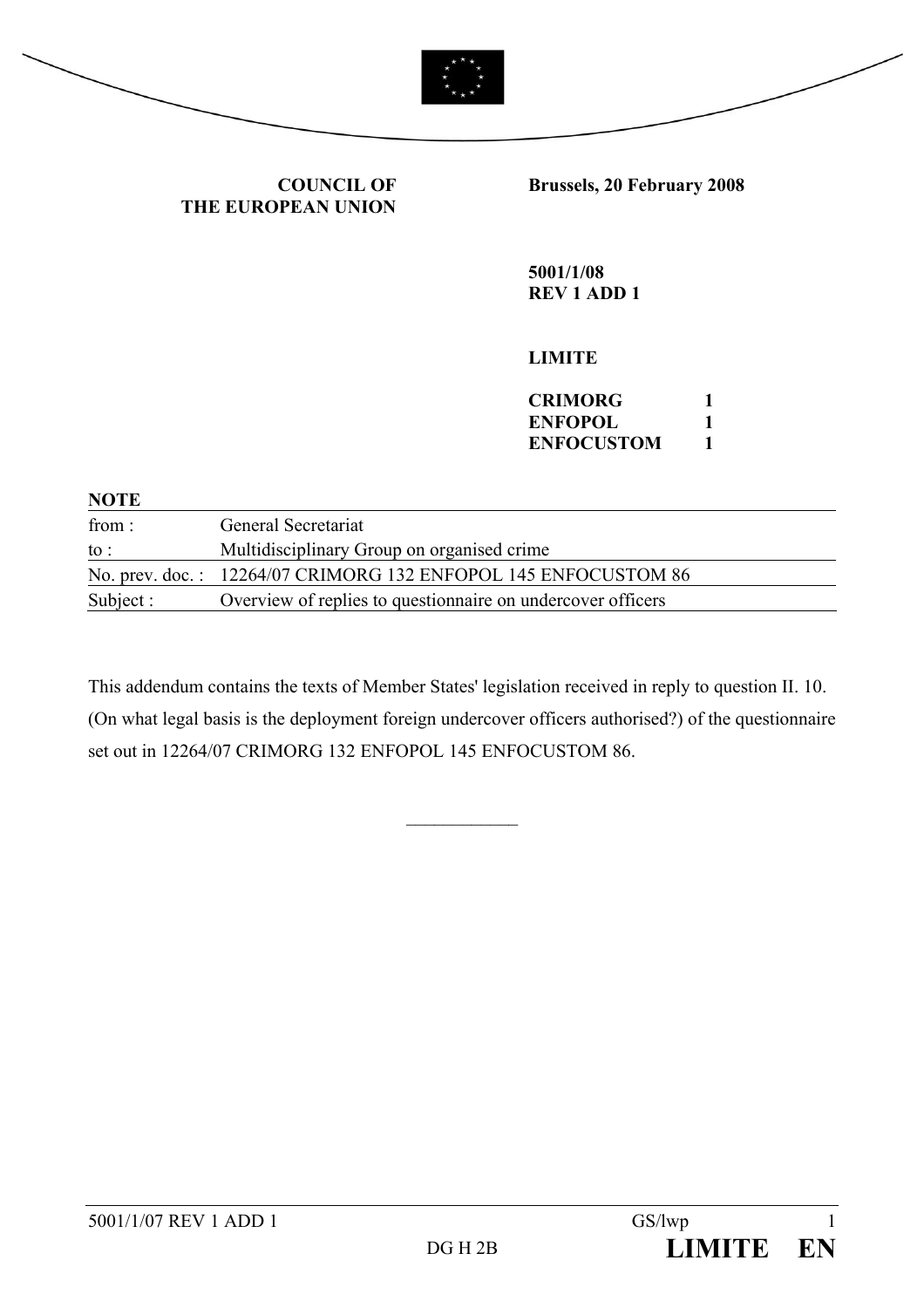# **Table of contents:**

# Page no

| ∗      |  |
|--------|--|
| ∗      |  |
| ∗      |  |
| *      |  |
| $\ast$ |  |
| *      |  |
| ∗      |  |
| *      |  |
| *      |  |
| *      |  |
| *      |  |
| ∗      |  |
| *      |  |
| ∗      |  |
| *      |  |
| *      |  |
| *      |  |
| *      |  |
| ∗      |  |
| ∗      |  |
| ∗      |  |
| ∗      |  |
| ∗      |  |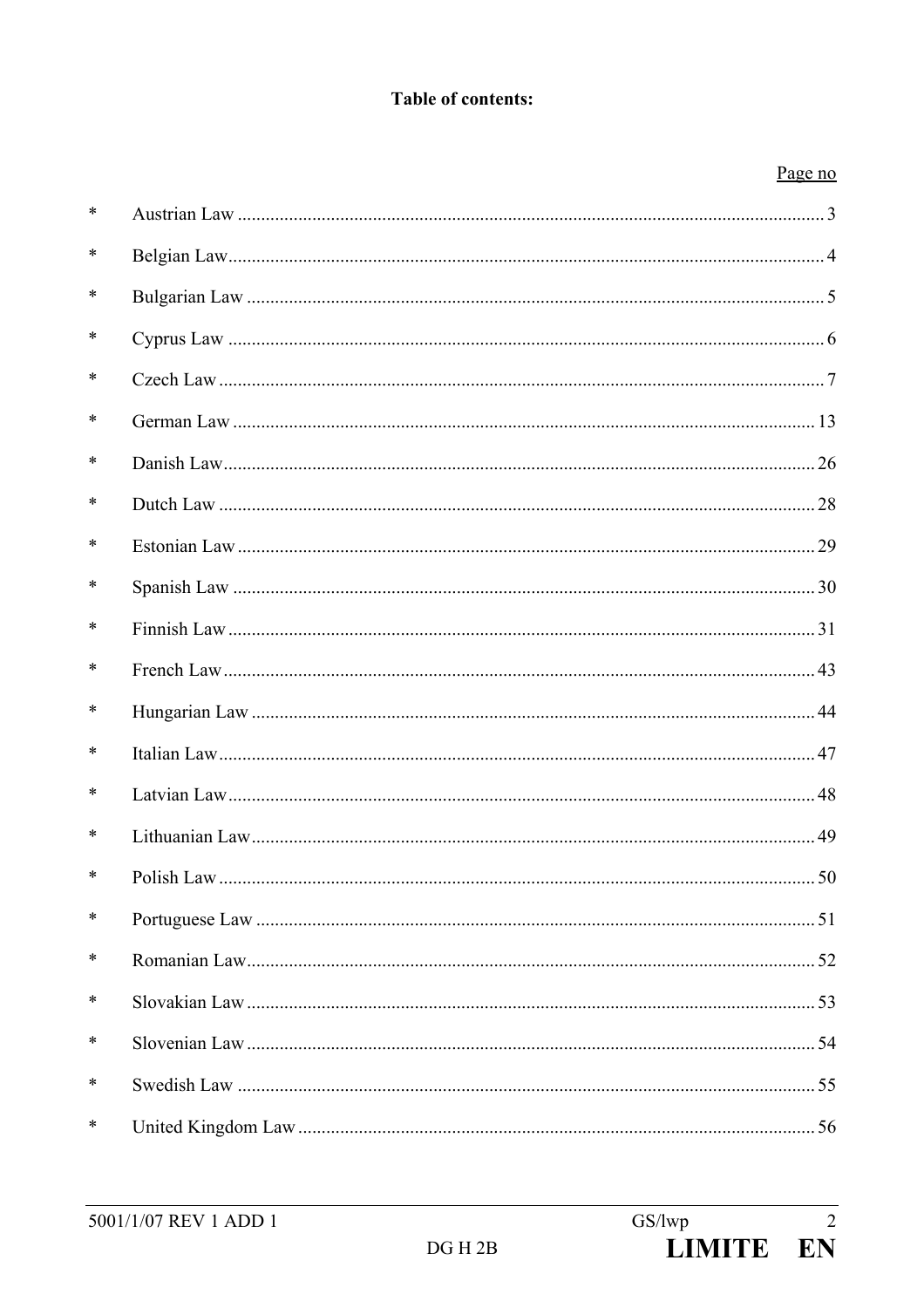# **Austrian Law**

Sections 73 and 74 of the Act on Judicial Cooperation in Criminal Matters with the Member States of the European Union (EU-JZG); text attached. Following the reform of the Austrian Code of Criminal Procedure, sections 73 and 74 EU-JZG are currently under revision.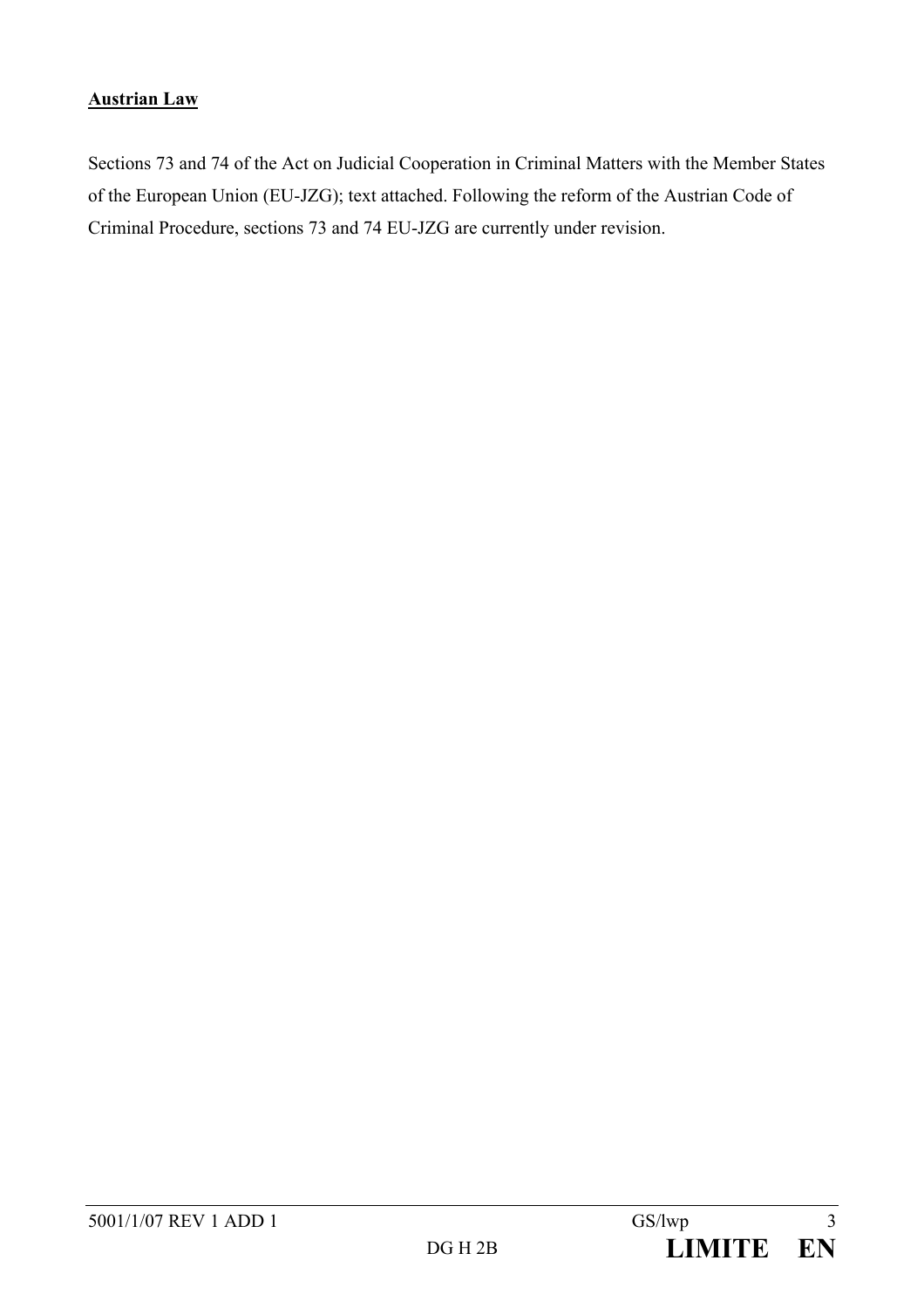# **Belgian Law**

Legislation : Law on Special Investigating Methods of January  $6<sup>th</sup>$  2003 (hereafter "SIM Law"), modified in 2005, that inserted in the Belgian Criminal Procedure Code the legal frame within which infiltration operations can be authorised by a Public Prosecutor or an Investigating Judge

In addition to the legal prescription that only police-officers are authorised to execute special investigation methods two comments linked directly to this Legal Act make the deployment of foreign UC-officers possible :

- The fact that the law prescribes that only police-officers are accepted as UC, doesn't exclude that in respect of international agreements foreign law enforcement agencies can, under the supervision and conduct of the competent authorities be deployed in Belgium. All legal prescriptions that must be respected by the Belgian police are to be respected by the foreign officers.
- UC-deployments must be operated by for these purpose highly trained officers. This is a fundamental condition. These kinds of operations are extremely delicate and need a strict conduct and control of the deployed officers within the police. It is not possible to assign whichever police officer for this kind of operation.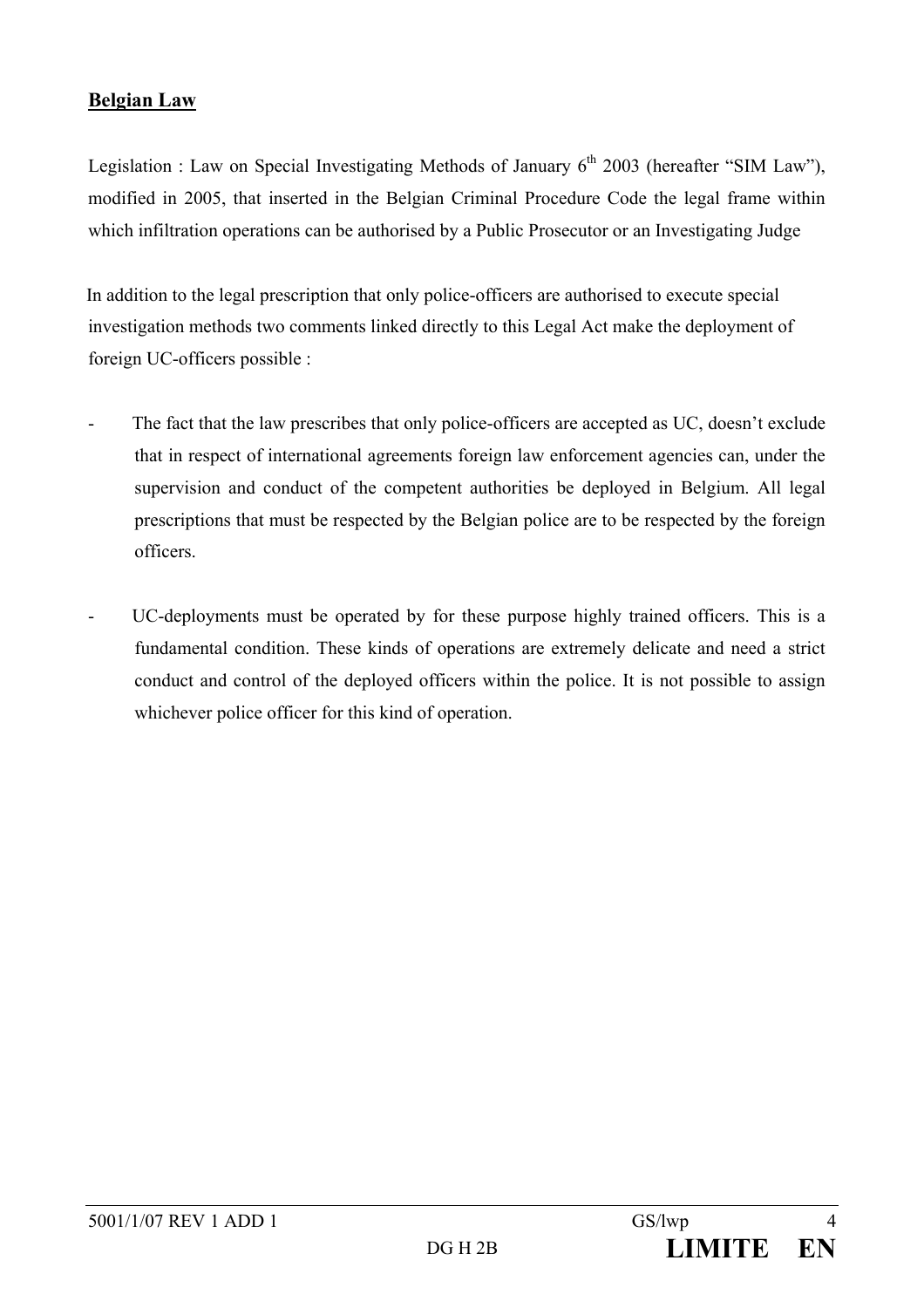# **Bulgarian Law**

- Penal Procedure Code Section VIII "Special Intelligence Means" of Chapter XIV "Methods of evidencing", Article 476 – please find attached the text in the annex at the end of the Questionnaire;
- Law for the Special Intelligence Devices please find attached the text in the annex at the end of the Questionnaire;
- Second Additional Protocol to the European Convention on Mutual Assistance in Criminal Matters (in force for the Republic of Bulgaria from 1 September 2004)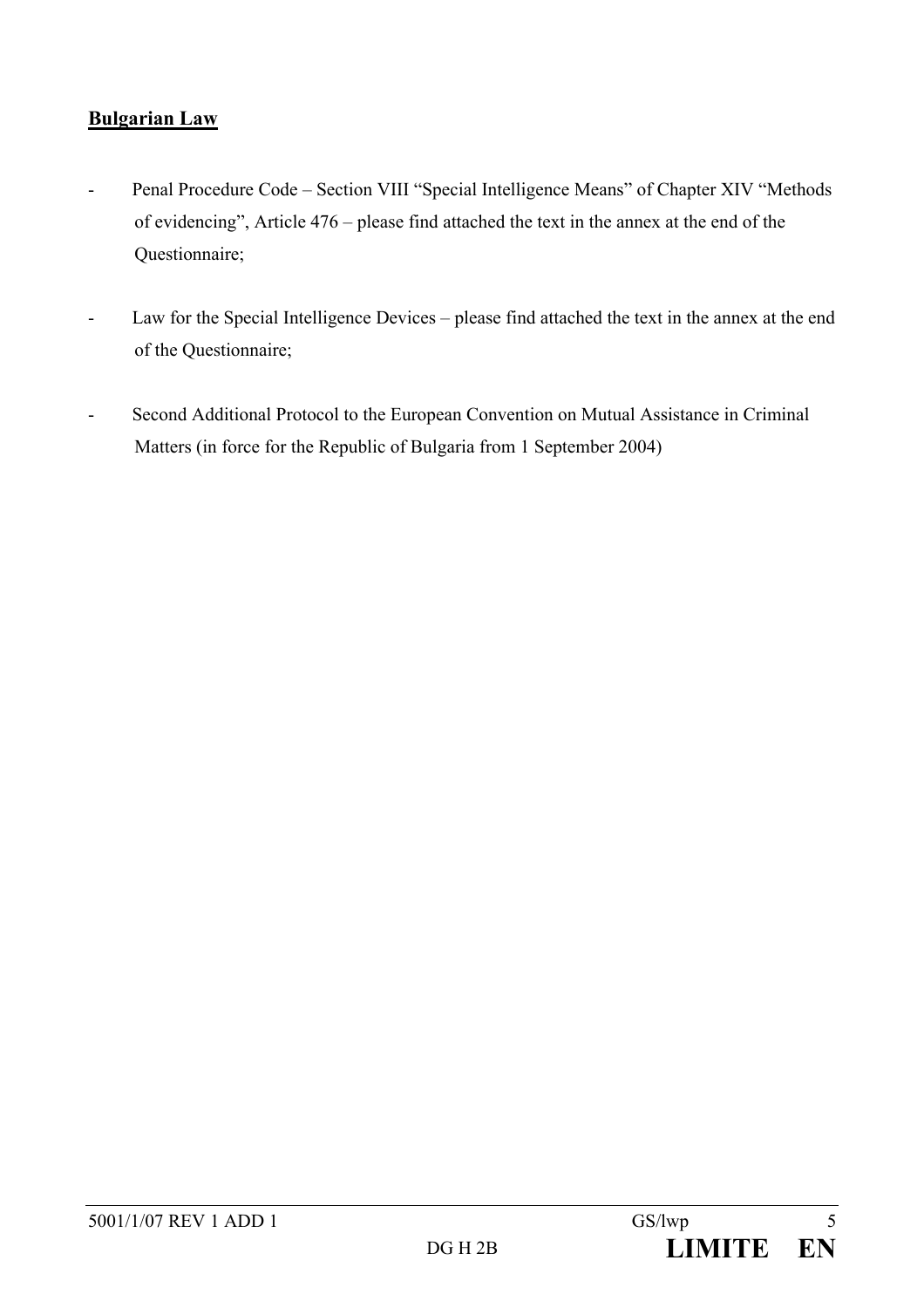# **Cyprus**

There is no domestic legislation concerning the deployment of foreign undercover officers. The deployment of foreign undercover officers may take place, following:

- a request under articles 13  $\&$  14 of the Convention on Mutual Assistance in Criminal Matters between the Member States of the European Union in accordance with Article 34 of the Treaty on European Union,
- bilateral, multilateral agreements or other arrangements under Articles 19  $& 20$  of the United Nations Convention against Transnational Organized Crime,
- bilateral, multilateral agreements under the United Nations Convention against illicit Traffic in Narcotic Drugs and Psychotropic Substances,
- an agreement with a Member State or a Third Country on police cooperation.

There is no specific provision for the deployment of undercover officers in bilateral agreements on police cooperation. However, the deployment may be carried out within the scope of such agreements based on general provisions: i.e "Collaboration between the Parties, within the framework of combating crime .... shall include information exchange and the providing of assistance in the operational activity of investigation into: a. the identification of and search for persons who have disappeared, b. the investigation of and search of persons who have committed offences in the territory of either of the Parties…etc".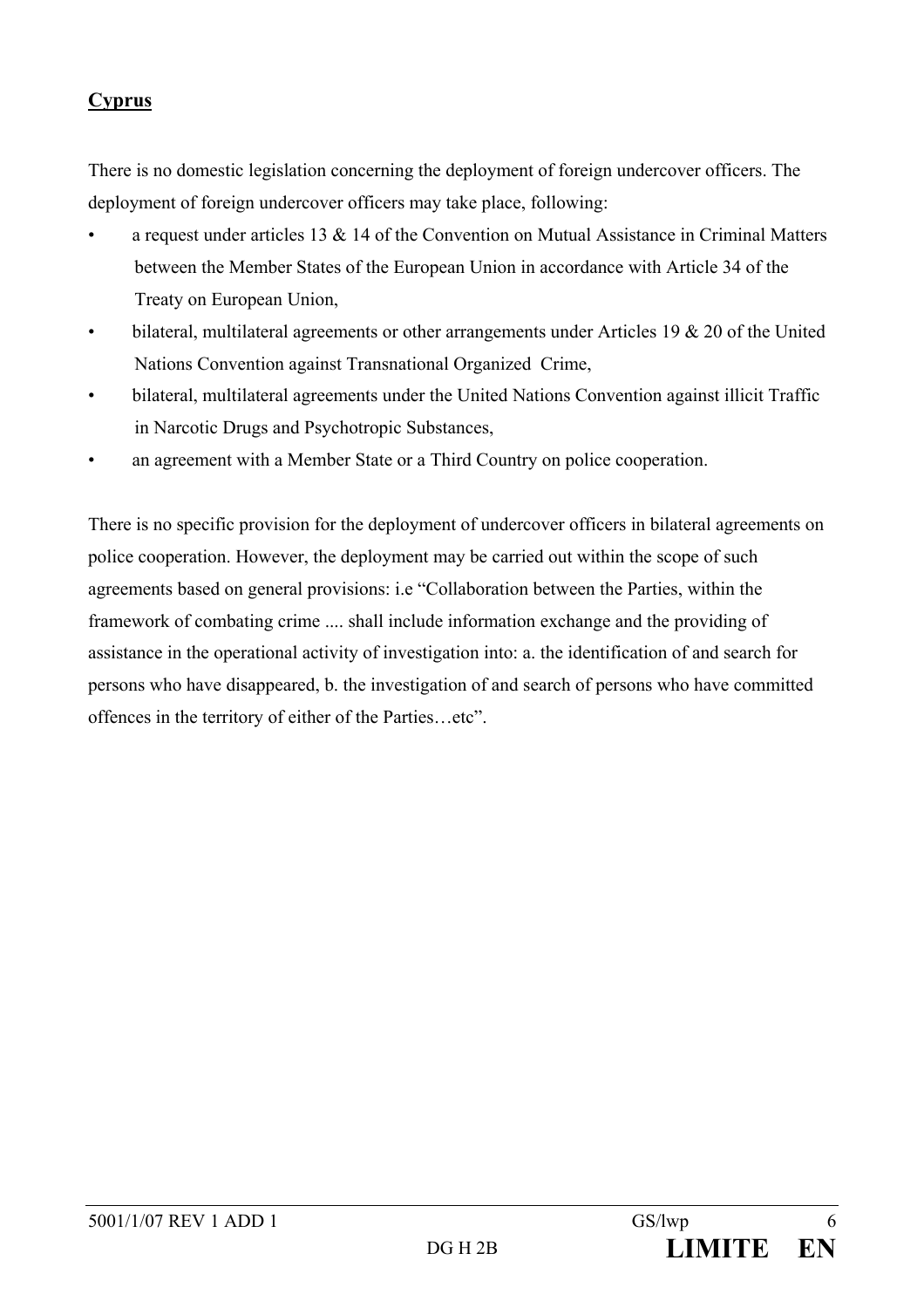# **Czech Law**

Section 437 in conj. with section 158e constitutes a firm legal basis for the deployment of foreign undercover officers. The wording of these provisions translated to English is as follows:

# *Section 437 Covert Investigation*

- (1) In accordance with the conditions set out in a promulgated international treaty which is binding on the Czech Republic, also a foreign police officer, upon the request of the respective authorities of a foreign state, or upon the request of an investigative, prosecuting or adjudicating authority, may act on the territory of the Czech Republic as an undercover officer in the meaning of section 185e or carry out a sham transfer pursuant to section 158c.
- (2) The authority competent to submit a motion to the High Court in Prague for approving the operation of a foreign police officer as an undercover officer pursuant to section 158e and permitting a sham transfer pursuant to section 158c shall be the High Prosecuting Attorney's Office in Prague.

## *Section 158e*

#### *Use of an undercover officer*

- (1) If criminal proceedings are being conducted for an especially serious intentional criminal offence, for a criminal offence committed for the benefit of a criminal conspiracy or for another intentional criminal offence the prosecution of which is obligatory under a promulgated international treaty binding on the Czech Republic, the police authority, if it is a unit of the Police of the Czech Republic, is entitled to use an undercover officer.
- (2) An undercover officer shall be an officer of the Police of the Czech Republic fulfilling the tasks assigned to him/her by the managing police authority, usually involving concealment of the actual purpose of his/her activity. If necessary for the deployment of the undercover officer, his/her preparation or protection, it is possible, in order to conceal his/her identity,
	- (a) to create a cover story about another personal existence and to insert personal data created for this cover story into information systems operated under special Acts;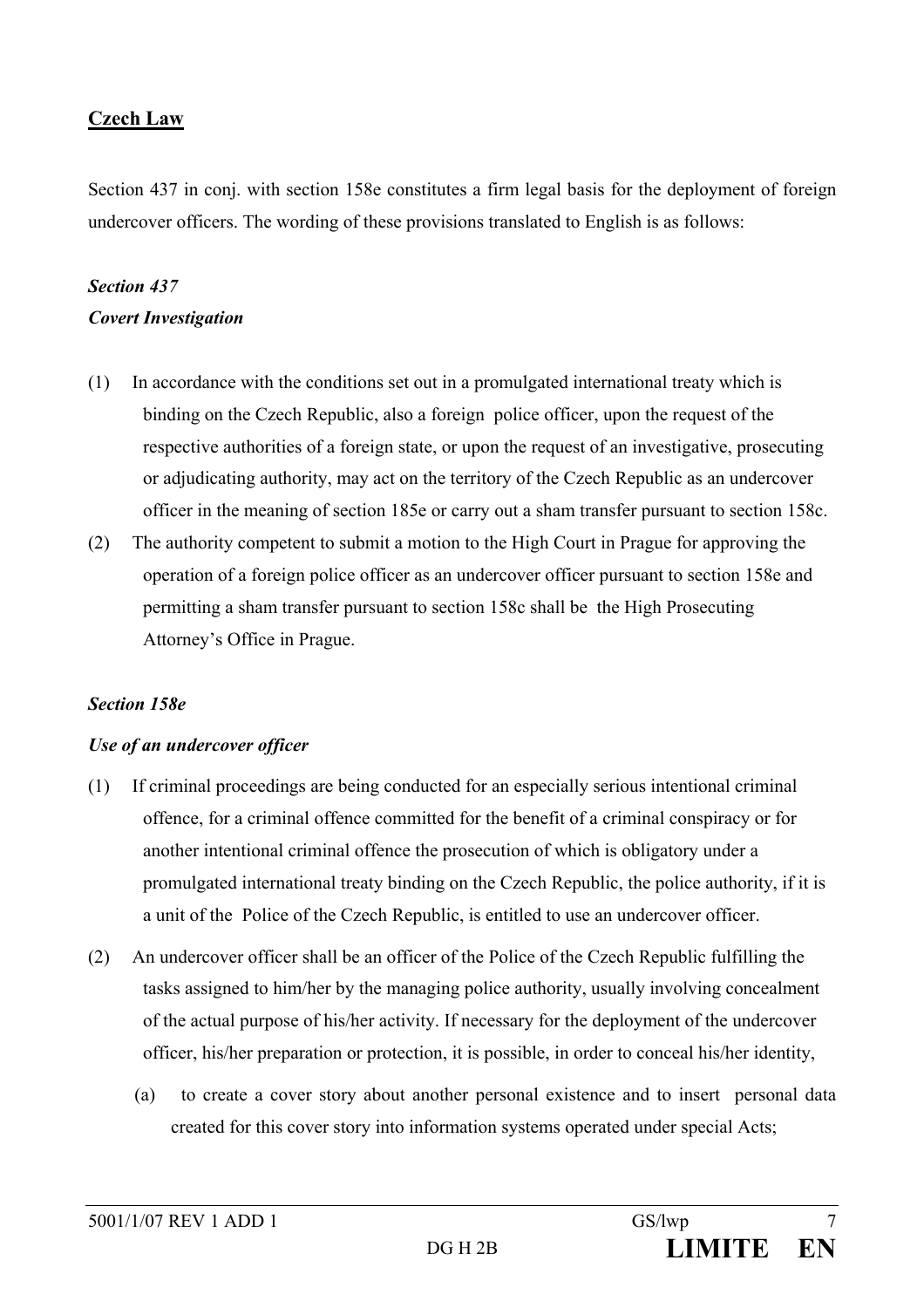- (b) to carry out economic activities requiring a special licence, permit or registration;
- (c) to conceal the fact that he/she is an officer of the Police of the Czech Republic.
- (3) Public administration authorities are obliged to cooperate with the Police of the Czech Republic without delay in the execution of the authorizations specified in (a) to (c) above.
- (4) The use of an undercover officer shall be subject to authorization proposed by a prosecuting attorney from the High Prosecuting Attorney's Office and granted by a judge of the High Court in whose district the prosecuting attorney submitting the proposal operates. The authorisation must specify the purpose of the use of the undercover officer and the period for which he/she will be used, as well as data enabling identification of the undercover officer. The period of authorisation may be extended on the basis of a new motion containing an evaluation of the agent's activities to date, and it may be extended so repeatedly.
- (5) An undercover officer does not require any additional authorization for the surveillance of persons and objects to the extent specified in section 158d (2).
- (6) During his/her deployment, an undercover officer shall select those means which are effective for carrying out his/her service mission and which do not cause any harm to the rights of other persons. He/she has no other obligations under the special Act regulating the status of the officers of the Police of the Czech Republic.
- (7) The prosecuting attorney shall request the police authority to provide the data necessary to assess whether the reasons for using the undercover officer continue and whether his/her activities are in accordance with the law. He/she must assess this data at regular intervals, at least once in a three-month period, and if the reasons for using the undercover officer have ceased to exist, he/she shall instruct the police authority to immediately terminate the undercover officer's activity. The police authority shall submit to the prosecuting attorney a report on the results of the use of the undercover officer.
- (8) An undercover officer may also carry out his/her tasks on the territory of another state. The decision to send him/her abroad shall be taken by the Police President following the previous consent from the authorities of the state in whose territory the undercover officer is to operate, and on the basis of the authorisation by a judge specified in paragraph (4), unless stipulated otherwise in a promulgated international treaty binding on the Czech Republic; in other respects the provisions of paragraphs (1) to (7) shall apply.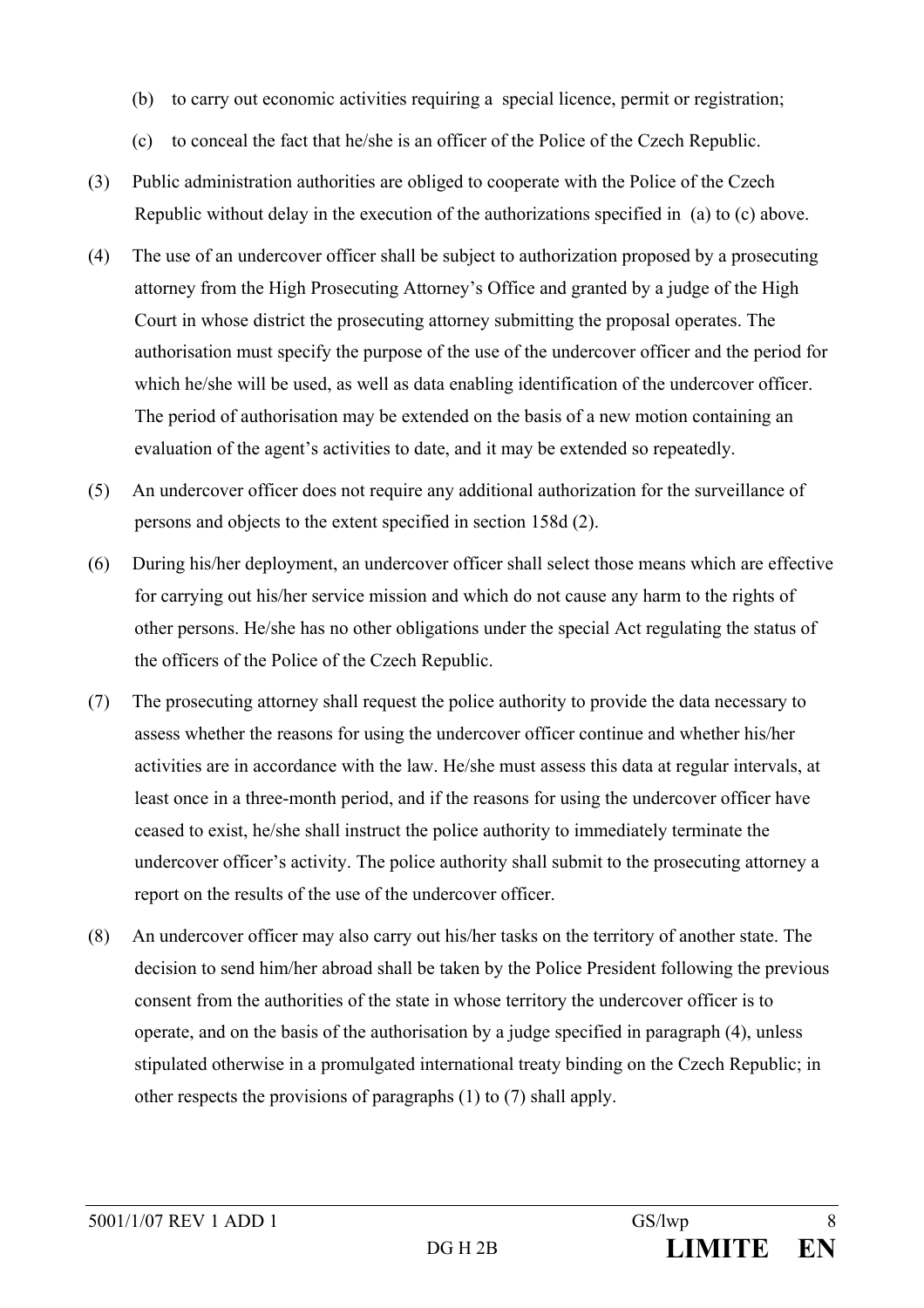*AGREEMENT between the Czech Republic and the Federal Republic of Germany on the supplements to the European Convention on Mutual Assistance in Criminal Matters of 20 April 1959 and on facilitating its application.* 

#### Art.21

#### **Covert investigation**

(1) If there is a need, for the purposes of investigation conducted by the authorities of the requesting state for a crime punishable under the law of both contracting states, to deploy on the sovereign territory of a contracting state an officer of the police or another authority having the status of an undercover officer ("agent" under the Czech law or "Verdeckter Ermittler" under the German law) - hereinafter referred to as "police officer", this state may, upon a special request, grant its approval for such deployment. The requesting contracting state shall submit such a request only if the clarification of the facts of the case would be significantly impeded without the planned measure. The request does not need to contain the police officer's real identity. For the request under sentence one, direct communication between prosecuting attorney offices shall apply as specified in Art. 11 (1) of this Agreement. The requesting state shall notify of the request the focal point of the requested state specified in par. (8).

(2) Investigation on the sovereign territory of the requested contracting state shall be limited to individual deployments of limited time periods. The preparation of the deployment shall be performed in close coordination between the involved authorities of the contracting states. The management of the deployment of the police officer and the ensuring of his/her safety shall be in the competence of an official of the requested state; acts of officers of the requesting contracting state shall be attributed to the requested contracting state. This may request at any time that the investigation be terminated.

(3) The authorization of the police officer and the conditions under which the activity shall be carried out shall be governed by the law of that contracting state on whose sovereign territory the activity is carried out.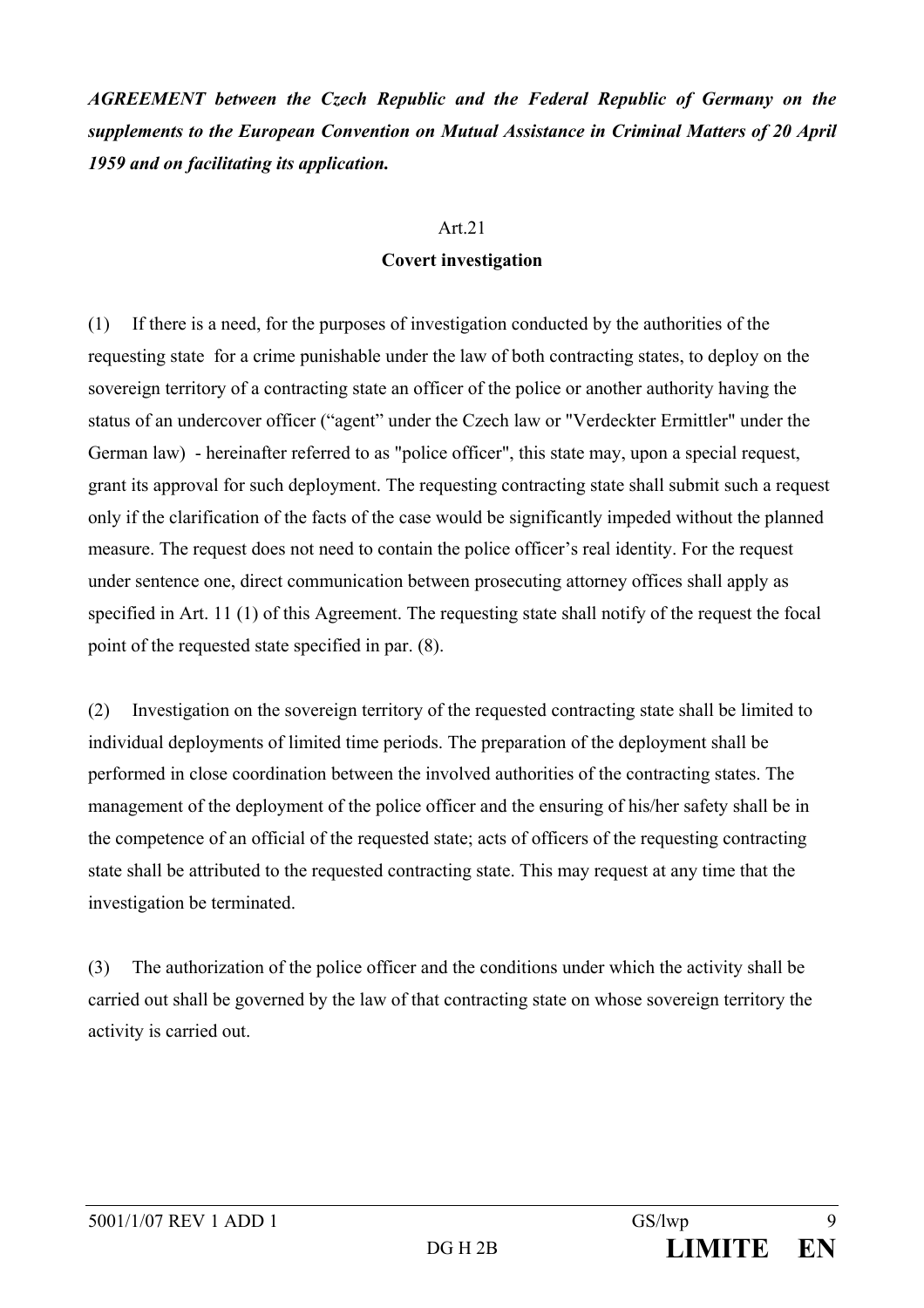(4) During his/her deployment, the police officer may carry a service weapon and technical means necessary for the deployment, unless the requested contracting state expressly disagrees with that. The use of a service weapon except for necessary defence shall be inadmissible.

(5) If, for emergency reasons, it is impossible to request a prior consent from the other contracting state and the legal prerequisites for the deployment of a police officer on the sovereign territory of the other contracting state are met, police officers are exceptionally entitled to operate in the sovereign territory of the other contracting state without a prior consent, if otherwise there was a danger of the changed identity being revealed. The operation of the police officer in such a case shall be limited to the extent necessary for preserving his/her legend and ensuring his/her safety. The entry to the territory must be immediately announced to the authorities of the other contracting state as laid down in paragraphs (1) and (8). This contracting state may request at any time that the deployment be terminated. A subsequent request must be submitted without delay specifying the reasons for the entry to the territory without a prior consent. The covert investigations under this paragraph shall be limited to the areas of:...

(6) Paragraphs (1) to (4) shall apply accordingly if the request is submitted by the state on whose sovereign territory the activity of the police officer of the other contracting state is to be carried out.

(7) The contracting states shall take all measures to conceal the identity and ensure the safety of the police officer also after the termination of the cross-border deployment.

(8) The focal point referred to in par.(1) shall be::

- for the Czech Republic: Police Presidium of the Czech Republic;
- for the Federal Republic of Germany: Federal Criminal Office (Bundeskriminalamt) or in the case of crimes in the field of cross-border movement of goods, the Customs Criminal Office (Zollkriminalamt).

(9) The foregoing paragraphs shall not preclude the possibility of one contracting state deploying on its territory, upon the request of the other contracting state, its own police officer.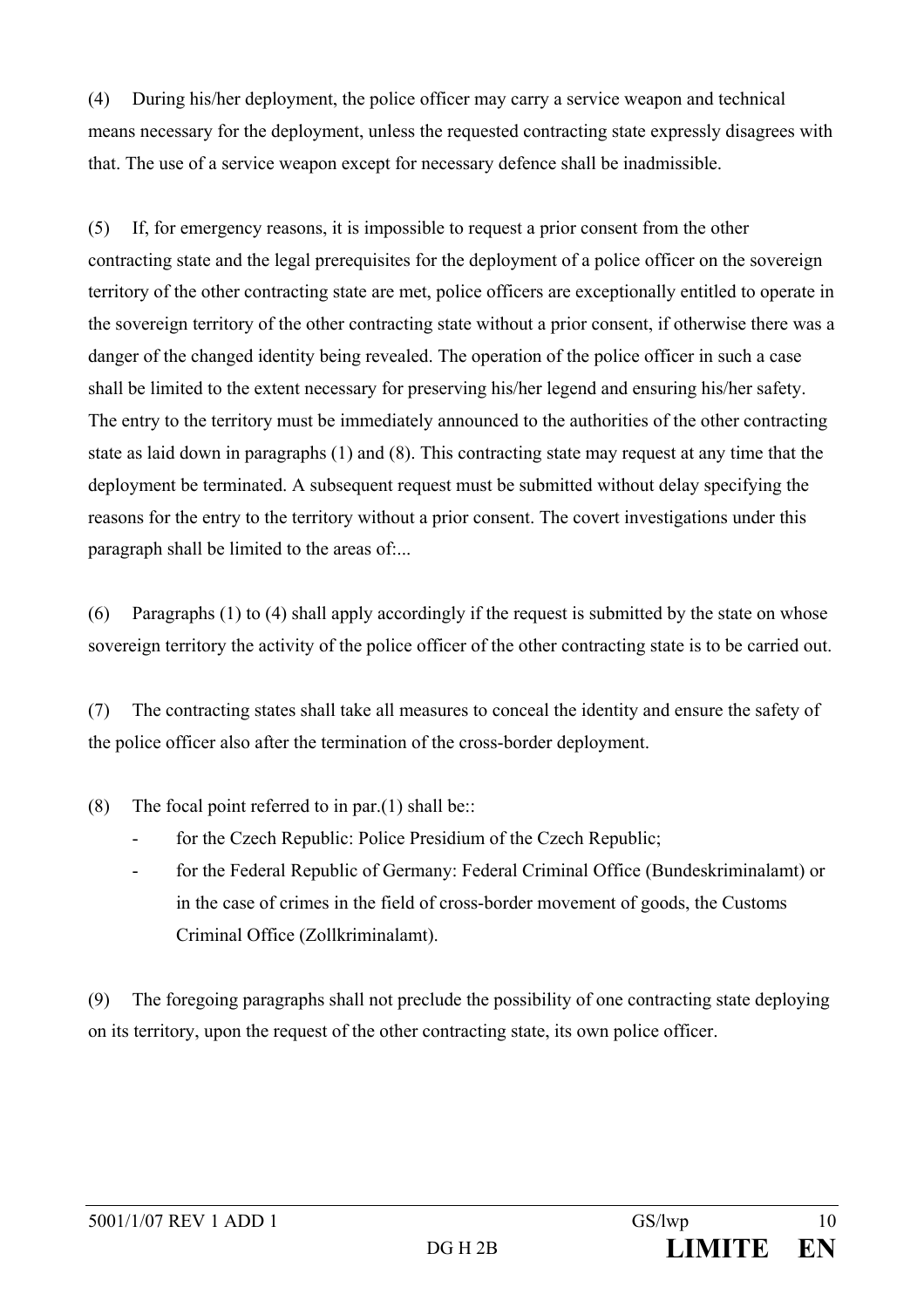(10) The foregoing paragraphs shall not preclude the possibility of other officers of the requesting contracting state conducting, upon the request of this contracting state, covert investigations on the sovereign territory of the other contracting state aimed at clearing up crimes. Paragraphs (5) and (9) shall apply accordingly.

# **AGREEMENT between the Czech Republic and the Republic of Austria on Police Cooperation and on the Second Supplement to the European Convention on Mutual Assistance in Criminal Matters of 20 April 1959**

#### Art.30

#### **Covert investigation**

/1/ As part of the investigation of criminal offences, a contracting state may, under the conditions laid down in its law and upon a prior request for mutual assistance, consent to the deployment of officers of the requesting state, who shall have under the Czech law the status of an undercover officer ("agent" in Czech terminology) or a person carrying out a sham transfer, or who under the Austrian law work undercover or under false identity (hereinafter referred to as "undercover officer"). The requesting contracting state shall submit such a request only if without the deployment of the undercover officer the investigation of a criminal offence would be frustrated or seriously impeded. The request does not need to indicate the officer's real identity.

/2/ Covert investigations on the territory of the requested contracting state shall be limited to individual deployments of limited time periods. The deployment shall be prepared in close coordination between the involved authorities of the contracting states. The management of the deployment of the undercover officer shall be in the competence of an official of the requested contracting state; the actions of the undercover officer of the requesting contracting state shall be attributed to the requested contracting state. This state may at any time request that the deployment be terminated.

/3/ The deployment of an undercover officer under this article and the conditions under which it shall be carried out, as well as the conditions for using the results of the investigation, shall be governed by the legal order of the contracting state on whose territory the undercover officer is deployed.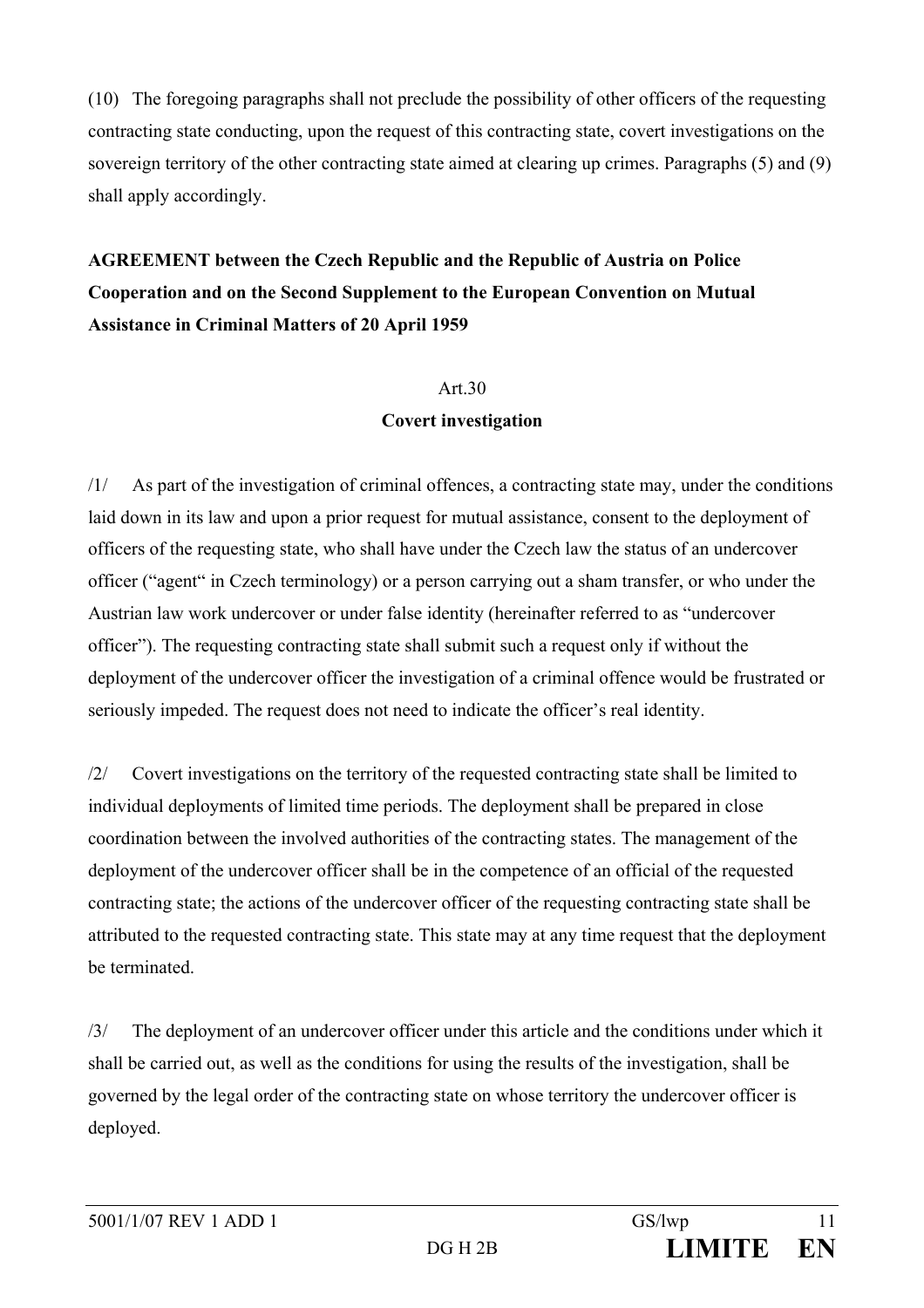/4/ The requested contracting state shall provide the undercover officer the necessary personnel, logistic and technical support and shall take all the necessary measures to protect the undercover officer during his/her deployment on its territory.

/5/ If, for emergency reasons, it is impossible to submit a request under par. (1) before crossing the state border and there is a serious danger that without the deployment of the undercover officer on the territory of the other contracting state the identity of this undercover officer could be revealed, his/her deployment on the territory of the other contracting state shall exceptionally be admissible without a prior consent. Even in this case, the prerequisites for the deployment of an undercover officer on the territory of the other contracting state must be met. The deployment shall be immediately announced to the national headquarters as well as the authority of the other contracting state specified in Article 31 (3). The request including the reasons justifying the deployment without a prior consent shall be submitted subsequently without delay. The operation of the undercover officer in such cases shall be limited to the extent necessary for preserving the legend or ensuring the safety of the undercover officer.

/6/ Paragraphs (1) to (4) shall apply accordingly in the cases when a contracting state requests the deployment of an undercover officer of the other contracting state in its territory. In such cases, if not agreed otherwise, the costs of the deployment shall be covered by the requesting contracting state.

/7/ Contracting states shall take all measures to conceal the identity and ensure the safety of the undercover officer also after the termination of his/her deployment.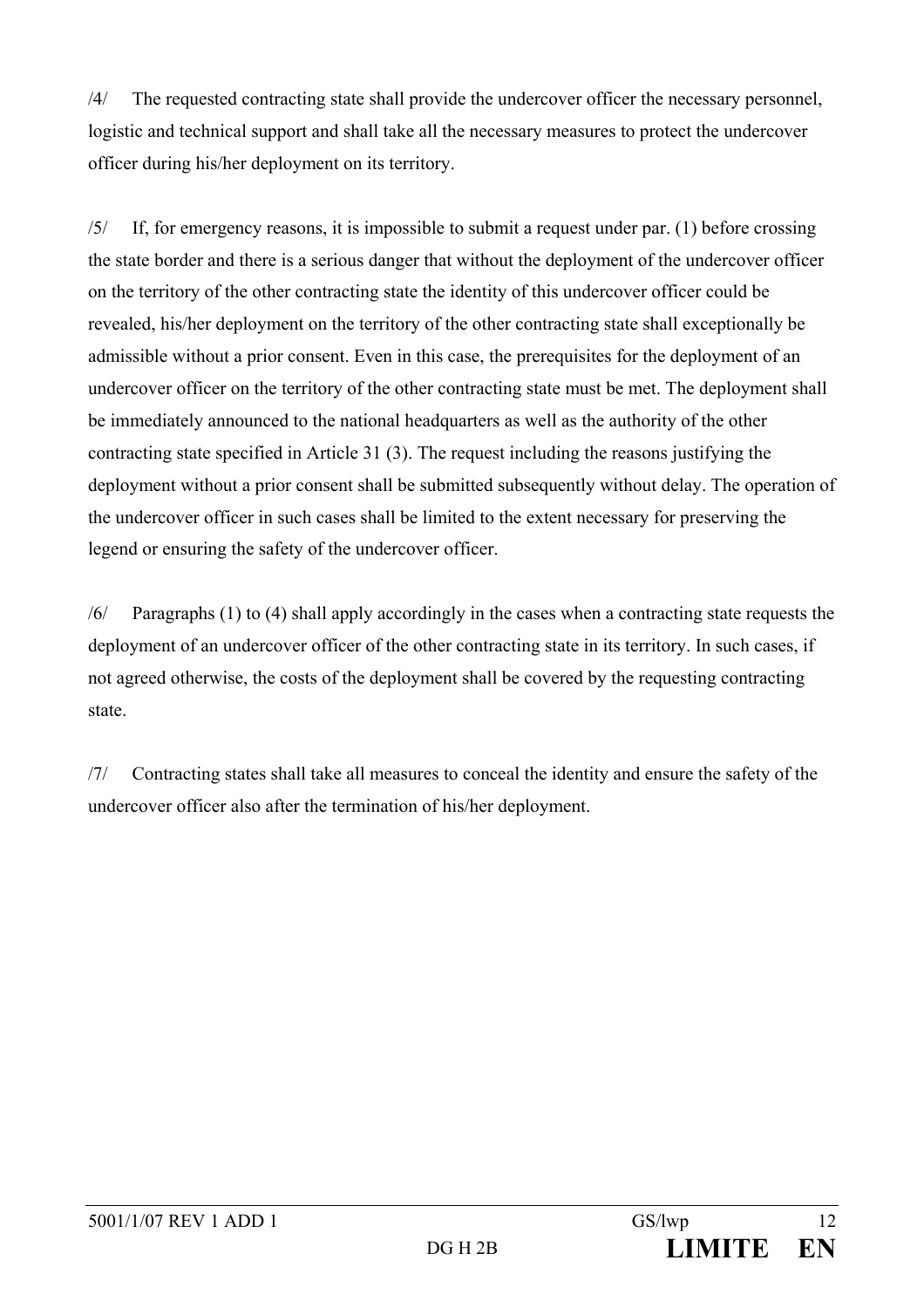# **German Law**

The deployment of undercover officers is governed by Sections 110a et seq. of the German Code of Criminal Procedure [*Strafprozessordnung*], which provide as follows:

### **Section 110a - Code of Criminal Procedure**

- (1) Undercover investigators may be used to clear up crimes where the facts are sufficient to indicate that a very significant criminal offence has been committed:
	- 1. in the area of the illegal trade in drugs or weapons or of counterfeiting money or official stamps,
	- 2. in the area of the protection of state security (Sections 74a and 120 of the Judicature Act (*Gerichtsverfassungsgesetz*),
	- 3. on a commercial or habitual basis, or
	- 4. by a member of a gang or in an otherwise organised manner.

Undercover investigators may also be used to clear up serious crimes where certain facts suggest a danger of repetition. The use of undercover investigators shall be admissible only if the investigations would be fruitless or significantly more difficult using other methods. Undercover investigators may also be used to clear up crimes where the special significance of an offence so requires and other measures offer no prospect of success.

- (2) Undercover investigators shall be police officers who carry out investigations under an assigned false identity which they assume long term (cover). They may be parties to legal transactions using that cover.
- (3) Where it is indispensable for building up or maintaining a cover story, the relevant documents may be drawn up, altered and used.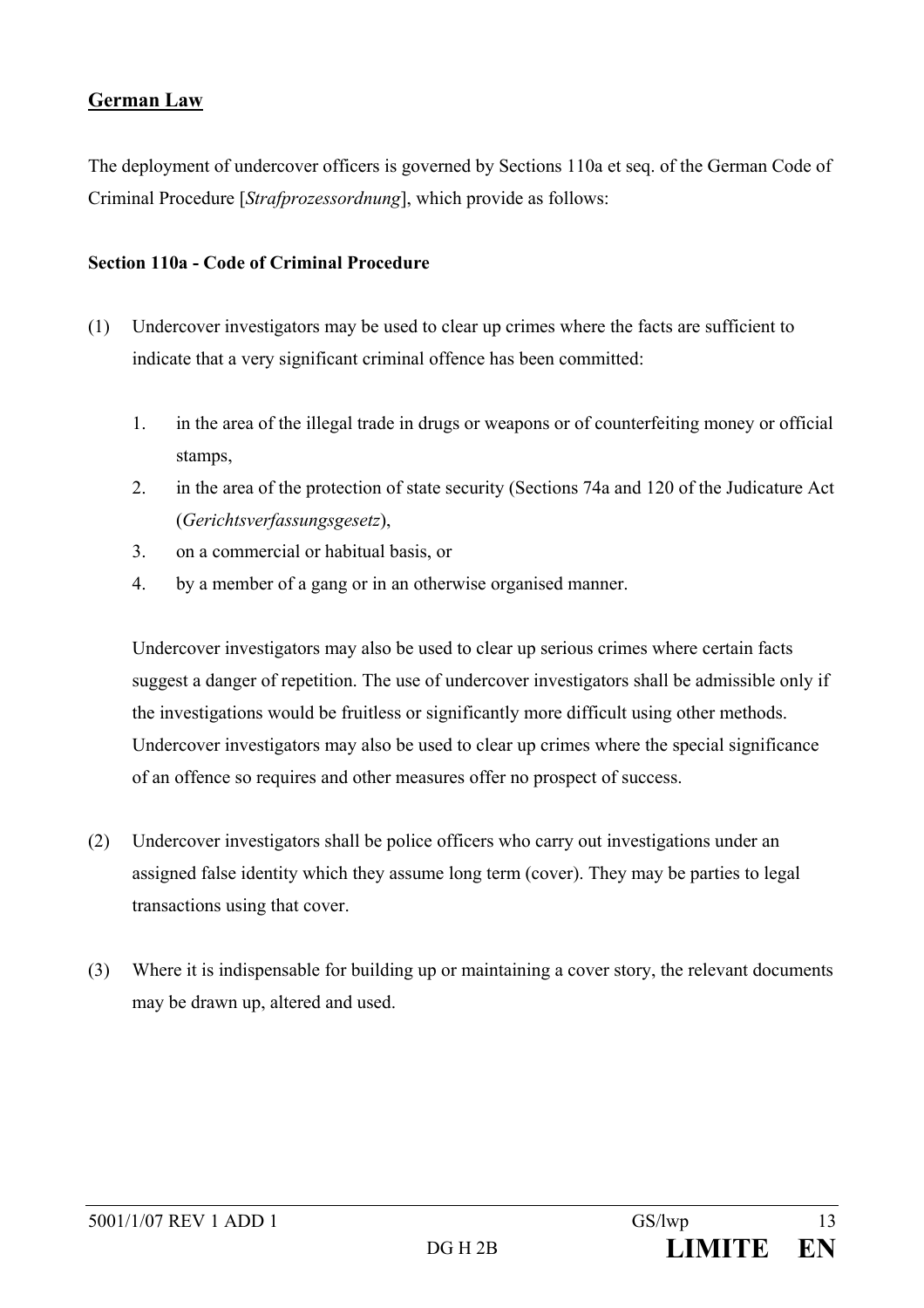#### **Section 110b - Code of Criminal Procedure**

(1) Use of an undercover investigator shall require the prior consent of the public prosecutor's office. If urgent action is required and the decision of the public prosecutor's office cannot be obtained beforehand, it must then be obtained at the earliest opportunity; the measure shall be ended if the public prosecutor's office has not given its consent within three days. Consent shall be given in writing and for a specified period. It may be extended providing the conditions for the use of undercover investigators continue to be fulfilled.

#### (2) Operations

- 1. which concern a specific accused, or
- 2. during which the undercover investigator enters private premises not accessible to the public

shall require the consent of a court. If urgent action is required, the consent of the public prosecutor's office shall suffice. Where the decision of the public prosecutor's office cannot be obtained beforehand, it must then be obtained at the earliest opportunity. The measure shall be ended if the court does not give its consent within three days. The third and fourth sentences of Subsection 1 shall apply *mutatis mutandis*.

(3) The identity of the undercover investigator may be kept secret even after the operation has ended. The public prosecutor and the court responsible for approving the operation may require the investigator's identity to be disclosed to them. Otherwise, in criminal proceedings an undercover investigator's identity may be kept secret in accordance with Section 96, particularly if there is cause for concern that disclosure would endanger the life, limb or liberty of the undercover investigator or of another person or compromise the possibility of further deploying the undercover investigator.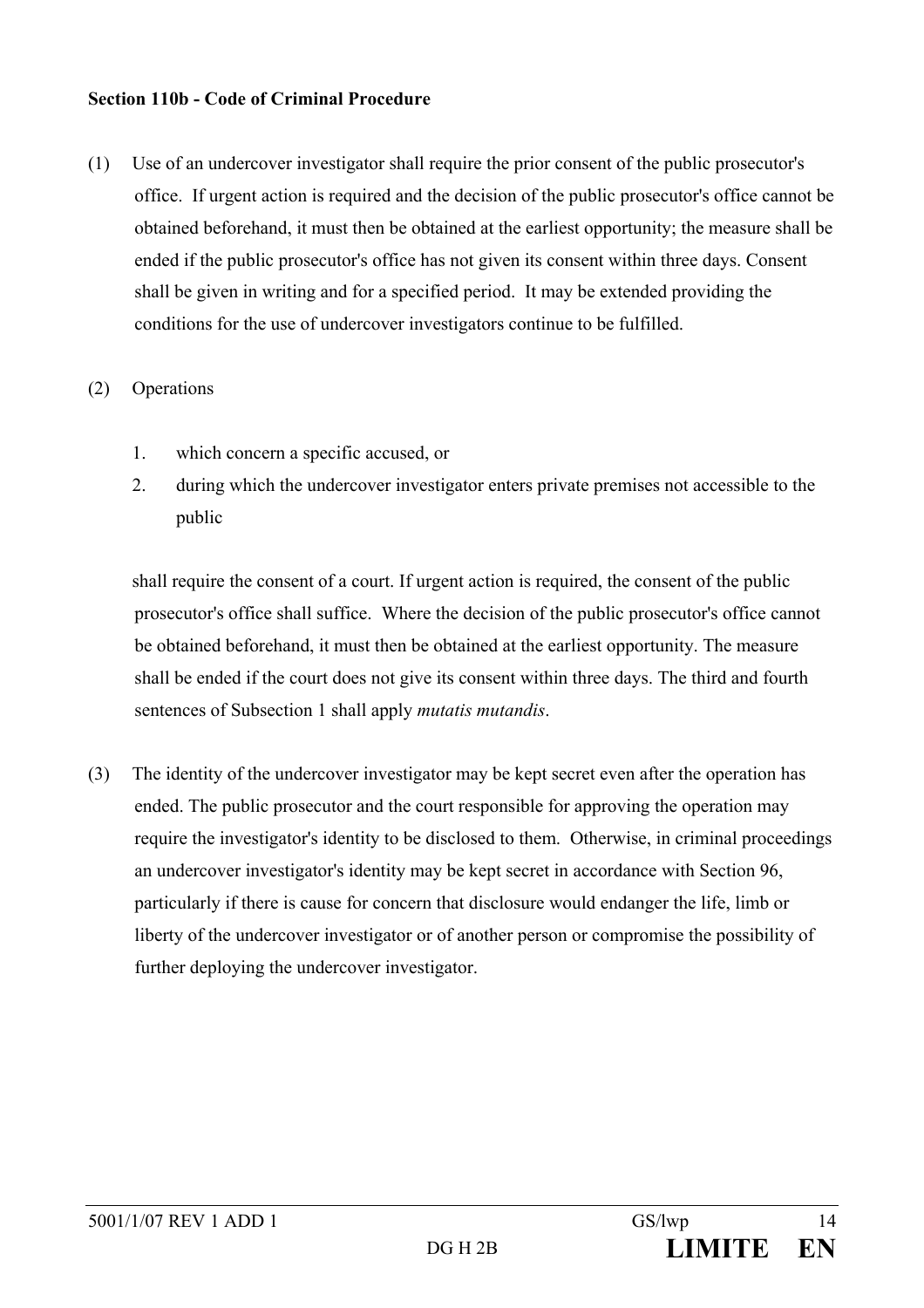#### **Section 110c - Code of Criminal Procedure**

Undercover investigators may use their cover story to gain entry to a private dwelling with the rightholder's agreement. Such agreement may not be obtained by falsely pretending to a right of entry beyond that based on the cover story. The undercover investigator's powers shall otherwise be determined by this Act and by other legal provisions.

#### **Section 110d - Code of Criminal Procedure**

- (1) Persons whose private dwellings that are not accessible to the public have been entered by an undercover investigator shall be notified of the operation as soon as this can be done without jeopardising the purpose of the investigation, endangering public security or the life or limb of another person or compromising the possibility of further deploying the undercover investigator.
- (2) Decisions and other documents relating to use of an undercover investigator shall be kept by the public prosecution office. They shall not be placed on the files until the conditions set out in subsection 1 have been fulfilled.

## **Section 110e - Code of Criminal Procedure**

Personal data obtained by the use of an undercover investigator may only serve as evidence in other criminal proceedings if evaluation of the data yielded information required to clear up one of the crimes listed in Section 110a(1); Section 100d(6) shall remain unaffected.

the principles governing the deployment of foreign undercover investigators are the same as those applying to civilians acting under cover, who are not the subject of specific legislation but may be called upon on the basis of the general provisions regarding investigations (Sections 161 and 163 of the Code of Criminal Procedure), which state: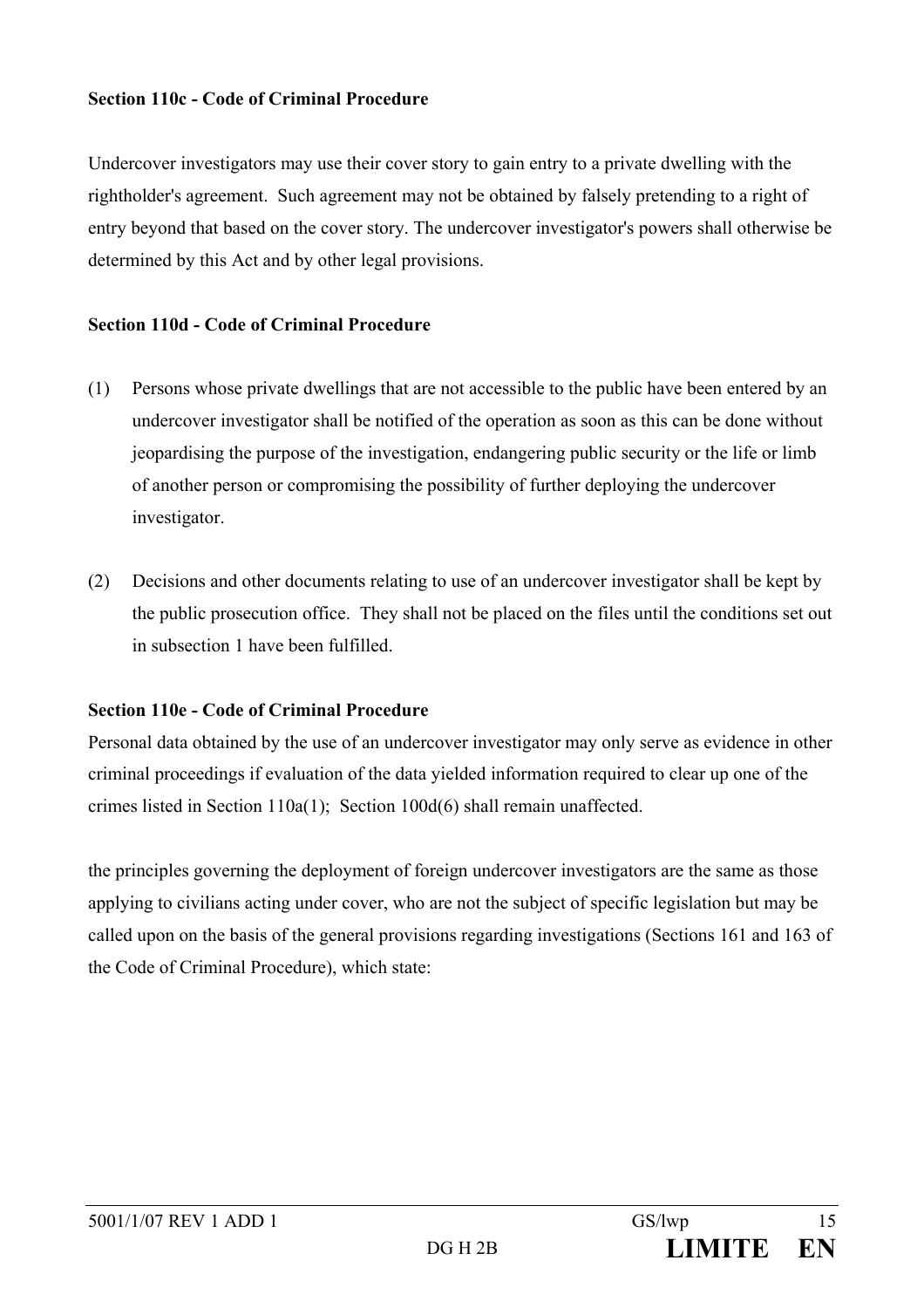#### **Section 161**

- (1) For the purpose indicated in Section 160(1) to (3), the public prosecutor's office shall be entitled to request information from all authorities and to conduct investigations of any kind, either itself or through the authorities and officers of the police, provided there are no other statutory provisions specifically regulating their powers. Those authorities and officers shall be obliged to comply with the request of, or order given by, the public prosecutor's office, and they shall be entitled in this case to request information from all authorities.
- (2) Personal information obtained in or from private a dwelling by technical means for the purpose of personal protection in a covert investigation based on police law may, subject to the principle of proportionality, be used as evidence (Article 13(5) of the Basic Law) only in cases where the legality of the measure has been established by the *Amtsgericht* (Local Court) (Section 162(1)) in whose district the office giving the order is located; if action must be taken urgently, a judicial decision must be obtained subsequently, at the earliest opportunity.

## **Section 163**

- (1) The authorities and officers of the police force shall investigate criminal offences and shall take all immediately necessary measures to prevent suppression of the facts. To this end they shall be entitled to request information from all authorities, and – if action must be taken urgently – to demand such information, and they shall be entitled to conduct investigations of any kind unless there are other statutory provisions specifically regulating their powers.
- (2) The authorities and officers of the police force shall without delay transmit their records to the public prosecutor's office. The records may be sent directly to the local court if it appears that a judicial investigation needs to be conducted promptly.

Germany has concluded *bilateral treaties* containing rules on the deployment of undercover officers with the following States:

## **(a) Kingdom of the Netherlands**

Treaty of 2 March 2005 between the Federal Republic of Germany and the Kingdom of the Netherlands regarding cross-border police cooperation and cooperation in criminal law matters.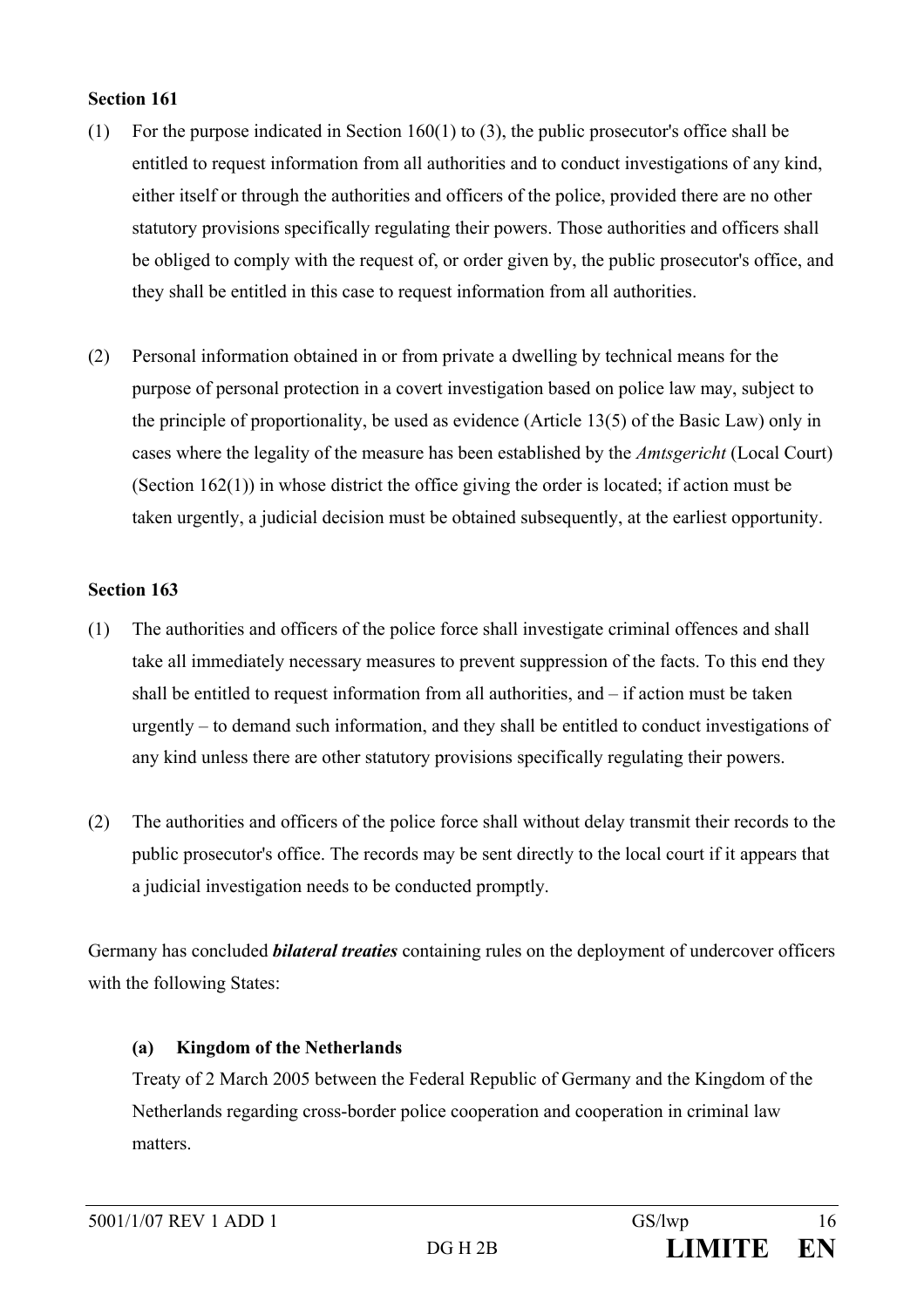#### **Article 14**

#### **Undercover investigations for the purpose of criminal prosecution**

- (1) Upon request, the requested Contracting State may approve the implementation of undercover investigations within its territory by officers of the requesting Contracting State having the position of undercover officers in accordance with the laws of the requesting Contracting State, if the latter states that without this measure there would be no prospect of clearing up the facts of the case or it would be much more difficult to do so. The approval of a request to implement an undercover investigation shall cover the entire territory of the requested Contracting State.
- (2) Additional prerequisites for undercover investigations, particularly conditions under which undercover officers may be deployed, shall be based on the laws of the requested Contracting State. The requested Contracting State may establish further requirements for the use of information obtained by means of an undercover investigation. The Contracting States shall inform one another of the prerequisites for implementing undercover investigations pursuant to their domestic law.
- (3) Undercover investigations within the territory of the requested Contracting State shall be limited to specific operations of limited duration, which shall be described in the request pursuant to subsection 1. If, when the request is submitted, it is apparent that the undercover investigations will last for a certain time, the undercover investigations may initially be approved for a period of up to three months. The approval may be extended, and the extension may be linked to amendment of the approval originally granted. The expected duration of the undercover investigations shall also be specified in the request pursuant to subsection 1. The authorities of the requesting Contracting State shall coordinate the preparation of the operation with the competent authorities of the requested Contracting State.
- (4) Operational command of the deployment shall be assigned to an officer of the requested Contracting State; to the requested Contracting State shall be responsible for the actions of the officers of the requesting Contracting State. The requested Contracting State may require that the undercover investigation be ended at any time.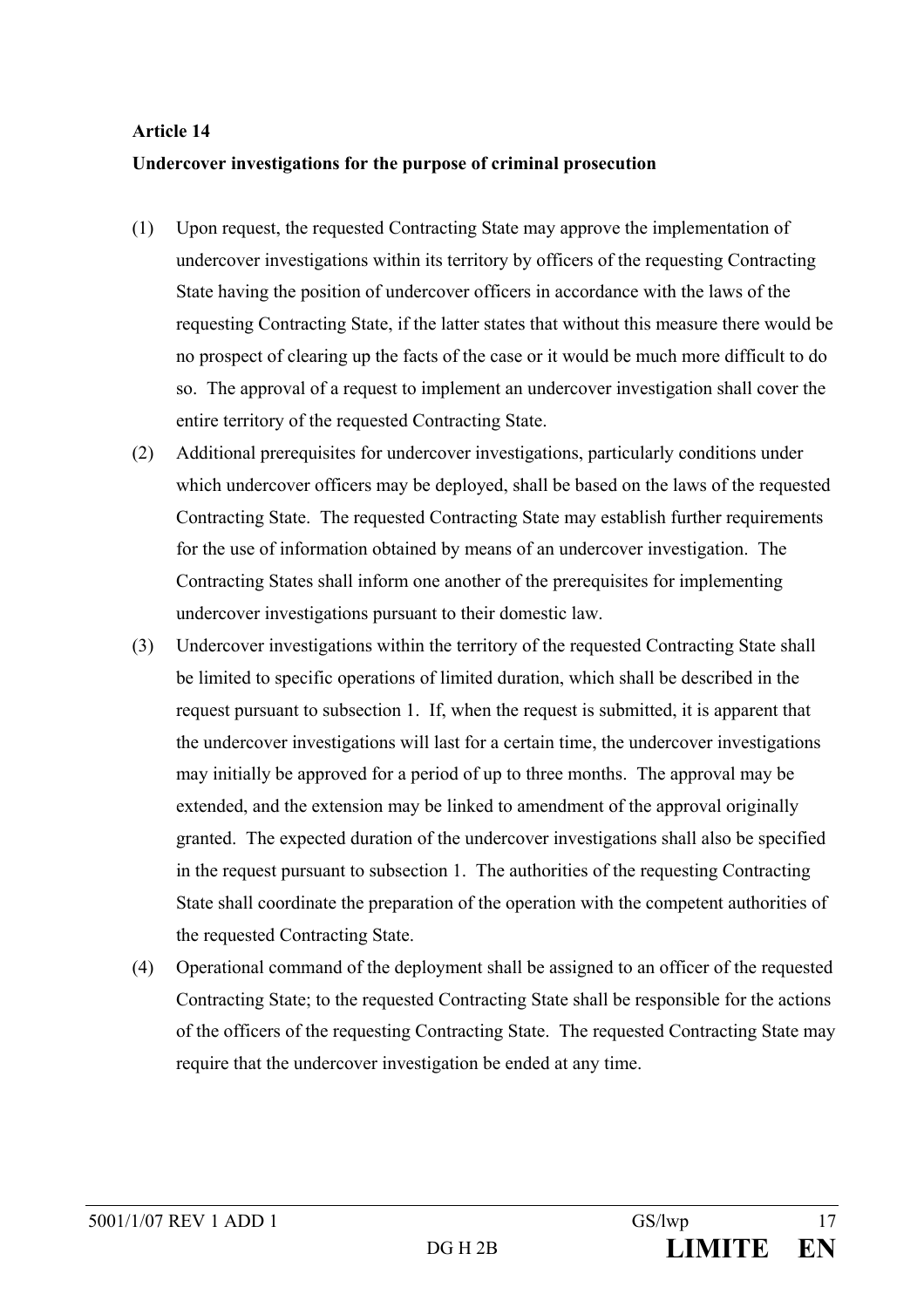- (5) The requested Contracting State shall take the necessary measures to provide the requesting Contracting State with personnel and logistical and technical support for implementing the operation and to protect the officers of the requesting Contracting State during their deployment in the territory of the requested Contracting State.
- (6) The competent authorities shall establish more detailed arrangements in regard to necessary agreement in urgent cases. "Urgent cases" within the meaning of the first sentence exist when there is a fear that without cross-border undercover investigations the identity of the officer deployed will be uncovered and the investigations endangered.
- (7) Article 8 (1) and (4) shall apply *mutatis mutandis*.
- (8) The necessary technical equipment may be carried to safeguard the operation, unless the Contracting State in whose territory the undercover investigation is being conducted expressly objects. In general the request shall list the technical equipment. Otherwise Article 11(11) shall apply *mutatis mutandis*.
- (9) The request shall be addressed to the National Police Central Office, or, with simultaneous notification of the latter, to the public prosecutor's office of the requested Contracting State which would be responsible for ordering or approving an undercover investigation that was to be conducted by the requested Contracting State's authorities. In cases in which undercover investigations in the Federal Republic of Germany are expected to be confined to border areas pursuant to Article 3(2), copies of the request shall in addition be sent to the competent State Criminal Police Offices of Lower Saxony and North Rhine-Westphalia, and the National Police Central Office shall be notified simultaneously.
- (10) The competent authorities of the Contracting State in whose territory the operation took place shall be promptly notified in writing of the implementation and results of the deployment of the undercover officers.
- (11) The Contracting States may make available to one another undercover officers who shall operate on behalf of and under the command of the competent authorities of the other Contracting State.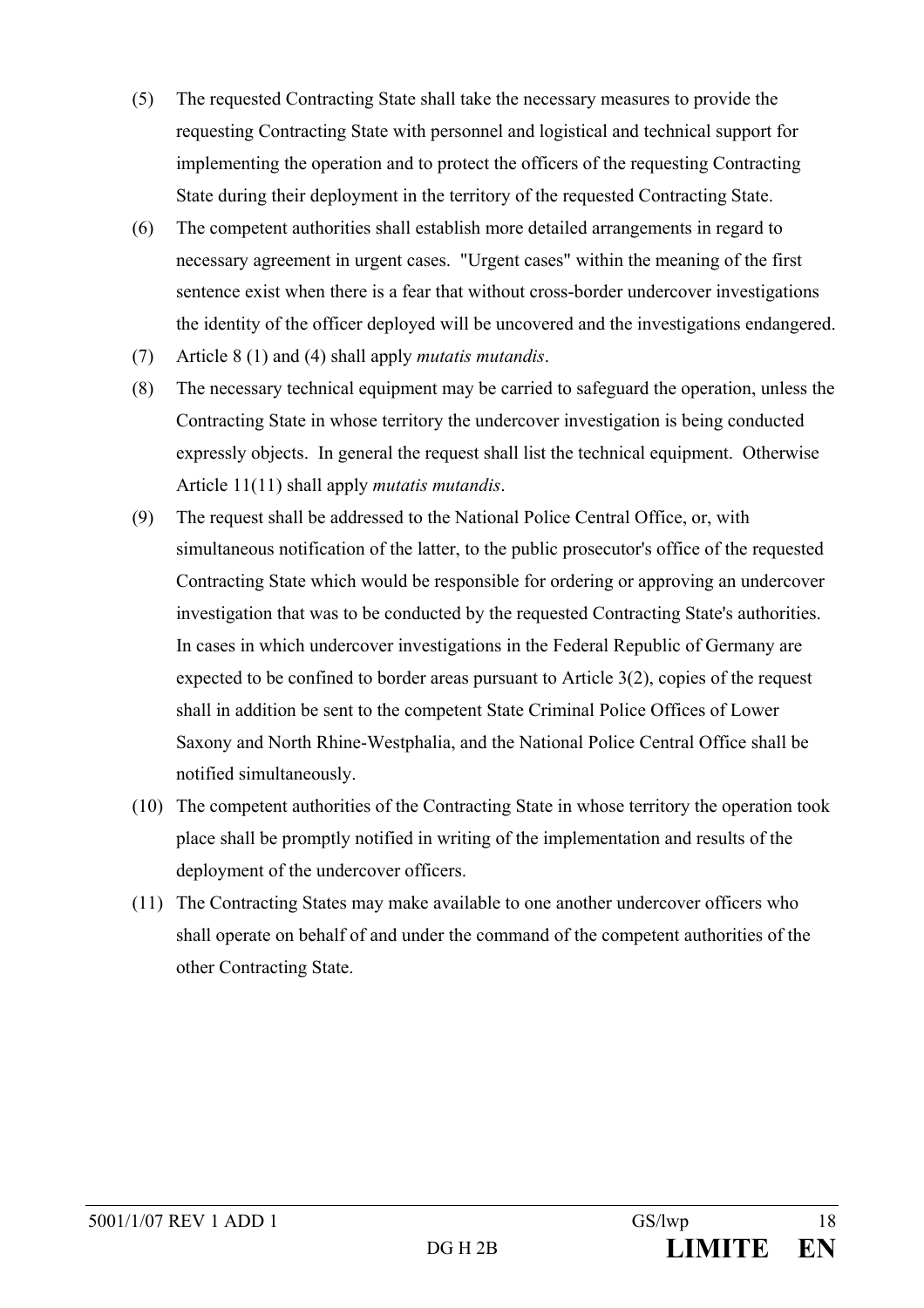#### *Extracts from Article 8:*

(1) Where urgent action is required, requests may be made in accordance with domestic law for the preservation of traces and evidence, including the carrying out of physical examinations, and for the implementation of search and seizure measures by the public prosecutor's office and law enforcement officers responsible under domestic law for ordering such measures.

Requests shall be sent directly to the competent judicial or police authorities. Any applications made orally within this framework shall be promptly confirmed in writing. (...)

(4) Where the law of the requested Contracting State requires a court order for ordering or maintaining the measure in that State, the requesting Contracting State shall promptly provide an order or statement by the court responsible pursuant to the law of the requesting Contracting State. The Contracting States shall inform one another of the relevant provisions of their domestic law.

# *Extract from Article 11:*

(11) The officers of one Contracting State may use necessary technical equipment also in the territory of the other Contracting State where this is permitted under the latter's domestic law and the competent authorities of the Contracting State in whose territory the technical equipment is to be used have consented to its use in the specific case. The Contracting States shall inform one another of the technical equipment carried in a specific case.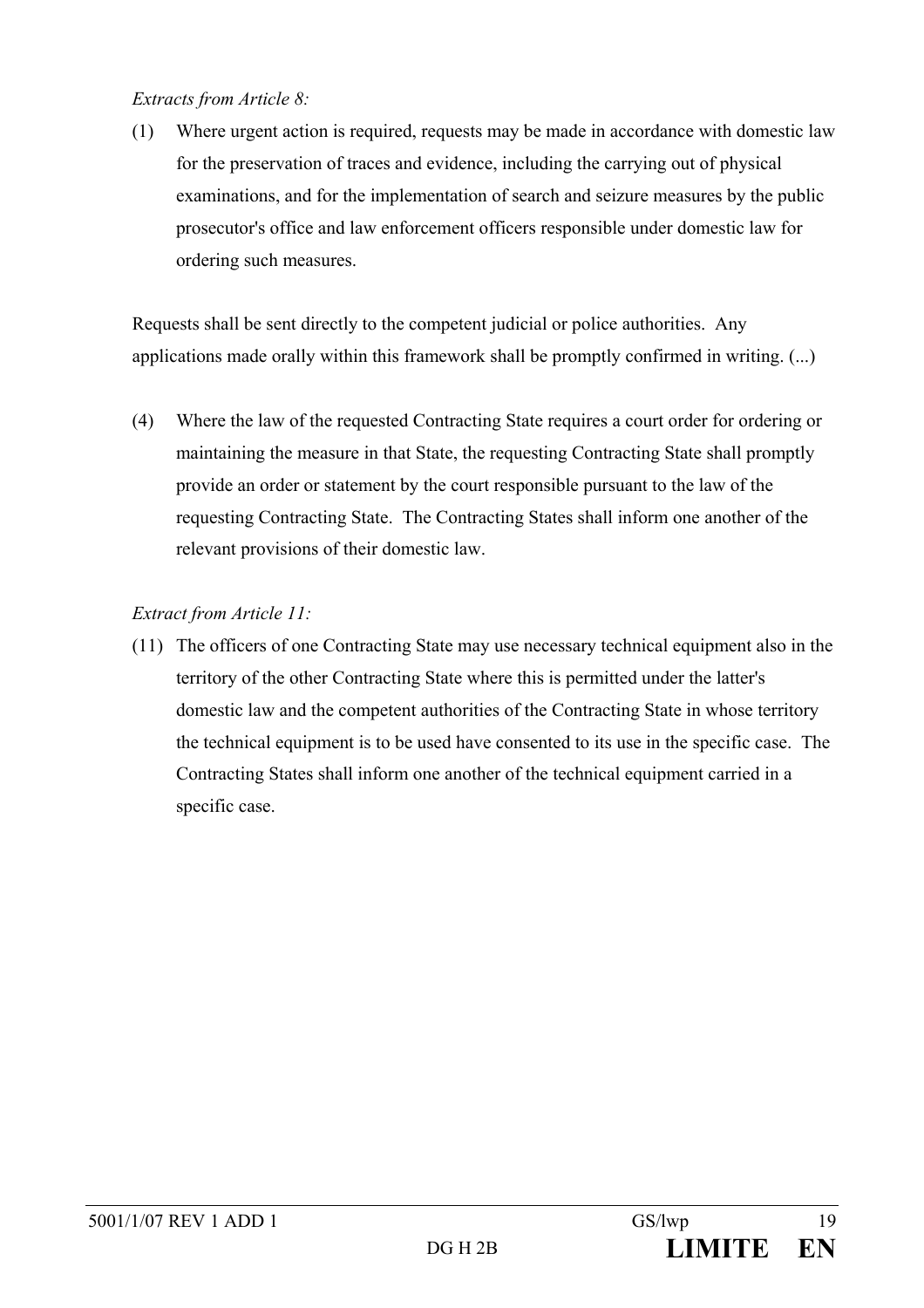#### **(b) Republic of Austria**

Article 14 of the Treaty of 10 November and 19 December 2003 between the Federal Republic of Germany and the Republic of Austria regarding cross-border police cooperation for countering threats and in criminal law matters contains rules on undercover investigations for the purpose of criminal prosecution, which to a large extent correspond verbatim to Article 14 of the German-Netherlands police treaty. The German-Austrian police treaty differs from the German-Netherlands police treaty as follows:

- 1. The second sentence of subsection (3) provides that the duration of consent is one month (instead of three months).
- 2. Subsection (6) states: "If because of particular urgency a request pursuant to subsection (1) cannot be presented prior to crossing the border and if there is serious concern that without cross-border undercover investigations the identity of the deployed officers would be uncovered, the deployment of undercover officers in the territory of the other Contracting State shall, as an exception, be admissible without prior consent where the remaining requirements for the deployment of undercover officers in the territory of the other Contracting State are fulfilled. The deployment shall be notified promptly to the authorities of the other Contracting State pursuant to subsection (9). A request in which the grounds justifying deployment without prior consent are also set forth shall subsequently be promptly submitted. The activities of the undercover officer shall in these cases be limited to the measures strictly necessary to maintain the operational cover."
- 3. Subsection (8) refers to Article 11(12), which corresponds verbatim to Article 11(11) of the German-Netherlands treaty.
- 4. Article 9 provides that a copy of the request must be forwarded to the State Criminal Police Offices in Baden-Württemberg and Bavaria.
- 5. Article 8(1) does not have a third sentence.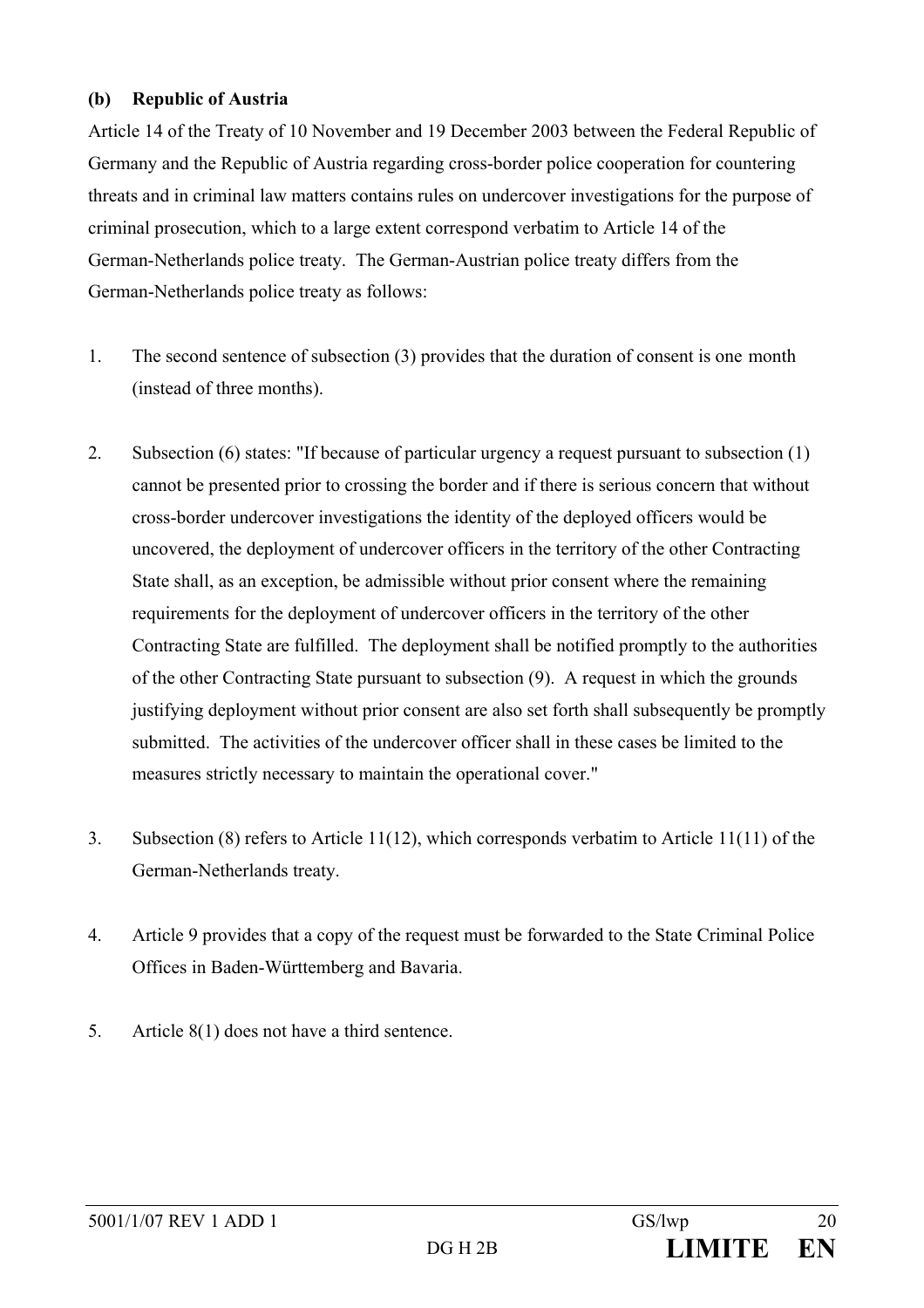#### (c) Swiss Confederation

Treaty between the Swiss Confederation and the Federal Republic of Germany regarding cross-border police and judicial cooperation:

Article 17 Undercover Investigations for Clearing Up Criminal Offences

- (1) On the basis of a previously submitted request by one Contracting State, the other Contracting State may consent to the deployment of officers of the requesting Contracting State to clear up criminal offences under a changed identity conferred upon them ("undercover officers") in the territory of the requested Contracting State if there are sufficient factual indications that a criminal offence for which mutual legal assistance is available has been committed for which the deployment of undercover officers is permissible under the relevant domestic law. The consent granted shall apply in each case to the entire territory. The requesting Contracting State shall submit the request only if there is no prospect of clearing up the matter or it would be much more difficult to do so without the planned investigation measures. The sixth sentence of Article 14(1) shall apply *mutatis mutandis*.
- (2) The investigations in the requested Contracting State shall be limited to individual, time-limited operations. Preparation of the operations shall take place in close coordination between the participating authorities of the requested and the requesting Contracting States. Command of the operations shall be incumbent upon an officer of the requested State; acts of the officers of the requesting State shall be attributable to the State in command of the operation. The requested Contracting State may require that the investigations be ended at any time.
- (3) The requirements for the deployment of undercover officers, the conditions under which it takes place, and the rules for the use of the results of the investigations shall be established by the requested Contracting State in compliance with its domestic legal provisions. The requesting Contracting State shall be informed thereof by the requested Contracting State.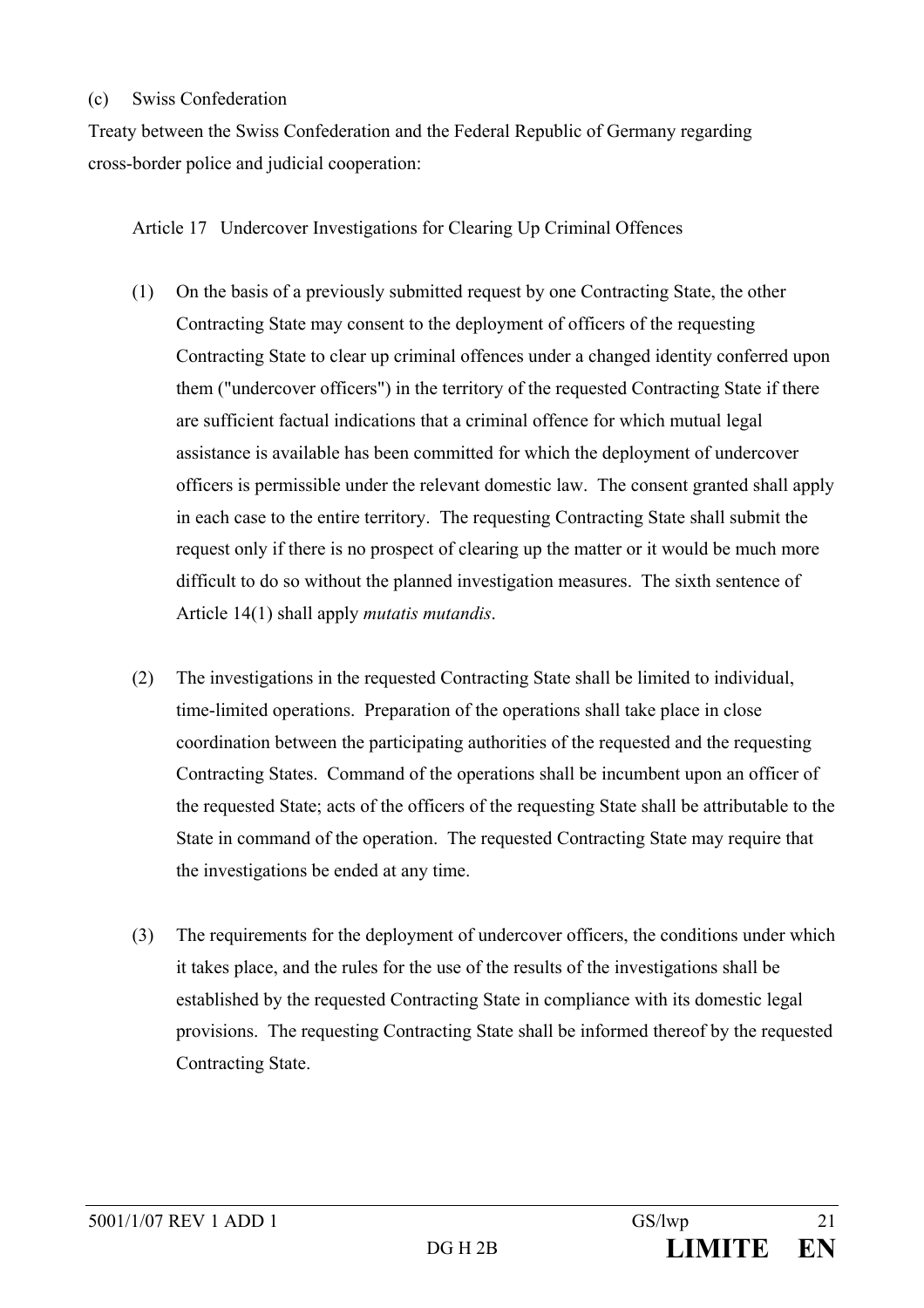- (4) The requested Contracting State shall provide necessary personnel and technical support. All necessary measures shall be taken by the requested Contracting State to protect the officers of the requesting Contracting State during their deployment in the requested Contracting State.
- (5) If prior approval cannot be requested by the other Contracting State owing to particular urgency and if the legal requirements for the deployment of undercover officers in the other Contracting State are fulfilled, undercover officers shall as an exception be authorised to act within the territory of the other Contracting State without prior approval if there would otherwise be a risk of the changed identity being uncovered. The operation shall be promptly notified to the authorities of the other Contracting State referred to in subsection (6). A request in which the grounds justifying deployment without prior consent are also set forth shall subsequently be promptly submitted. The activities of the undercover officer shall in these cases be limited to the measures strictly necessary to maintain the operational cover. Undercover investigations pursuant to this subsection shall be limited to the border areas in accordance with Article 4(7).
- (6) The request shall be addressed to the National Central Office or, subject to concurrent notification of the National Central Office, to the authority responsible for approval. In cases in which it is anticipated that the undercover investigations in the Federal Republic of Germany will be limited to border areas within the meaning of Article 4(7), a copy of the request shall in addition be addressed to each of the responsible State Criminal Police Offices in Baden-Württemberg and Bavaria, with concurrent notification of the National Central Office.
- (7) The responsible authorities of the Contracting State in the territory of which the operation took place shall be promptly notified in writing of the implementation and results of the deployment of undercover investigators.
- (8) The Contracting States may make available to one another undercover investigators who operate on behalf of and under the command of the competent authorities of the other Contracting State.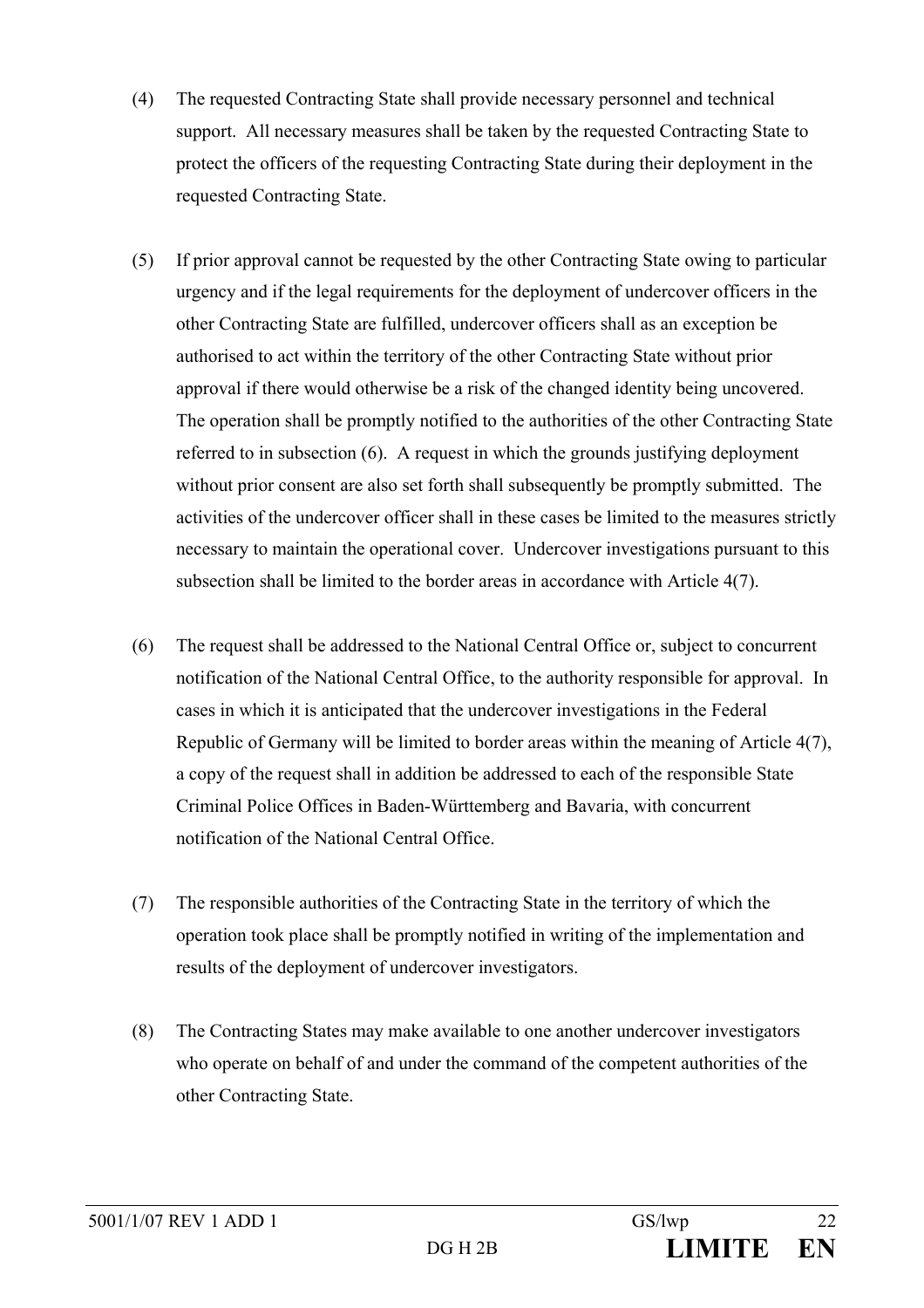#### **(d) Czech Republic**

Treaty of 2 February 2000 between the Federal Republic of Germany and the Czech Republic regarding the enlargement of the European Convention on Mutual Assistance in Criminal Matters of 20 April 1959 and simplification of its application.

Article 21 (Undercover Investigations):

- (1) If in the framework of investigations being conducted by the authorities of the requesting Contracting State based upon a criminal offence that is punishable under the laws of both Contracting States there is a need for the deployment of a police officer or an officer of another authority who pursuant to German law has the position of an undercover officer or pursuant to Czech law has the position of an "agent" – hereinafter referred to as a "police officer" – within the territory of the requested Contracting State, the latter may grant approval therefore on a specific request. The requesting Contracting State shall submit such a request only if it would be significantly more difficult to clear up the matter without the planned measure. The true identity of the police officer need not be disclosed in the request. For requests pursuant to the first sentence, the direct channel between public prosecution offices pursuant to Article 11(1) of this Treaty shall apply. The requesting authority shall concurrently inform the Central Office of the requested Contracting State referred to in subsection (8) regarding the request.
- (2) The investigations within the territory of the requested Contracting State shall be limited to individual, time-limited operations. Preparation of the operations shall be closely coordinated between the participating authorities of the Contracting States. Command of the operations and ensuring the security of the police officer shall be incumbent upon an officer of the requested Contracting State; action by police officers of the requesting Contracting State shall be attributable to the requested Contracting State. This Contracting State may require that the investigations be ended at any time.
- (3) Approval of the activities of the police officers and the conditions under which they take place shall be based upon the law of the Contracting State in the territory of which the activity occurs.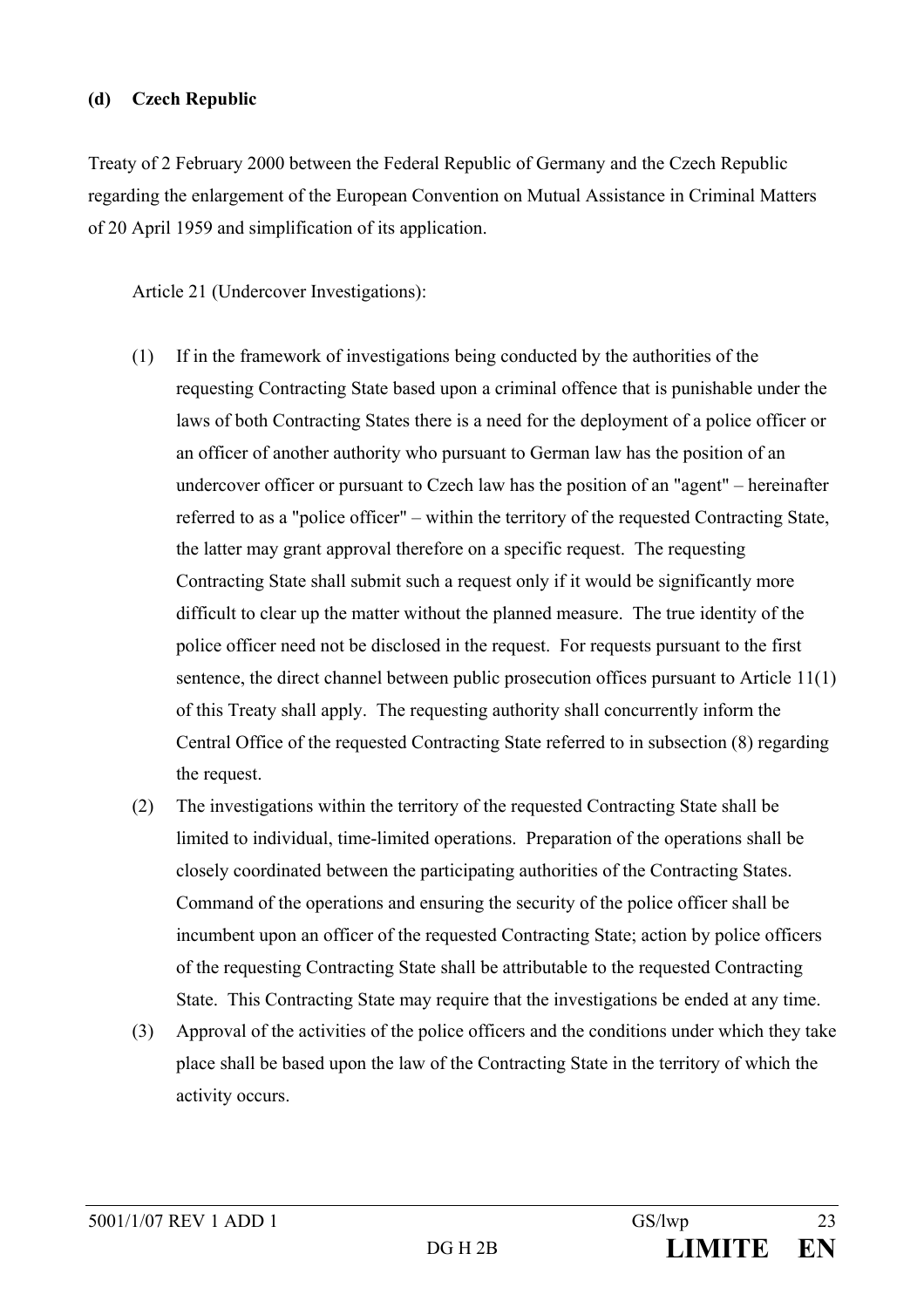- (4) The police officer may carry with him during the operation his service weapon and any technical equipment necessary to safeguard his operation unless the requested Contracting State has expressly opposed this. Use of the service weapon shall not be admissible except in cases of self-defence.
- (5) If because of particular urgency prior approval by the other Contracting State cannot be applied for and if the legal requirements for the deployment of police officers in the territory of the other Contracting State are fulfilled, they shall as an exception be authorised without prior approval to act within the territory of the other Contracting State if there would otherwise be a danger of the changed identity being uncovered. The activities of the undercover officer shall in these cases be limited to the measures strictly necessary to maintain the operational cover and to ensure his safety. Entry shall be promptly notified to the authorities of the other Contracting State referred to in subsections (1) and (8); that Contracting State may demand that the operation be ended at any time. A request in which the grounds justifying entry without prior approval are also set forth shall subsequently be promptly submitted. Undercover operations pursuant to this subsection shall be limited to the following areas:
	- 1. in the Federal Republic of Germany

(….)

- 2. in the Czech Republic to the following districts (….)
- (6) Subsections (1) to (4) shall apply *mutatis mutandis* when the request comes from the Contracting State in the territory of which the activity of a police officer of the other Contracting State is to take place.
- (7) The Contracting States shall take all necessary steps to keep the identity of the police officer secret even after the conclusion of his cross-border deployment and to ensure his safety.
- (8) The Central Office referred to in subsection (1) shall be
	- for the Federal Republic of Germany: the Federal Criminal Police Office or in the case of criminal activity in the cross-border movement of goods – the Customs Criminal Investigation Office;
	- for the Czech Republic: the Police Headquarters of the Czech Republic.
- (9) The above subsections do not preclude a Contracting State from deploying a police officer of its own within its territory at the request of the other Contracting State.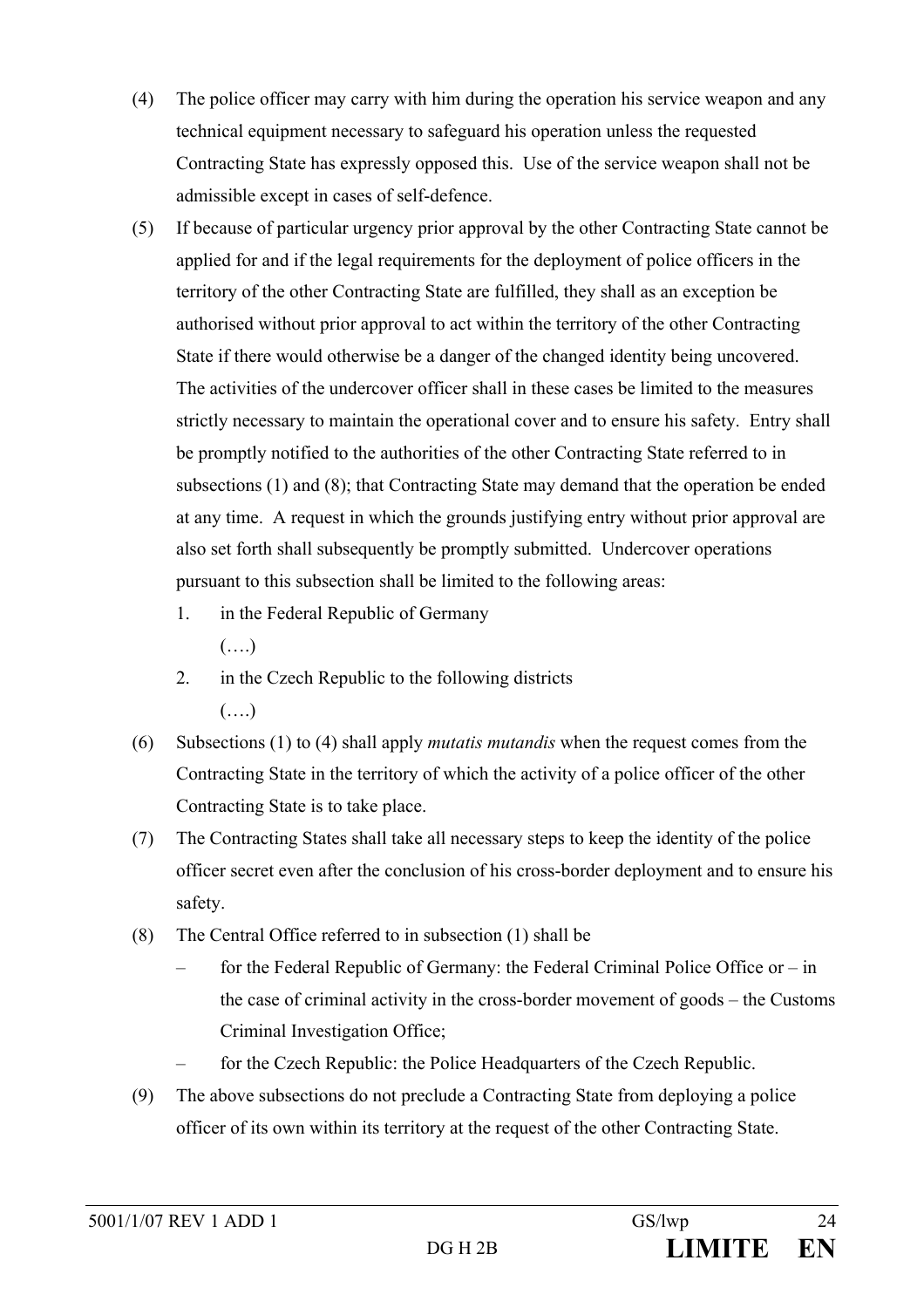(10) The above subsections do not preclude, at the request of a Contracting State, other officers of that Contracting State from undertaking undercover actions within the territory of the other Contracting State for the purpose of clearing up criminal offences. Subsections (5) and (9) shall apply *mutatis mutandis.*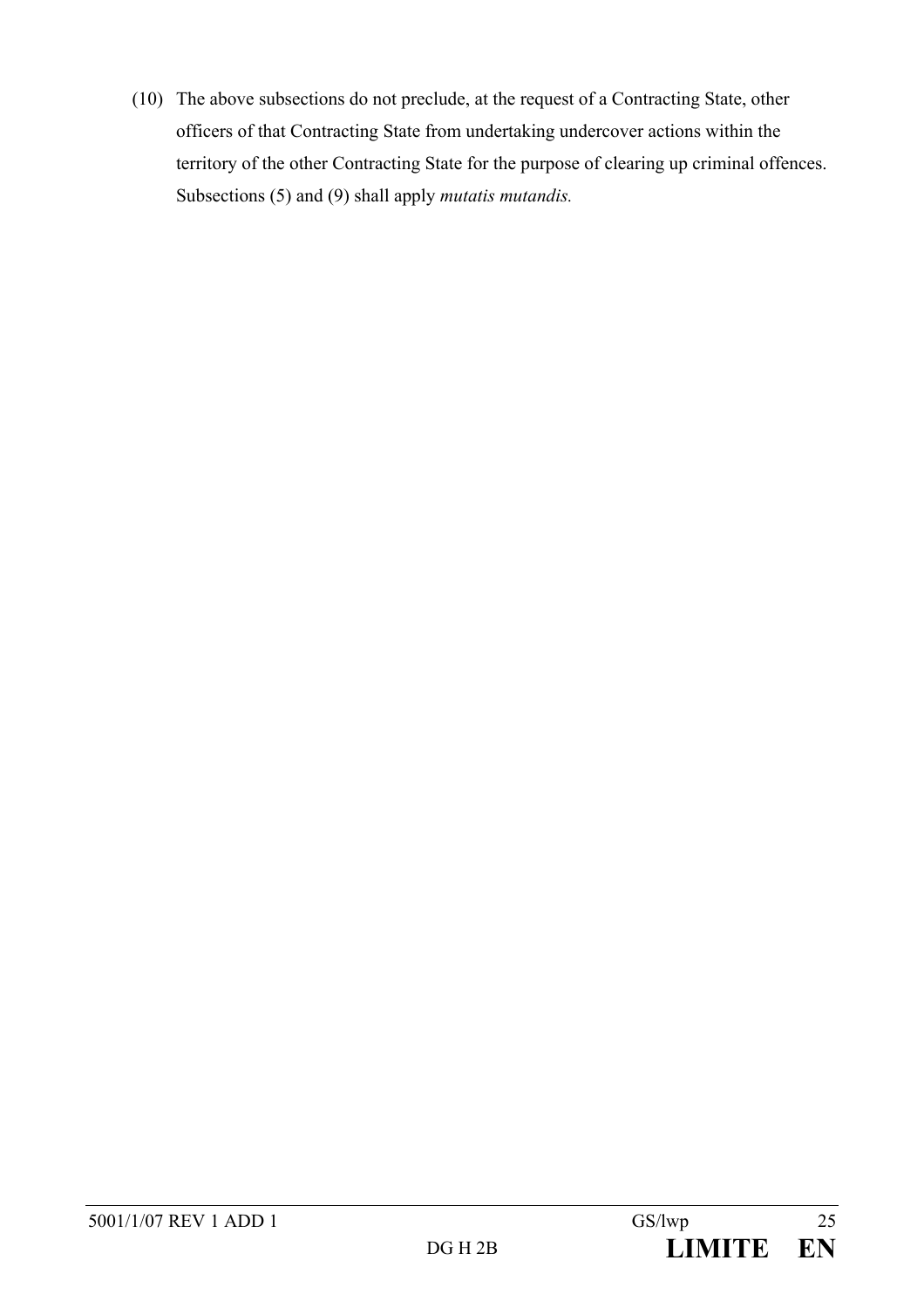## **Danish Law**

#### **The Administration of Justice Act Section 754 a-c**

#### **Section 754 a**

**(1)** The police must not, as part of the investigation of an offence, prompt that assistance is offered or measures are taken with the purpose of inciting someone to commit or continue the offence, unless:

1) a substantiated suspicion is present that the offence is about to be committed or attempted,

2) the investigative measure must be presumed to be of crucial importance to the investigation, and

3) the investigation concerns an offence that under the law can be punished by imprisonment for six years or more.

**(2)** Measures, which are taken with the purpose of inciting someone to commit or continue an offence, are not included under Subsection 1 if the police do not, hereby, affect significant circumstances of the offence.

#### **Section 754 b**

**(1)** The measures, which are mentioned in Section 754 a, must not cause an aggravation of the extent or seriousness of the offence.

**(2)** The measures may only be conducted by police officers. Civilians may, however, as arranged with the police, render assistance to commit or continue the offence, which is being investigated, when the rendered assistance is extremely minor in proportion to the offence.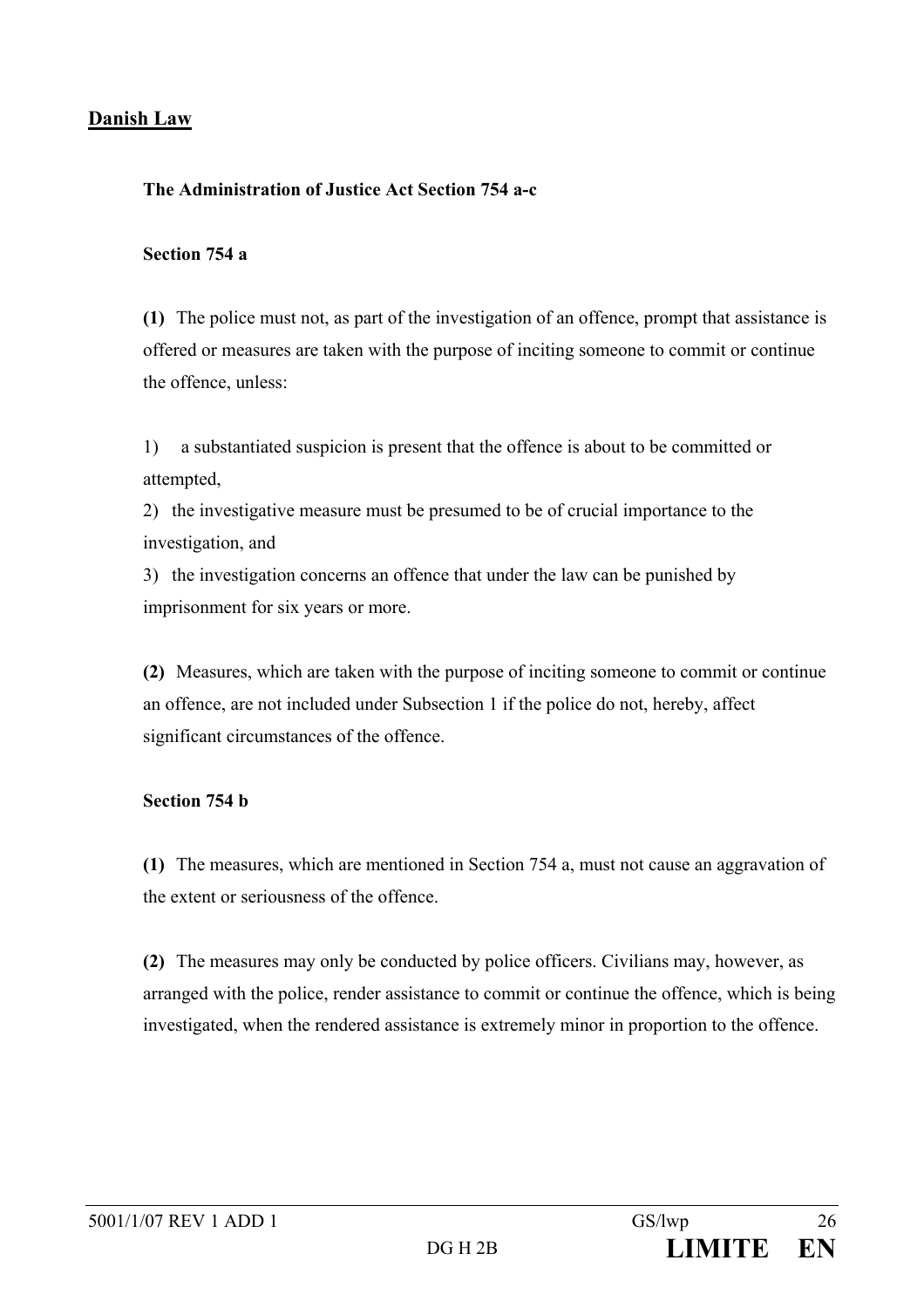#### **Section 754 c**

**(1)** Measures under Section 754 a are implemented following an order of the court. The matter hereof is submitted to the court where prosecution is or can be expected to be initiated or otherwise where the decision is made by the police to seek implementation of the measures.

**(2)** The court order shall state the specific circumstances in the case upon which it is based that the conditions for the implementation of the measures are fulfilled. The court order can at any time be reversed.

**(3)** If the purpose of the measures would be forfeited if a court order were to be awaited, the police can make the decision of implementing the measures. In that case the police shall, as soon as possible, and at the latest within 24 hours from the initiation of the measures, submit the case to the court. The court decides in the form of an order if the measures can be approved and whether they can be upheld. If, in the opinion of the court, the measures should not have been conducted, the court shall give notice hereof to the Ministry of Justice.

## **Section 754 d**

**(1)** Where measures as mention in section 754 a have executed and an indictment is brought, the defence

attorney shall be notified of the measures. If the regard for foreign powers, the security of the State, the clearing up of the case, or a third party as an exception makes it necessary, the police can order the defence attorney not to disclose information that he may have received in pursuance of the 1st sentence hereof.

## **Section 754 e**

**(1)** The rules of sections 754 a-754 d shall not apply to investigation of violations of Part 12, Section 111- 115 and 188 of the Danish Criminal Code.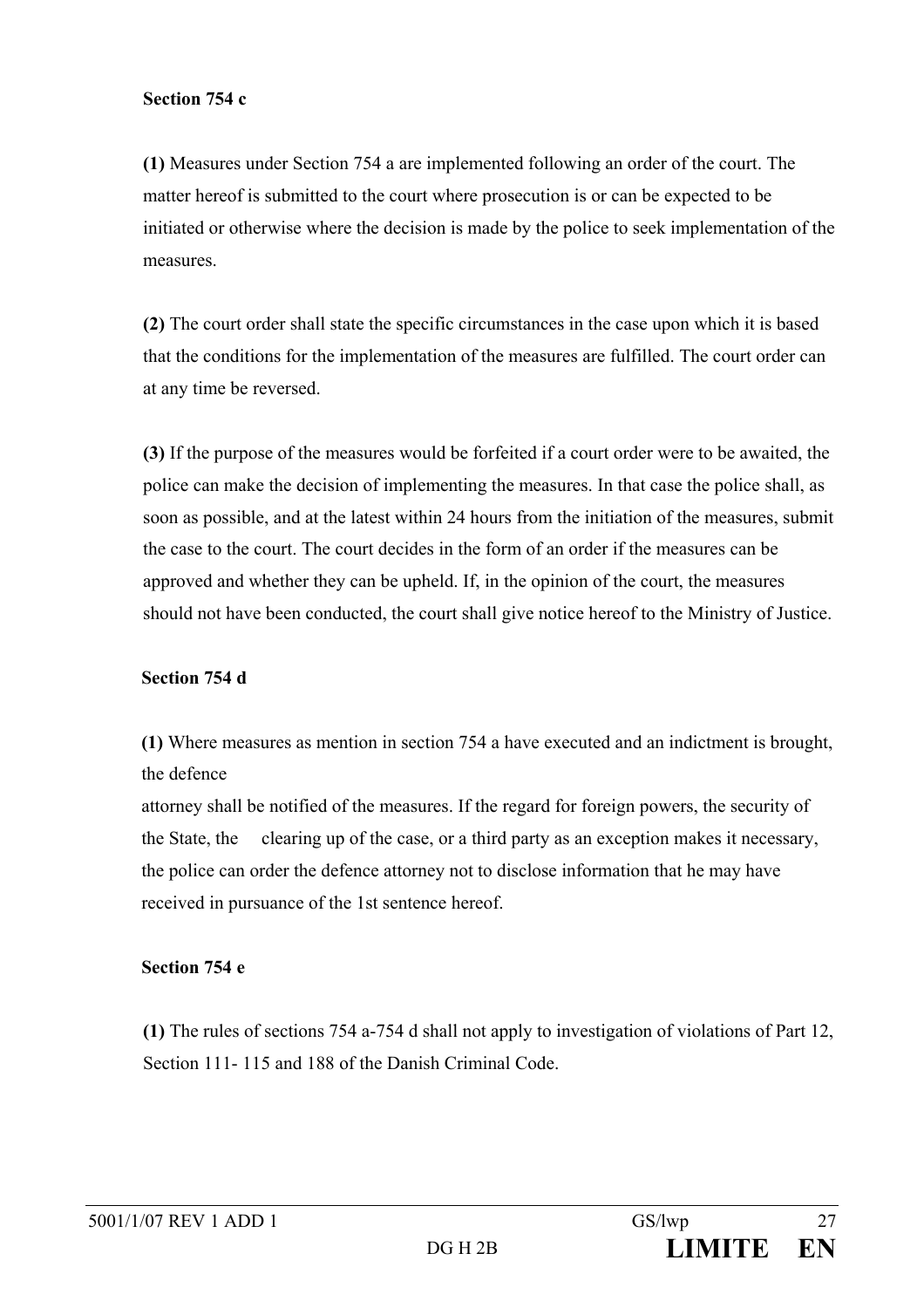# **Dutch Law**

Dutch legislation and regulations:

- Article 126h, paragraph 4, item a of the Dutch Code of Criminal Procedure, Article 126p, paragraph 4 item a of the Dutch Code of Criminal Procedure
- Special Investigative Powers (Cooperation) Decree, Netherlands Government Gazette 1999, 549
- Regulation governing infiltration teams, Netherlands Government Gazette 2000, 7
- Regulation governing the financial management of infiltration, Netherlands Government Gazette 1998, 141

Treaties and conventions:

- European Convention on Mutual Assistance in Criminal Matters of 20 April 1959
- Additional protocol to the European Convention on Mutual Assistance in Criminal Matters of 17 March 1978
- Agreement for the implementation of the Schengen Agreement dated 19 June 1990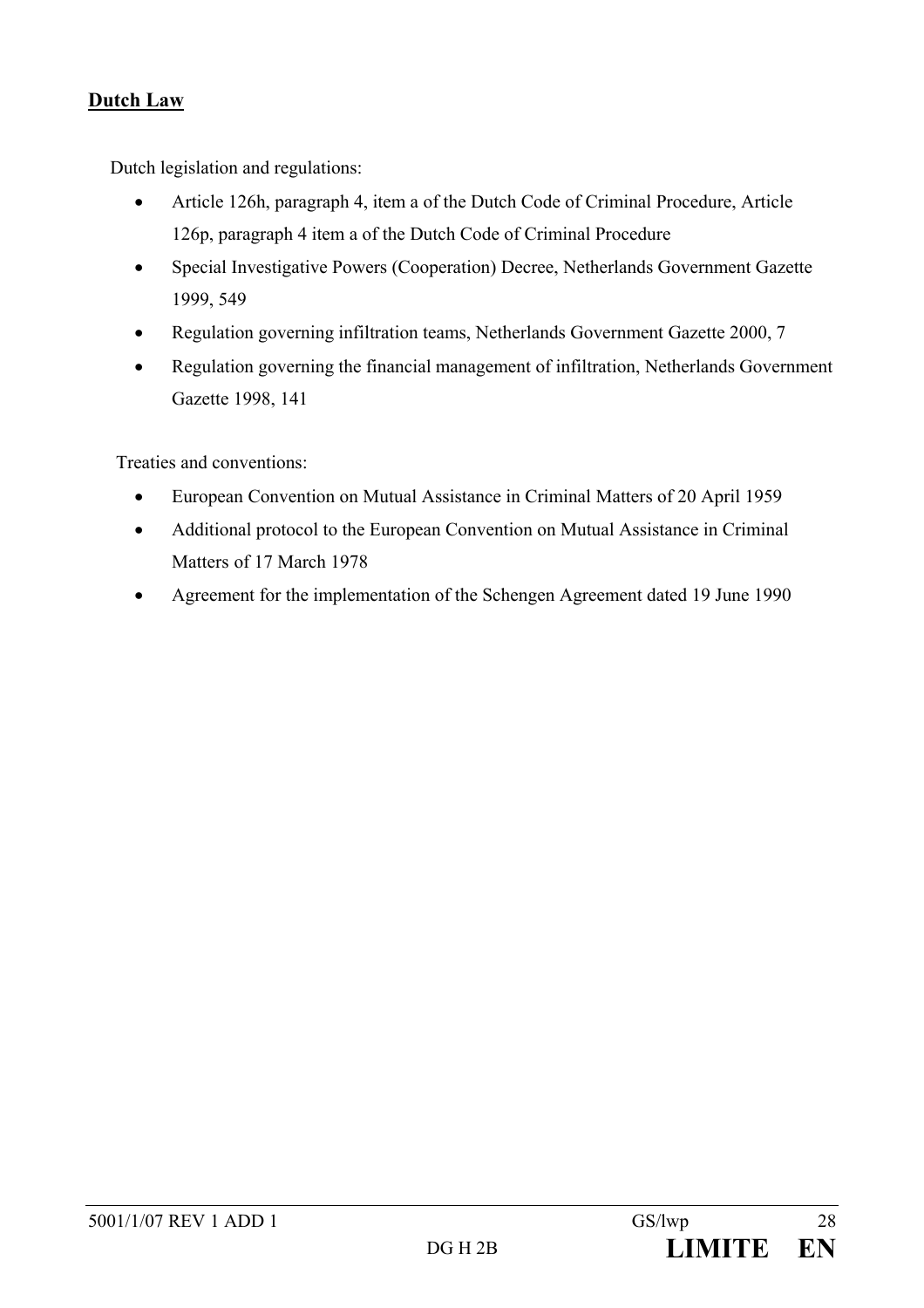# **Estonian Law**

Code of Criminal Procedure

§ 120. Police agent

(1) "Police agent" means an official who collects evidence in a criminal proceeding by using a false identity. Identity documents and other documents may be issued in order to change the identity of a person.

(2) A police agent may participate in legal relationships under a false identity. A police agent has all the obligations of an official of an investigative body in so far as the obligations do not require disclosure of the false identity.

(3) A police agent may be involved on the basis of an order of the Public Prosecutor's Office. Permission for the involvement of a police agent is granted for up to six months and the permission may be extended by six months at a time.

(4) Permission for the involvement of a police agent with regard to a specific suspect or accused is granted pursuant to the provisions of subsection 114 (1) of this Code.

(5) Information collected by a police agent shall be recorded pursuant to the procedure provided for in § 74 of this Code. The statements of a police agent are used as evidence pursuant to the provisions of this Code concerning witnesses.

(6) The identity of a police agent shall remain confidential also after completion of the surveillance activities if disclosure of his or her identity may endanger his or her life or health or his or her further engagement as a surveillance officer, or if confidentiality is necessary for any other reason.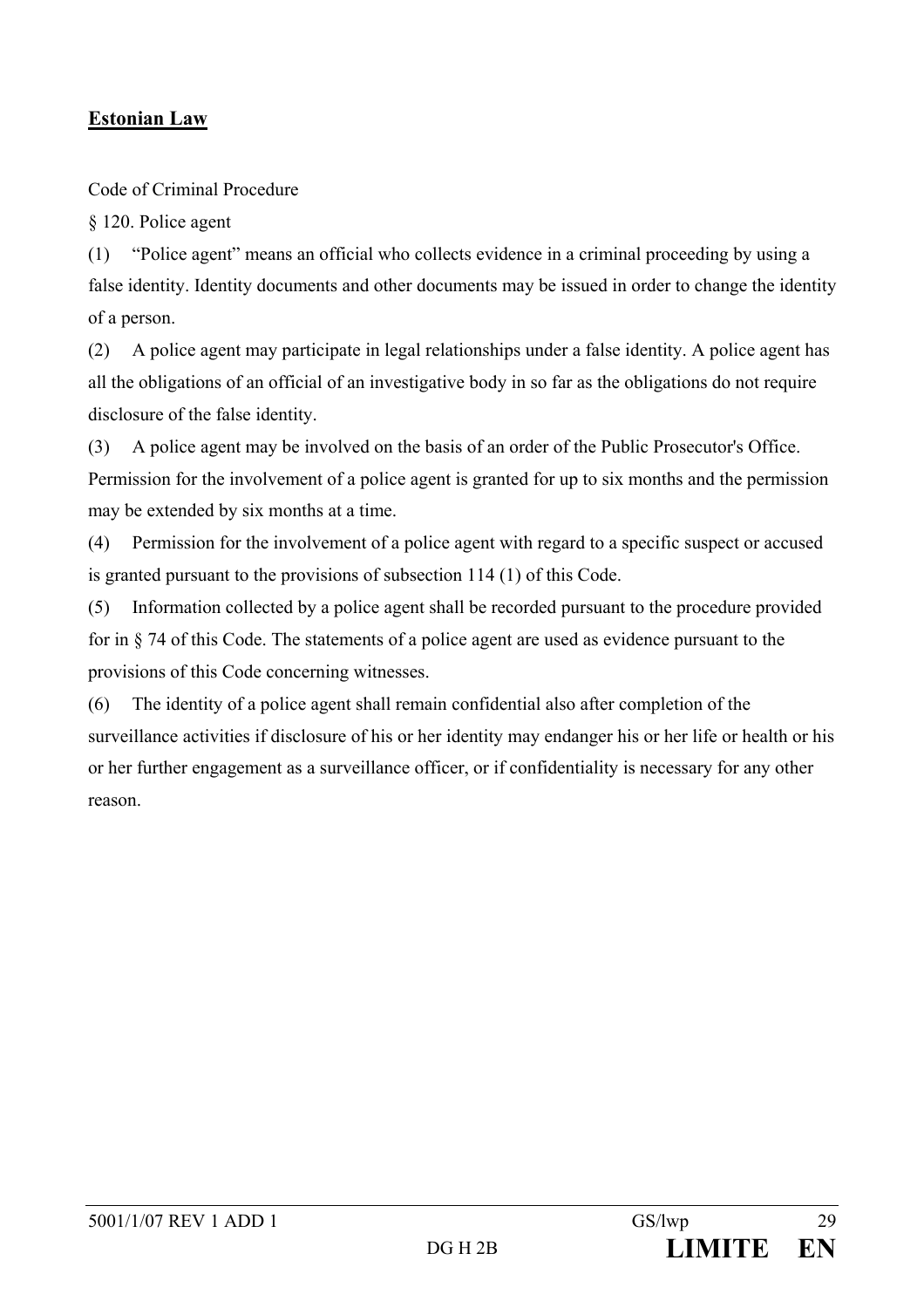# **Spanish Law**

Rules of Criminal Procedure, Article 282B.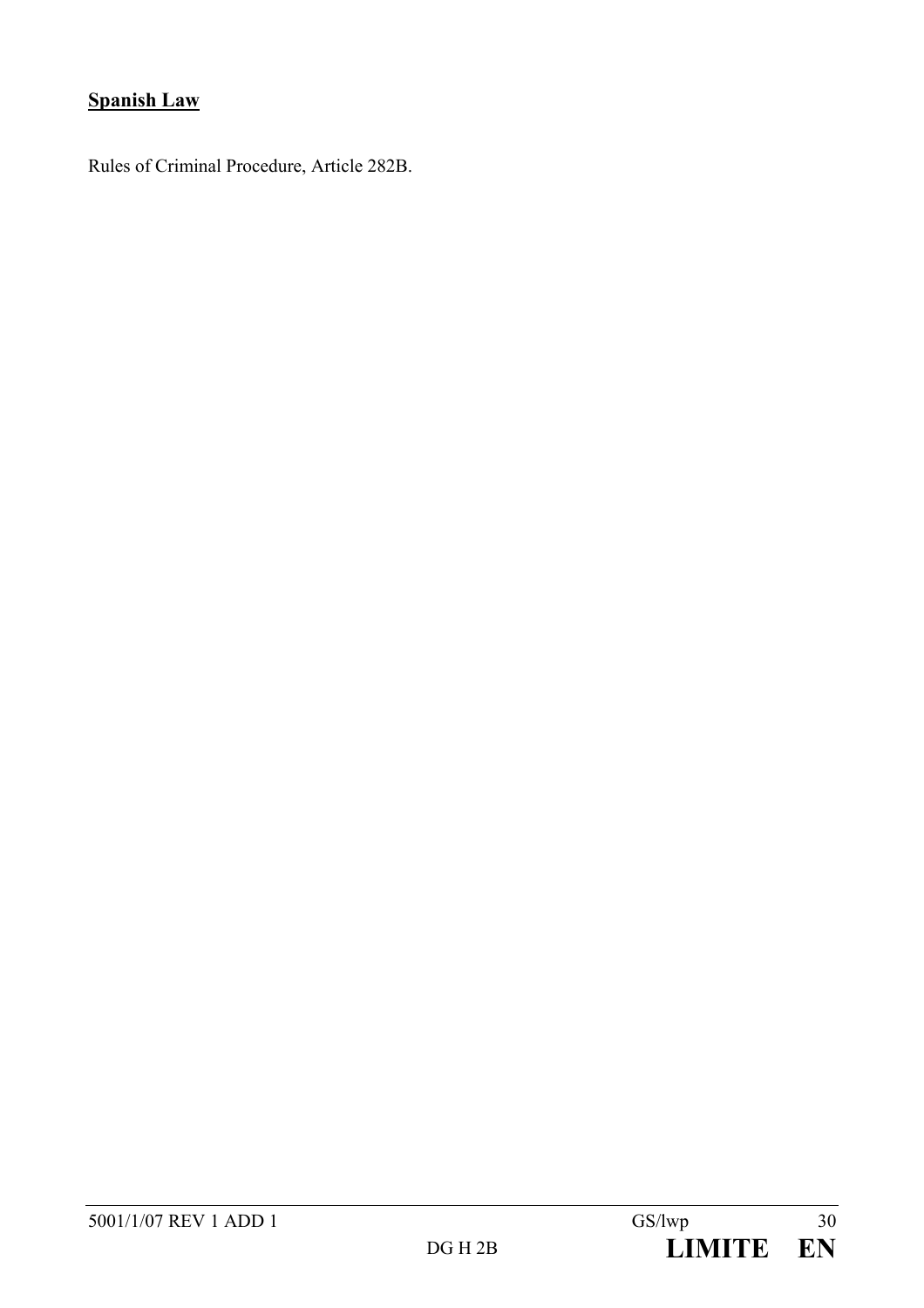### **Police Act**

(493/1995; amendments up to 315/2001 included)

**(...)** 

# **Chapter 3 Provisions on gathering information**

Section 28

*Definitions* 

For the purposes of this Act:

- 1) *technical monitoring* means the continuous or repeated viewing of or listening to members of the public, vehicle drivers, pedestrians or vehicles with the help of technical devices, or the automatic recording of voices or images;
- 2) *surveillance* means the continuous or repeated gathering of information on certain persons or their activities;
- 3) *technical surveillance* means the continuous or repeated listening to certain persons with the help of technical devices and the recording of voices (*interception*), viewing and photographing (*technical observation*), and the tracking of the movements of vehicles and goods (*technical tracking*);
- 4) *undercover operations* mean continuous or repeated gathering of information on individual persons or groups of persons or their activities with the help of infiltration;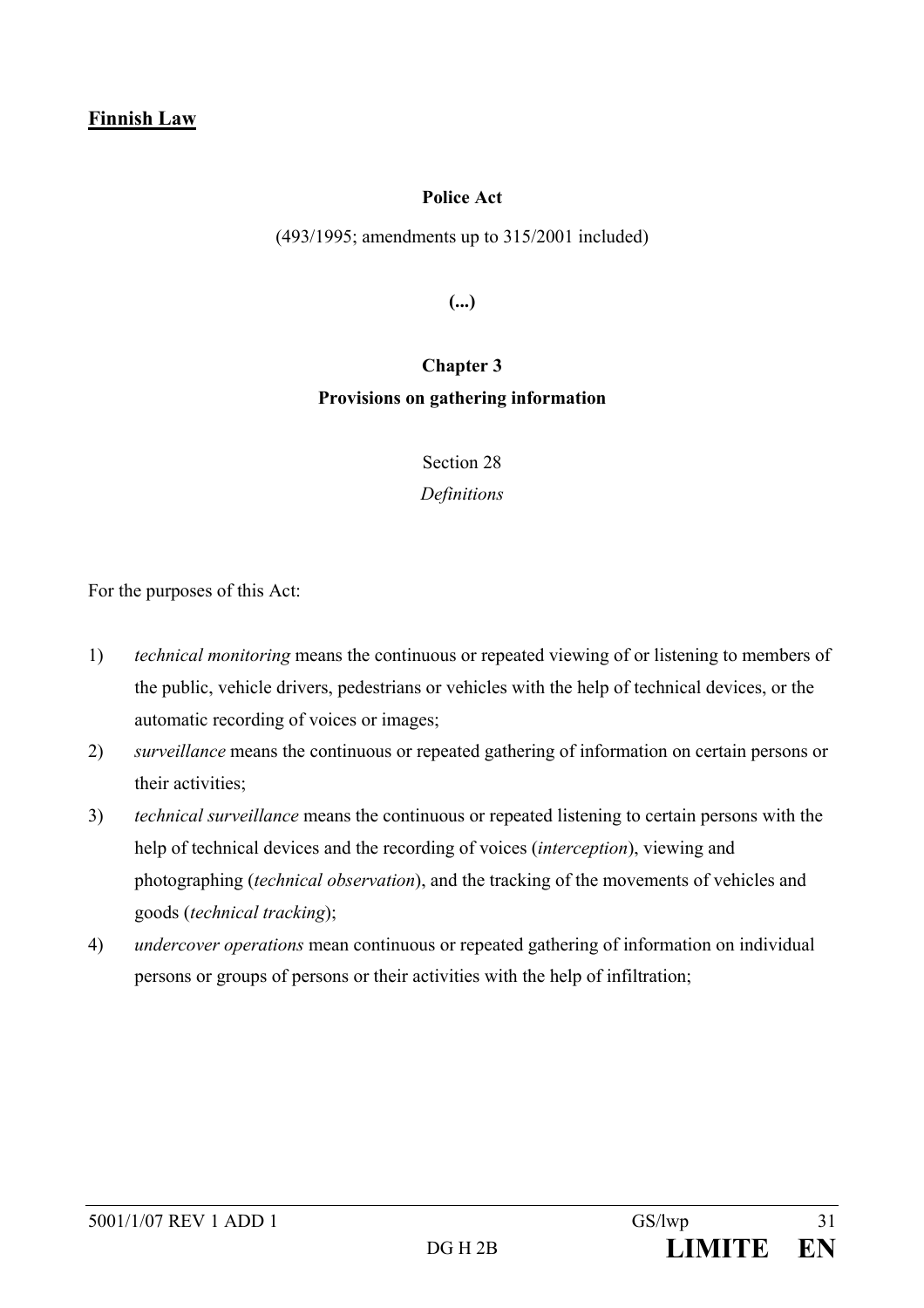- *5) pseudo purchase* means a purchase offer made by the police with the aim of preventing, uncovering or investigating an offence, or with the aim of recovering the proceeds from an offence, or the purchase of an object, substance or property that can be considered a sample unless the prevention, uncovering or investigation of an offence, or the recovery of the proceeds from an offence necessitate the purchase of a batch larger than a sample or the purchase of an object, substance or property as an entity of certain size;
- 6) *telecommunications monitoring* means the obtaining of secret identification data on telemessages that have been sent to a public communications network referred to in the Communications Market Act (393/2003) or from a telecommunications subscriber connection connected to a communications network linked with the public communications network, from an e-mail address or another telecommunications address or a telecommunications terminal device, or received at such a telecommunications subscriber connection, telecommunications address or a telecommunications terminal device, and the obtaining of location data of mobile stations and the temporary disconnection of such a telecommunications subscriber connection or a telecommunications terminal device;
- 7) *telecommunications interception* means the secret listening to or recording of messages from or to a telecommunications subscriber connection, a telecommunications address or a telecommunications terminal device sent through the communications network referred to in paragraph 6, so that the content of the message can be determined;
- 8) *use of human intelligence sources* means the gathering of information using persons outside the police administration as information sources.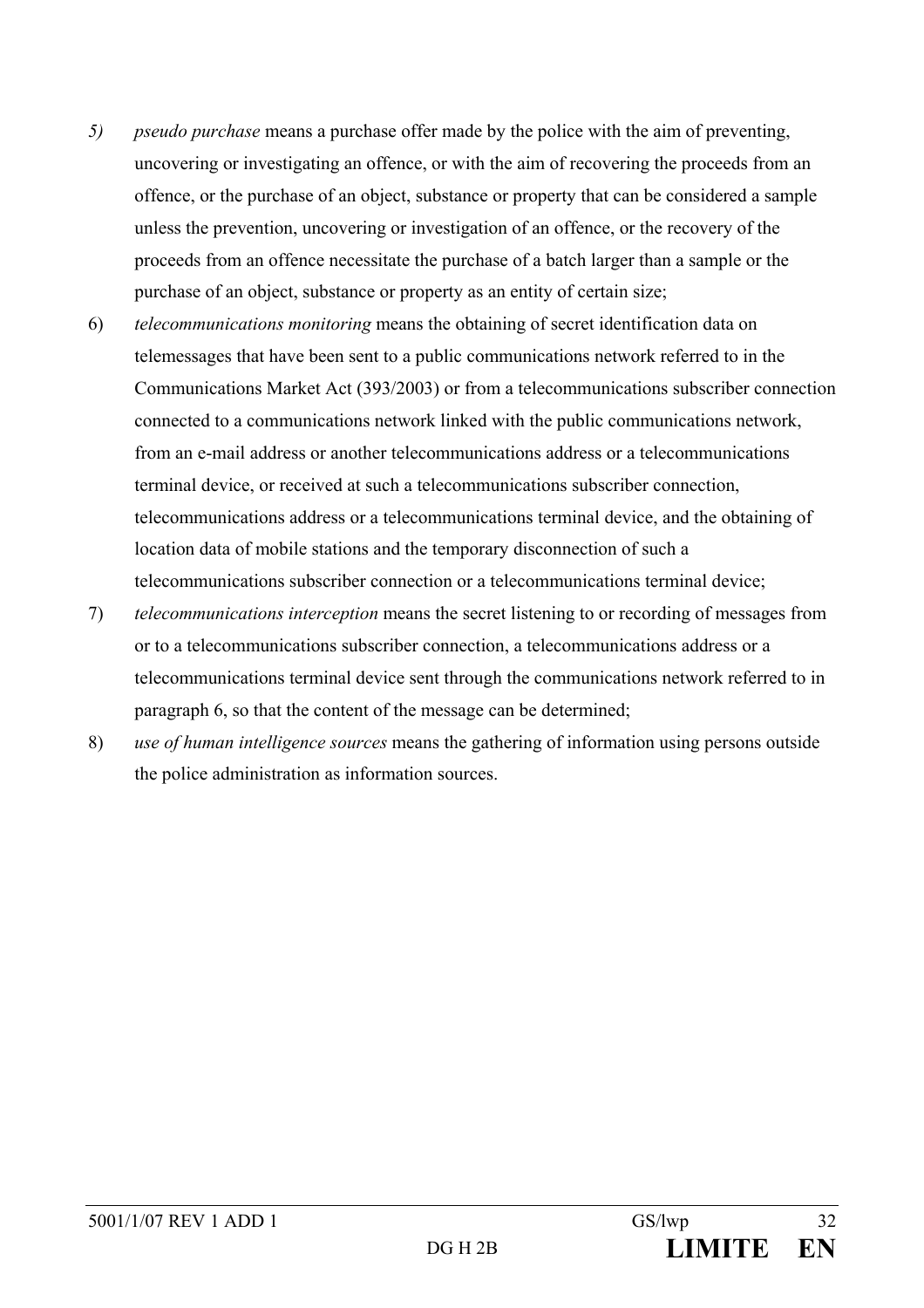Provisions on telecommunications interception, telecommunications monitoring and technical surveillance for investigating an offence are laid down in the Coercive Measures Act (450/1987).

# Section 29 *Preconditions for technical monitoring*

After giving prior notification, the police have the right to carry out technical monitoring in a public place or on a public road in order to maintain public order and security, prevent offences, identify a person suspected of an offence and guard special targets to be monitored.

# Section 30 *Preconditions for surveillance*

Police officers have the right to keep persons under surveillance in places other than a residence in order to prevent or discontinue an offence if the person's behaviour or other circumstances give justifiable cause to suspect that he or she would commit an offence.

For a purpose referred to in subsection 1, surveillance can also apply to persons outside domestic premises who can with justifiable cause be suspected of contributing to an offence for which the maximum punishment provided is more severe than six months' imprisonment.

## Section 30a

# *Surveillance by a police officer of a foreign State* (315/2001)

Police officers of a foreign State applying the Schengen acquis who are referred to in Article 40 or 41 of the Schengen Convention have the right to continue surveillance in the territory of Finland or technical surveillance of a person that was started in the territory of the police officer's country and that is taking place for investigating an offence, as provided in the Schengen acquis binding on Finland. A further precondition is that Finnish police officers are not immediately able to continue surveillance or technical surveillance in the territory of Finland.

Technical devices that Finnish police officers are authorised to use in accordance with the provisions on technical surveillance may be utilised in surveillance. A report on the surveillance and technical surveillance shall be submitted to the district police within whose geographical area of operation most of the measure was taken.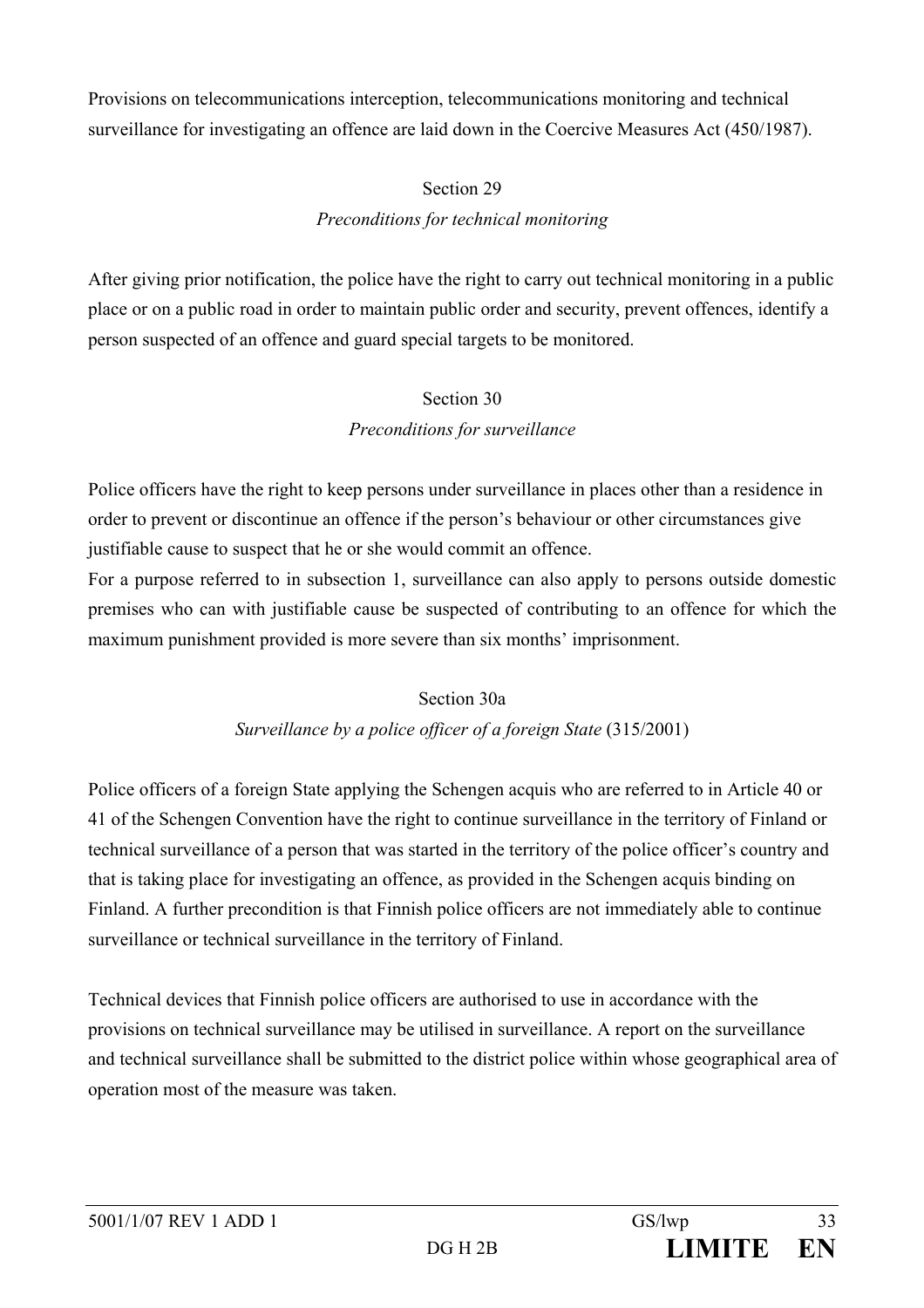#### Section 31

#### *Preconditions for technical surveillance* (21/2001)

Police officers have the right to keep a person, vehicle or goods under technical surveillance in places other than a room or space used for permanent living if it can be justifiably assumed that information necessary for preventing an offence can be obtained with such a measure. Under the same preconditions, persons serving a sentence in prison or confined in an institution for preventive detention or in pre-trial detention can be kept under technical surveillance while they are in their cell or in other premises of an institution used by inmates.

If technical surveillance so requires, a device used in technical surveillance may be placed in premises where technical surveillance is allowed under subsection 1. On the order of a commanding police officer, a police officer may access the premises in question in order to install and remove the device. If the device consumes energy produced by a vehicle or the premises in which it is placed, compensation shall be given for consumption which is higher than a minimal level. Another precondition for technical surveillance is that the person's behaviour or other circumstances give justifiable cause to suspect that the person could commit an offence for which the maximum punishment is at least four years' imprisonment or could commit a narcotics offence. Correspondingly, the precondition for technical observation and technical tracking is that the person's behaviour or other circumstances give justifiable cause to suspect that the person could commit an offence for which the maximum punishment is more than six months' imprisonment or could contribute to committing such an offence. However, if technical observation is carried out on persons referred to in subsection 1 who are in the custody of the Prison Administration, the requirement is that their behaviour or other circumstances give justifiable cause to suspect that they could commit an offence for which the maximum punishment is at least four years' imprisonment or that they could commit a narcotics offence.

Police officers also have the right to keep a person under technical surveillance in a place of residence immediately before and during police measures if this is essential for the measures to be taken safely and to prevent immediate danger to the life or health of persons taking the measure or the person to be apprehended or protected.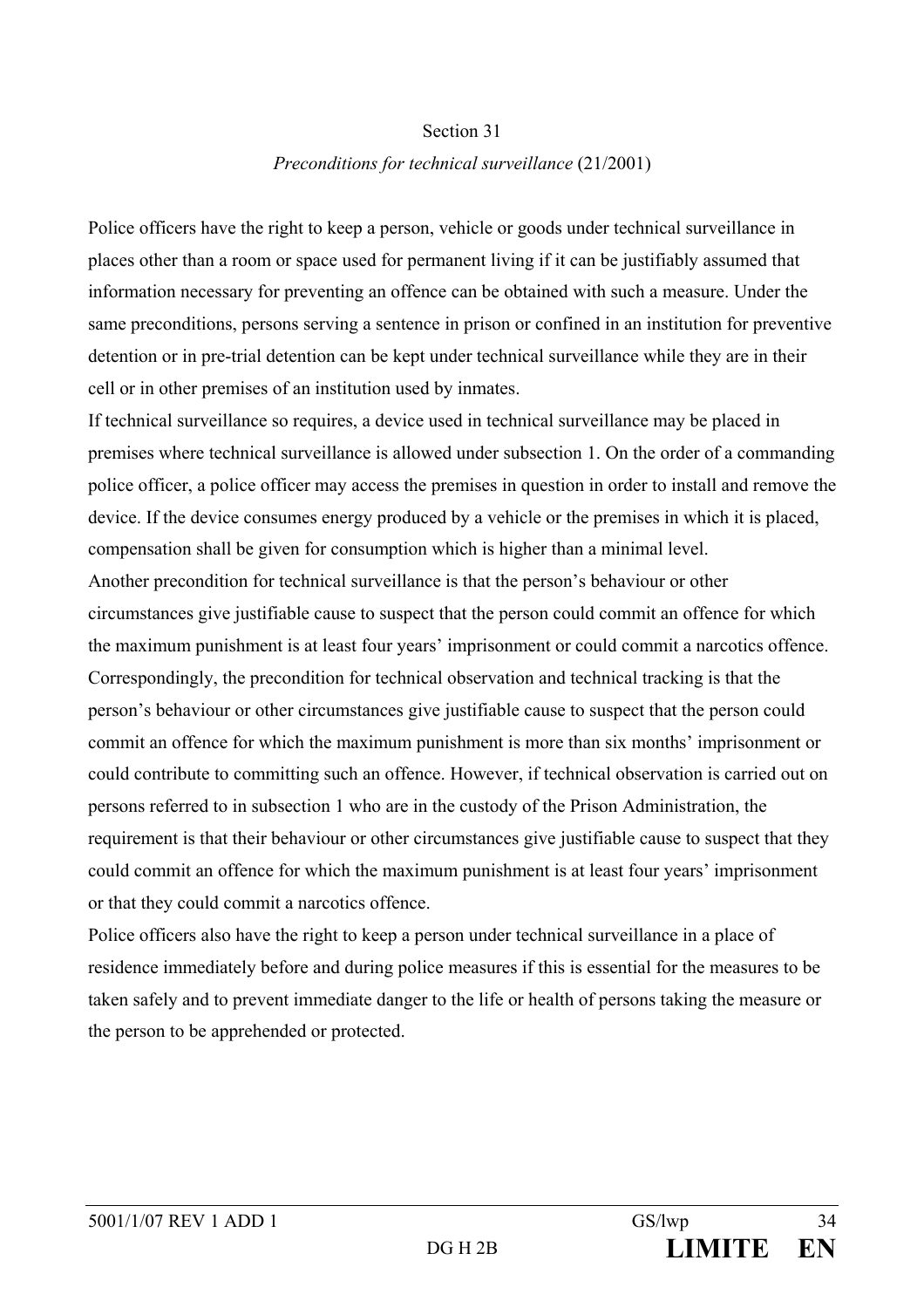#### Section 31a

#### *Preconditions for undercover activities* (525/2005)

Police officers have the right to undertake undercover operations if they are necessary for preventing, uncovering or investigating criminal activities referred to in chapter 5a, section 2 of the Coercive Measures Act or an offence referred to in chapter 17, section 18, subsection 1, paragraph 1 of the Penal Code or a punishable attempt of such an offence and the behaviour of the persons on whom information will be gathered or other circumstances give justifiable cause to suspect that they could commit the offence in question. Undercover operations in places of residence are permitted if the entry or stay in the place of residence is with the active assistance of the occupant. However, provisions in the Coercive Measures Act apply to the search of premises.

# Section 31b *Preconditions for pseudo purchases* (525/2005)

Police officers have the right to make pseudo purchases if this is necessary for preventing, uncovering or investigating a receiving offence or a theft or an offence for which the maximum punishment is at least two years' imprisonment, or for recovering an object, substance or property held or sold illegally as a result of such an offence, or for recovering the proceeds from such an offence.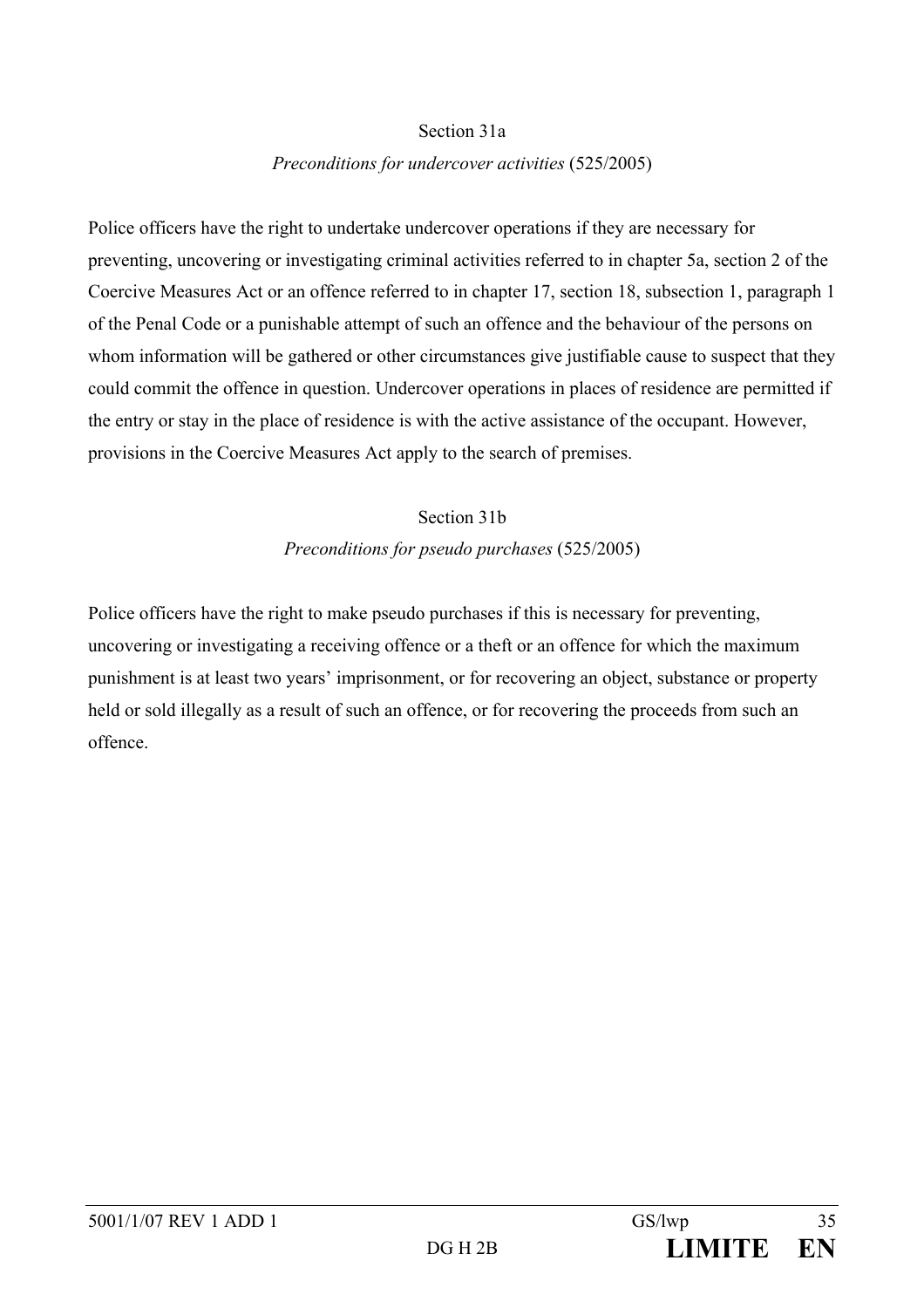#### Section 31c

#### *Preconditions for telecommunications monitoring* (21/2001)

To prevent or detect an offence, police officers have the right to subject to telecommunications monitoring, a subscription or terminal in a person's possession or assumed to be otherwise used by the person, or to temporarily disconnect such a subscription or terminal, if the person's statements, threats or behaviour or other circumstances give justifiable cause to suspect that the person would commit an offence for which the punishment is no less than four months' imprisonment, an offence concerning an automatic data processing device and involving use of a terminal, an offence of menace or of threatening a person who is to be heard in judicial proceedings, or a narcotics offence. In addition, police officers have the right to use telecommunications monitoring in a situation referred to in section 18(2) or in any other situation if this is essential to prevent a danger to life or health.

# Section 31d *Prohibitions on interception* (21/2001)

Provisions on prohibition of interception concerning suspects laid down in Chapter 5a, section 10 of the Coercive Measures Act also apply to other interception activities under this Act than those that concern suspects.

## Section 32

## *Deciding on technical surveillance*

An order to carry out a measure referred to in section 31(1) shall be given by a commanding police officer or a police officer appointed as investigator in charge, or, in the case of interception lasting more than three days, by a police officer with the rank of chief of a police district, chief of a national police unit or deputy chief of such a unit.

A commanding police officer shall be informed without delay of any measure taken under section 31(4). (21/2001)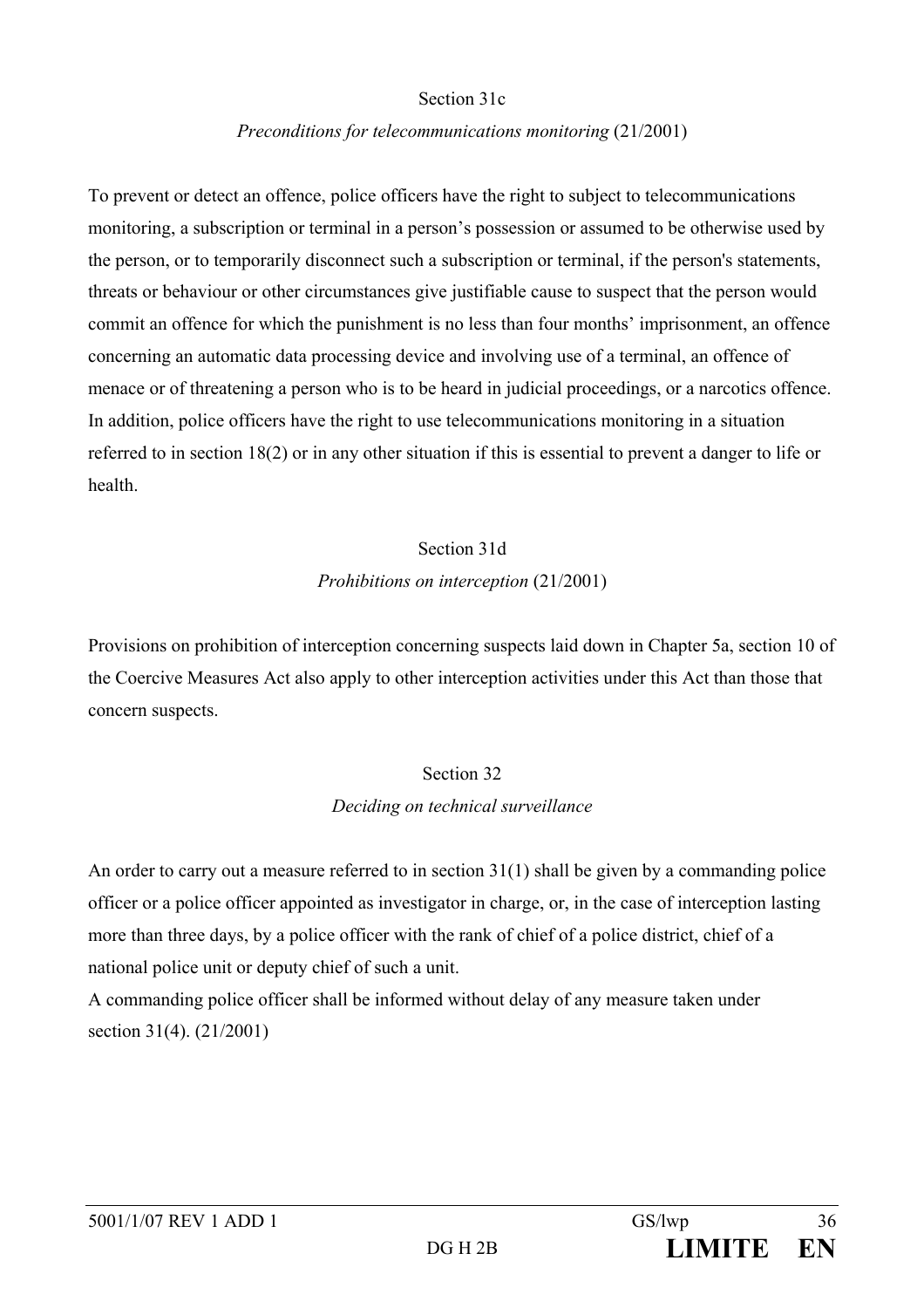#### Section 32a

# *Deciding on undercover operations and pseudo purchases and supervising undercover operations and pseudo purchases (525/2005)*

The decision on undercover operations is made by the head of a police unit that is prescribed by Ministry of the Interior decree.

The decision on pseudo purchases is made by the head of a district police department, the National Bureau of Investigation or the Security Police, or a commanding police officer to whom he/she has given responsibility for such decisions.

The police unit which has decided on undercover operations and pseudo purchases must prepare a report on the operations for the Ministry of the Interior, which shall submit an annual report on the use of undercover operations and pseudo purchases to the Parliamentary Ombudsman.

#### Section 32b

# *Court decisions on telecommunications monitoring and technical surveillance, and other handling of such matters* (21/2001)

The court referred to in Chapter 1, section 9 of the Coercive Measures Act, or another court in which the matter can be dealt with, shall decide on the use of telecommunications monitoring and technical surveillance in cases referred to in section 31(2) in which interception or technical observation requires placing a surveillance device in a room or premises where the person under surveillance is staying or inside a vehicle used by the person under surveillance or where a person in the custody of the Prison Administration is subjected to interception or technical observation. Matters referred to in subsection 1 above are decided without hearing the occupant of the facilities to be intercepted or observed. However, when a court deals with a case in which the person subjected to interception or technical observation is in the custody of the Prison Administration, the director of the prison shall be reserved an opportunity to be heard.

The provisions in Chapter 5a, sections 5-9, 11(1), 12 and 14 of the Coercive Measures Act also apply, as appropriate, to processing cases referred to in subsection 1 above.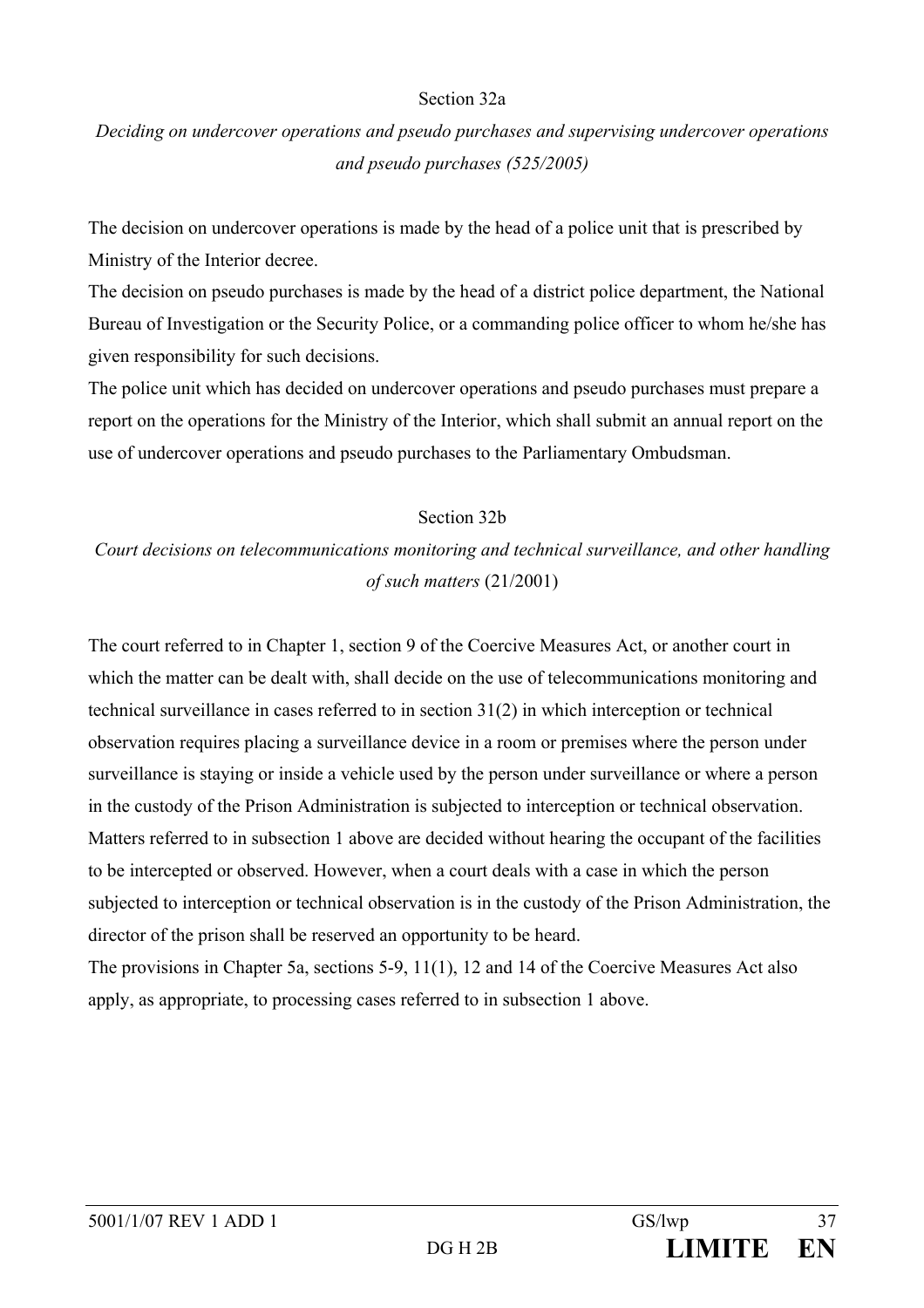#### Section 32c

# *The right of a police officer to decide on telecommunications monitoring and technical surveillance in urgent situations* (21/2001)

A commanding police officer has the right to decide to start telecommunications monitoring or technical surveillance as referred to in section 32b(1) if it is essential to do so without delay due to the urgency of the matter. In such cases, the court referred to in section 32b(1) shall be notified of the measures without delay, and no later than 24 hours after the start of the measures. A request for telecommunications monitoring or technical surveillance shall be attached to the notification if the aim is to continue telecommunications monitoring or technical surveillance after the court has received the notification.

The right referred to in subsection 1 above does not apply to interception or technical observation concerning a person in the custody of the Prison Administration.

## Section 32d

*Continuing telecommunications monitoring and technical surveillance when the decision on the measures was made by a police officer* (21/2001)

When the court receives a notification under section  $32c(1)$ , it may prohibit the continuation of telecommunications monitoring or technical surveillance or set limitations on the use of the measures or conditions on the use of information as it sees fit.

Provisions in Chapter 5a, sections 5-9, 11(1), 12 and 14 of the Coercive Measures Act apply, as appropriate, to processing a case in court.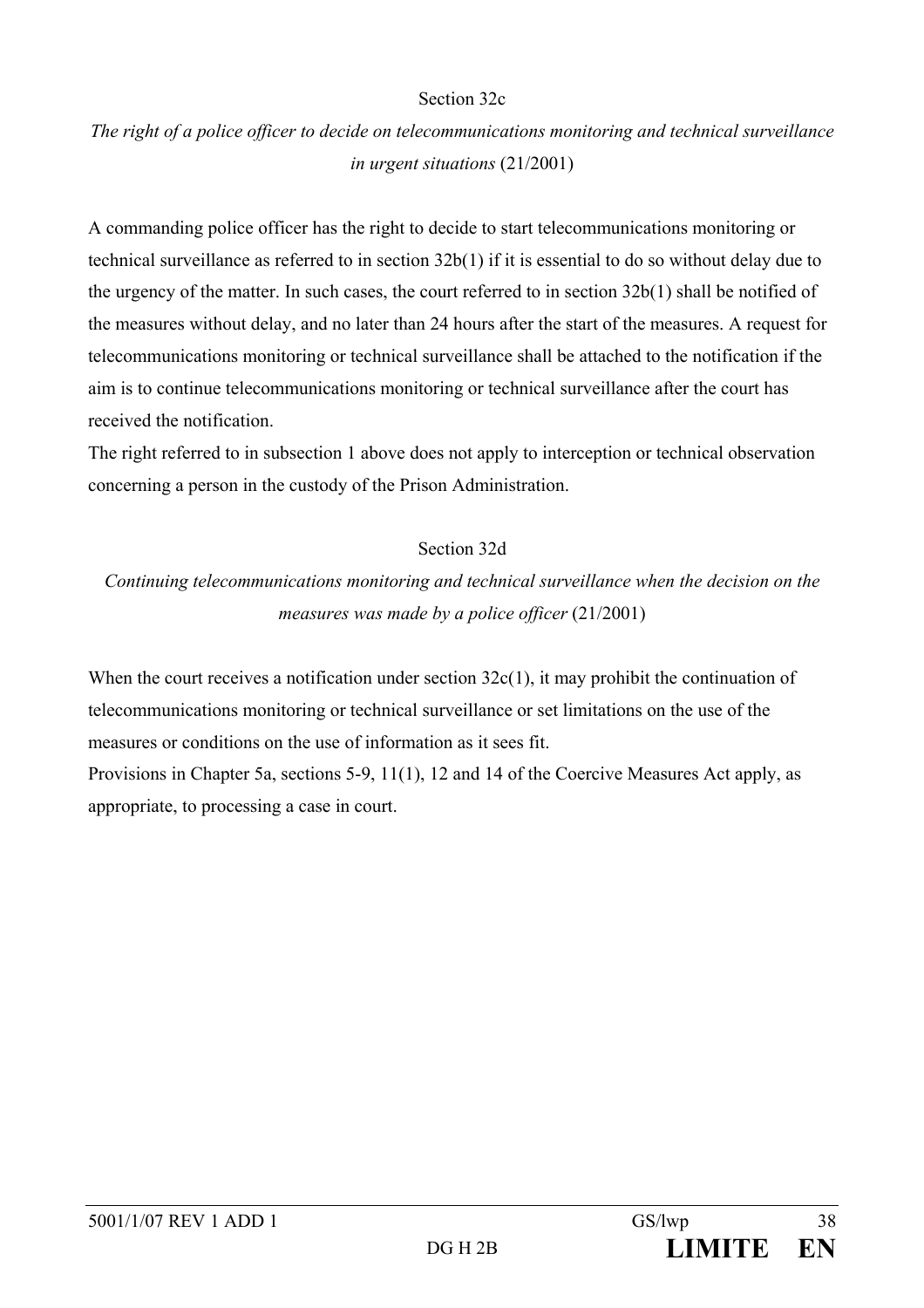#### Section 33

#### *Notification of surveillance, technical surveillance and telecommunications monitoring*

Police officers who decided on the use of technical surveillance as referred to in section 31(1) above or on the placing of a technical surveillance device as referred to in section 31(2) or on the use of telecommunications monitoring under section 32c, or who notified the court shall inform the person subjected to technical surveillance or telecommunications monitoring of the measures after they have been concluded, unless such notification would endanger the purpose of gathering the information or the pre-trial investigation of an offence.

No notification is required of the use of surveillance or technical surveillance as referred to in section 31(4) or of the grounds for these measures.

Police officers who carried out interception as referred to in section 31 or telecommunications monitoring as referred to in sections 32b and 32c shall prepare an official record of the measures without delay. Further provisions on the content of the record are given by decree. The official record shall be submitted to the Ministry of the Interior, which submits an annual report to the Parliamentary Ombudsman on the use of the interception and telecommunications monitoring measures referred to in this subsection. A report on the use of technical surveillance in prisons shall also be given at the same time.

#### Section 33a

#### *Preventing the disclosure of information gathering* (525/2005)

The police may, when it is essential for preventing the disclosure of surveillance, technical surveillance, pseudo purchases, infiltration and activities involving the use of information sources, use misleading or forged information, make and use misleading or forged register entries and produce and use false documents.

The head of a police unit that is prescribed by Ministry of the Interior decree shall decide on the making of the register entries and of the production of the documents referred to in subsection 1 above.

The police unit deciding on the making of the register entries and the production of the documents must keep records on the entries and documents, supervise their use and see to the correction of the entries.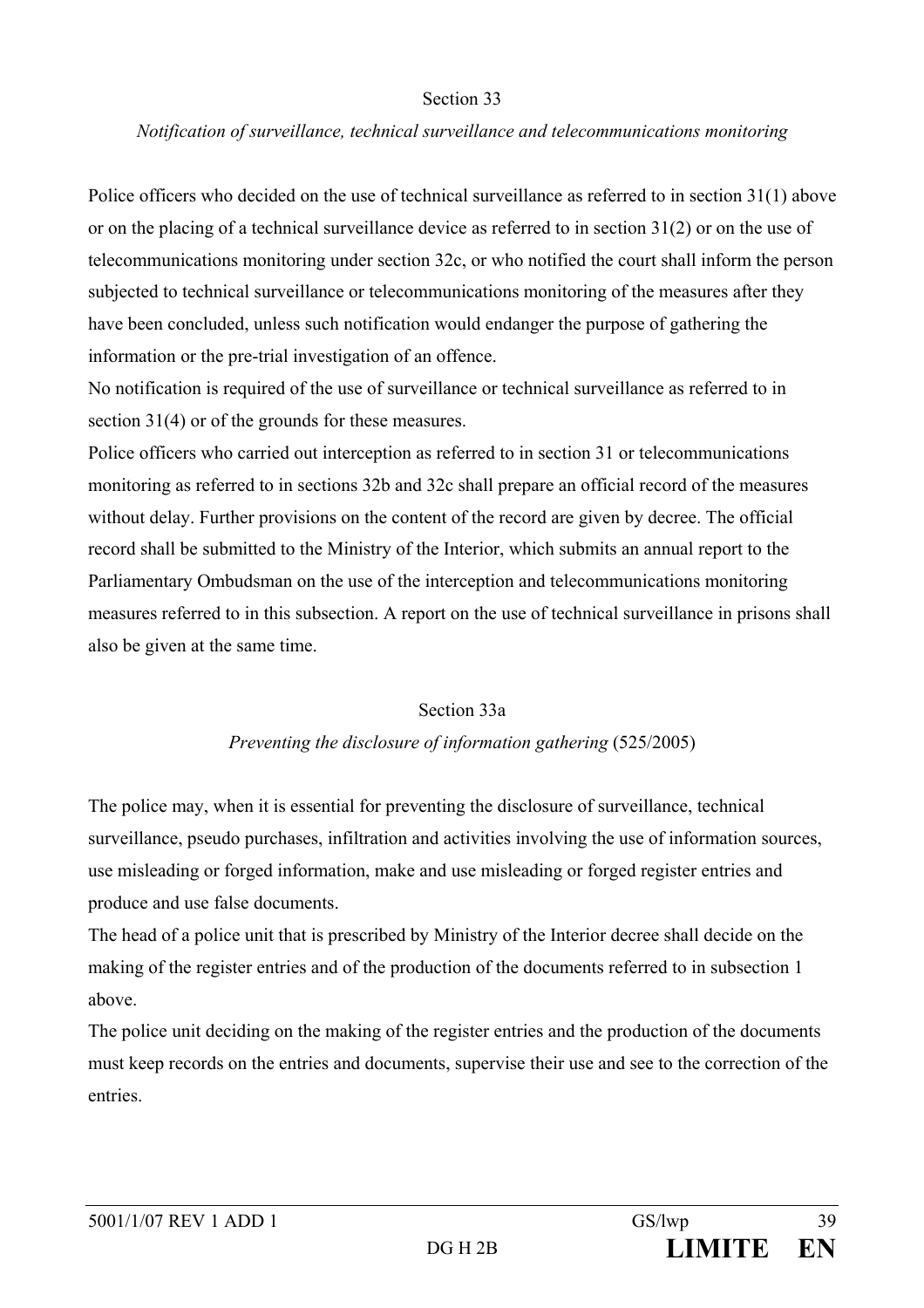A commanding police officer shall decide on the use of the register entries and documents. The police unit deciding on the making of the register entries or the production of the documents, and the police unit deciding on the use of the register entries or the documents must draw up a report on the making of the entries, production of the documents and the use of the entries and the documents for the Ministry of the Interior, which must submit an annual report to the Parliamentary Ombudsman on the matter.

#### Section 33b

#### *Correction of register entries* (525/2005)

The register entry referred to in section 33a above must be corrected when the correction no longer endangers the purpose of the information gathering or the pre-trial investigation of an offence or when it is no longer necessary for preventing the information gathering from being disclosed.

#### Section 34

#### *Processing material*

A commanding police officer shall examine without delay the information obtained from measures referred to in sections 30-31 and the recordings acquired with the help of technical surveillance as referred to in section 31. Information solely concerning third parties shall be destroyed without delay after being examined if it is not needed for the investigation of an offence. Separate provisions shall be issued regarding entry of the information referred to in subsection 1 in police personal data files. Information and recordings obtained that are not added to a data file or the pre-trial investigation material shall be destroyed no later than one year after being declared almost certainly unnecessary for the purpose for which it was obtained.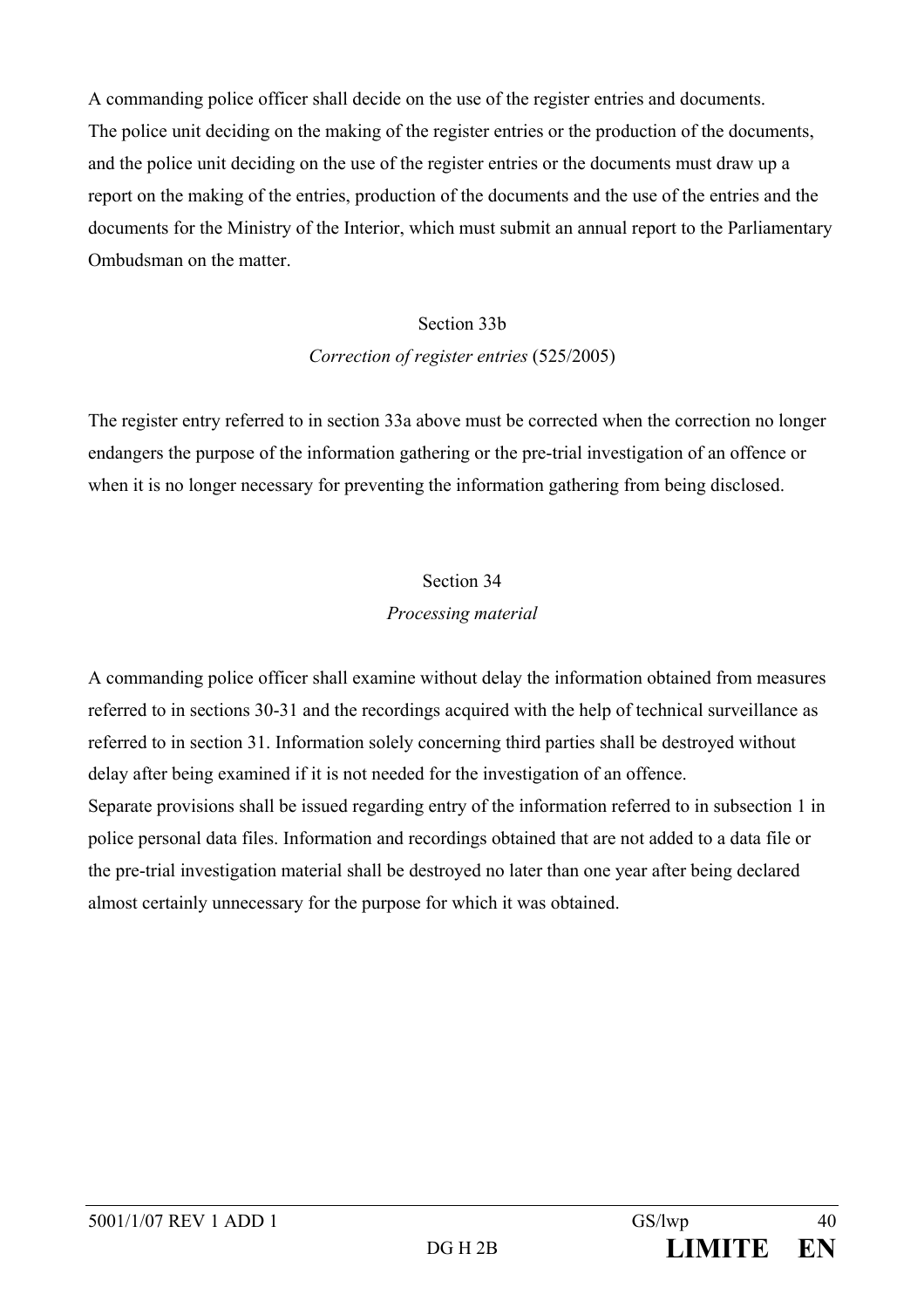#### Section 35

### *Obtaining information from authorities*

The police have the right, notwithstanding the obligation to observe secrecy, to obtain free of charge from an authority or a body assigned to perform a public function any information and documents necessary to carry out an official duty unless disclosing such information or documents to the police or using information as evidence is prohibited or restricted by law. When assessing the continued validity of a driving licence, firearms permit or other such licence, the police have the right, on making a justified request, to obtain information on the licence holder's state of health, use of intoxicants or violent behaviour, notwithstanding the obligation to observe secrecy, if there are reasons to suspect that the licence holder no longer meets the conditions set for obtaining a licence.

The decision on obtaining confidential information in cases referred to in subsections 1 and 2 is taken by a commanding police officer.

The police may only use confidential information received on the basis of subsection 2 above to assess the credibility and suitability of a licence holder or some other condition for validity of the licence or fulfilment of a condition included in the licence.

## Section 36

## *Obtaining information from a private organisation or person*

At the request of a commanding police officer, the police have the right to obtain any information necessary to prevent or investigate an offence, notwithstanding business, banking or insurance secrecy binding members, auditors, managing directors, board members or employees of an organisation. The police have the same right to obtain information needed in a police investigation as referred to in section 37 if an important public or private interest so requires. (21/2001) The police have the right to obtain from organisations engaged in telecommunications services contact information of telecommunication subscriptions that are not listed in a public directory if the information is needed in an individual case to carry out a police duty. The police have a similar right to obtain information on postal addresses from organisations engaged in postal services. For licence administration purposes, the police have the right to obtain information from private organisations and persons as provided in section 35(2)-(4).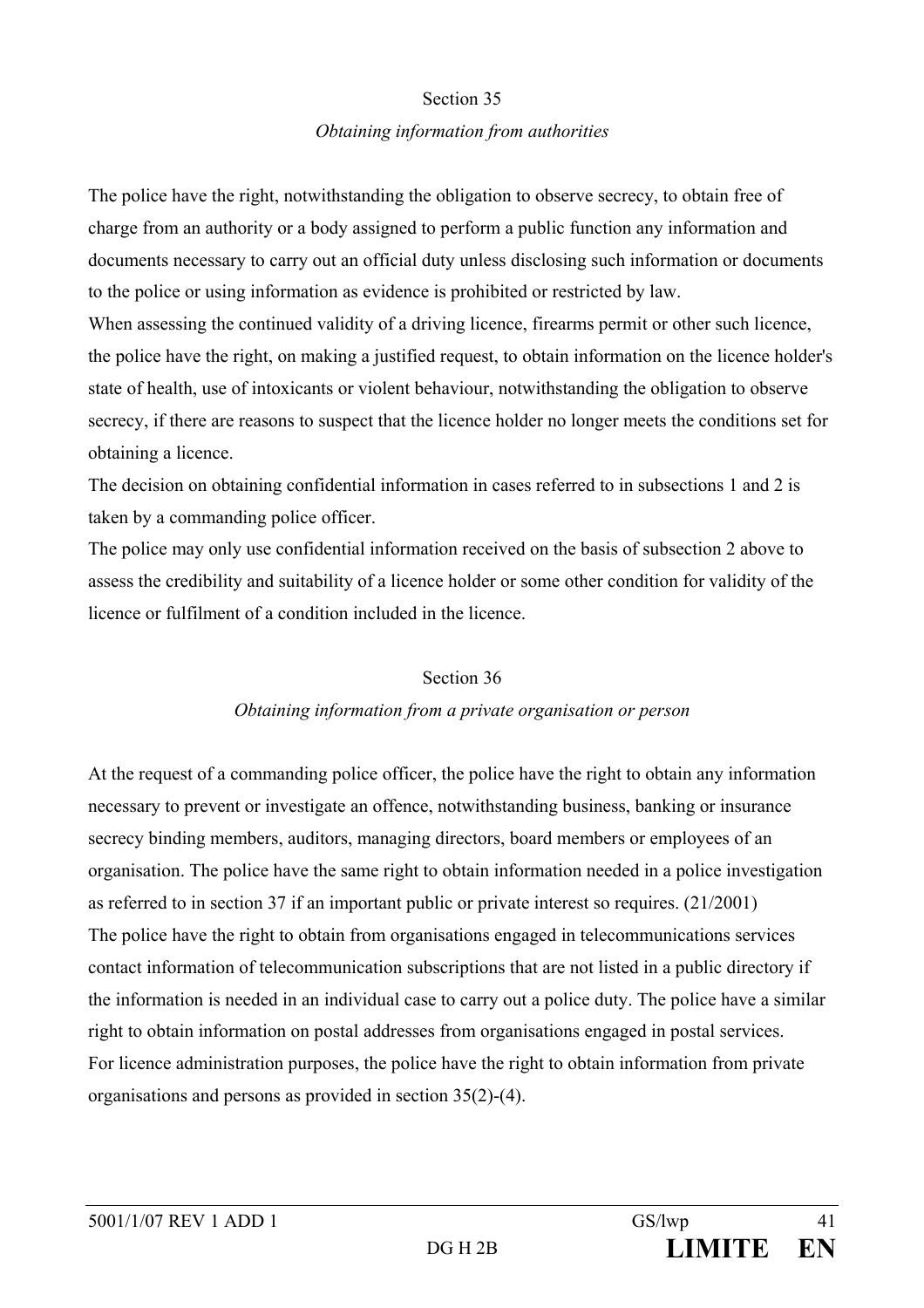### Section 36a

#### *Activities concerning human intelligence sources* (525/2005)

The police may, for carrying out its duties laid down in section 1, use persons outside the police administration as human intelligence sources.

The information on the human intelligence source may be entered in a personal data file. The processing of the information must be in accordance with the Act on the Processing of Personal Data by the Police (761/2003).

The person used as a human intelligence source may be paid a fee. The precondition for paying the fee is that the human intelligence source is registered. The fee may, on reasonable grounds, also be paid to a person used as an human intelligence source who has not been registered. Separate provisions apply to the taxability of the fee.

**Act on the implementation of the provisions of a legislative nature of the Act on Mutual Assistance in Criminal Matters and on the application of the Convention (148/2004) section 3.** 

**Act on International Legal Assistance in Criminal Matters (4/1994) section 23.** 

**Act on the implementation of the provisions of a legislative nature of Convention on Mutual Assistance and Cooperation between Customs Administrations (427/2004) section 2.**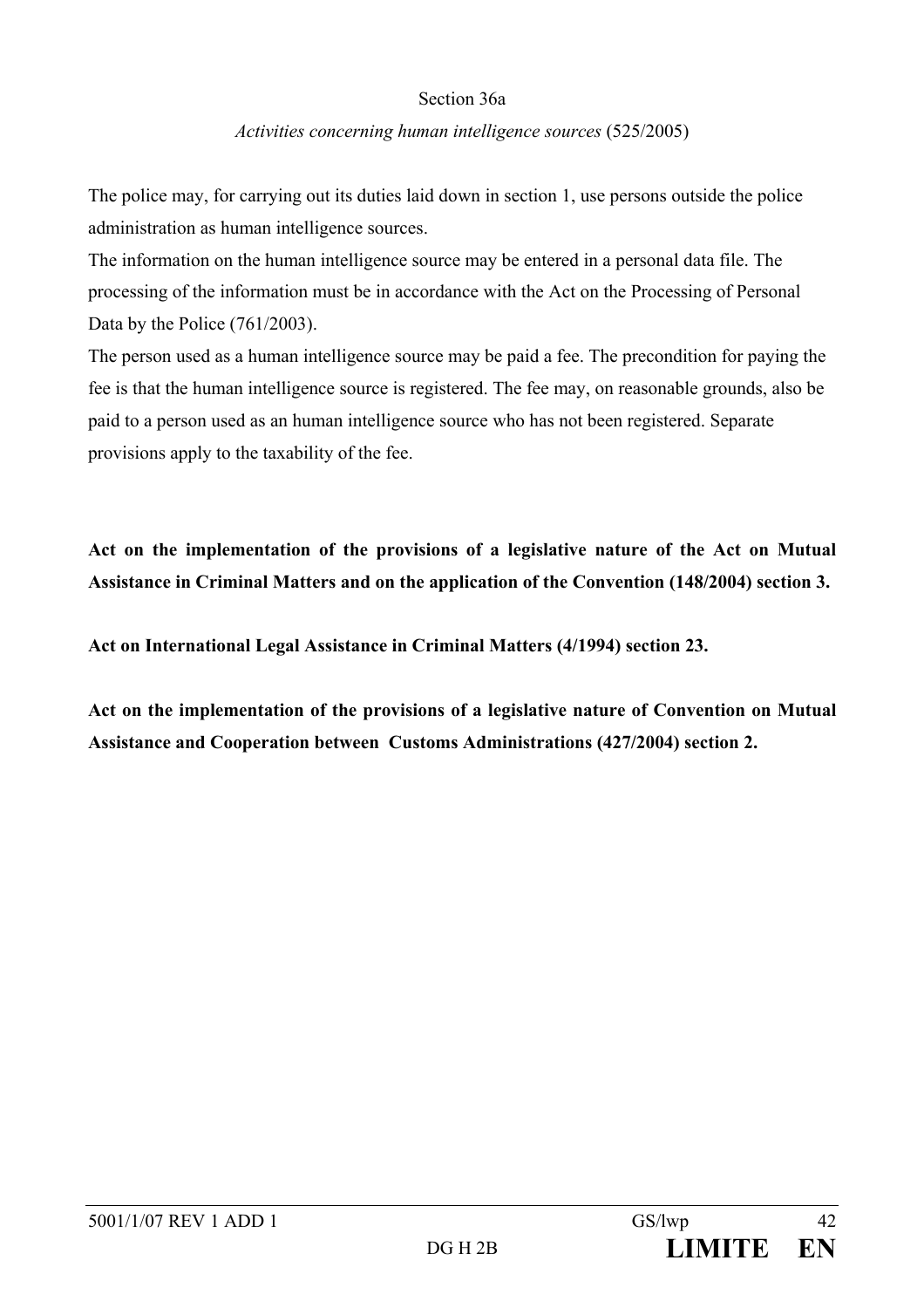# **French Law**

Les textes permettant d'utiliser des agents étrangers dans le cadre d'opérations d'infiltration sont :

- la loi n° 2004-204 du 9 mars 2004 portant adaptation de la justice aux évolutions de la criminalité créant les articles 706-81 à 706-87 du code de procédure pénale en matière d'infiltration, les articles 694-7, 694-8 du code de procédure pénale en matière de coopération judiciaire et l'article 695-2 du code de procédure pénale en matière d'équipes communes d'enquête;
- le décret n° 2004-1026 du 29 septembre 2004 portant modification du code de procédure pénale pris pour l'application des articles 706-81 et suivants de ce code relatifs à l'habilitation des agents chargés de participer à des opérations d'infiltration et des articles 706-99, relatifs à la sonorisation et à la fixation d'image de certains lieux ou véhicules, insérant les articles D.15-1-1 à D.15-1-5 dans le code de procédure pénale;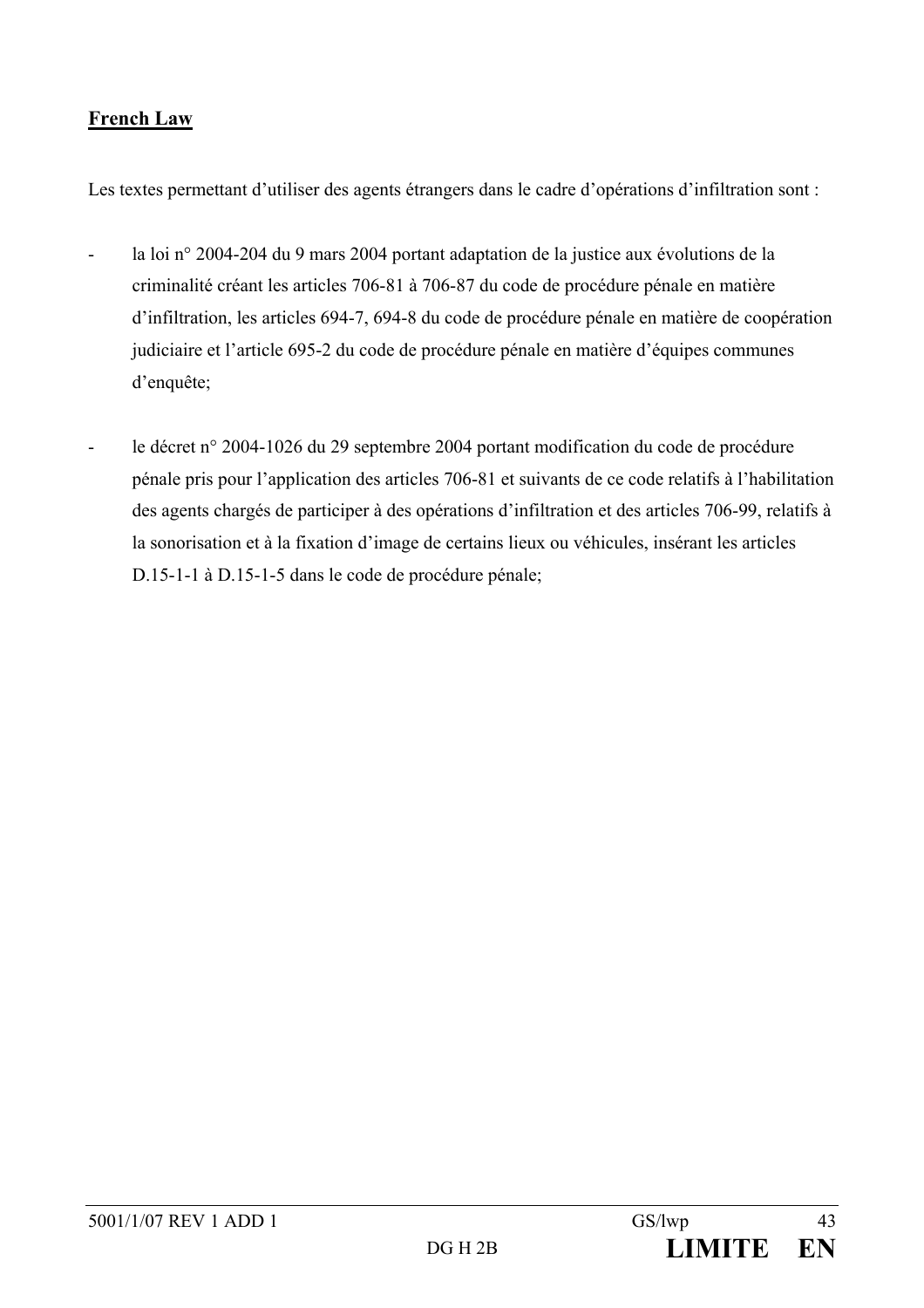# **Hungarian Law**

# **Section 64 of the Act No. XXXIV of 1994 on Police:**

(1) In order to carry out criminal law enforcement tasks defined in Article 63 (1) the Police […]

b) may collect information, by using undercover officer covering either true identity or the Police nature of the inquiry,

c) for the protection of Police personnel and persons co-operating therewith, and to disguise Police nature of activity, may prepare and use cover documents, may establish, maintain and operate cover institution (front company),

[…]

f) for the purpose of performing sample-buy operations, may use confidential informants, other persons secretly co-operating with the Police or undercover officer, moreover, with the permission of the public prosecutor, for the purposes of pseudo-purchase and controlled buy operations, infiltration of criminal organisations and, with regard to the provisions of Paragraph 4 of Article 2, for the purpose of controlled delivery operations, may use Undercover Detective.

g) in case there is no other way to prevent and investigate the criminal offence, to arrest the perpetrator and find his identity, for the protection of life and health of the victim, may replace the victim in his role as such with a Police officer.

# **Section 25-26 of the Act No. LIV of 2002 on the International Cooperation of Law Enforcement Agencies:**

## **Section 25**

(1) If the application of Hungarian undercover officer abroad or application of foreign undercover officer in Hungary is necessary, the ILECC […] may initiate such action at the foreign authority.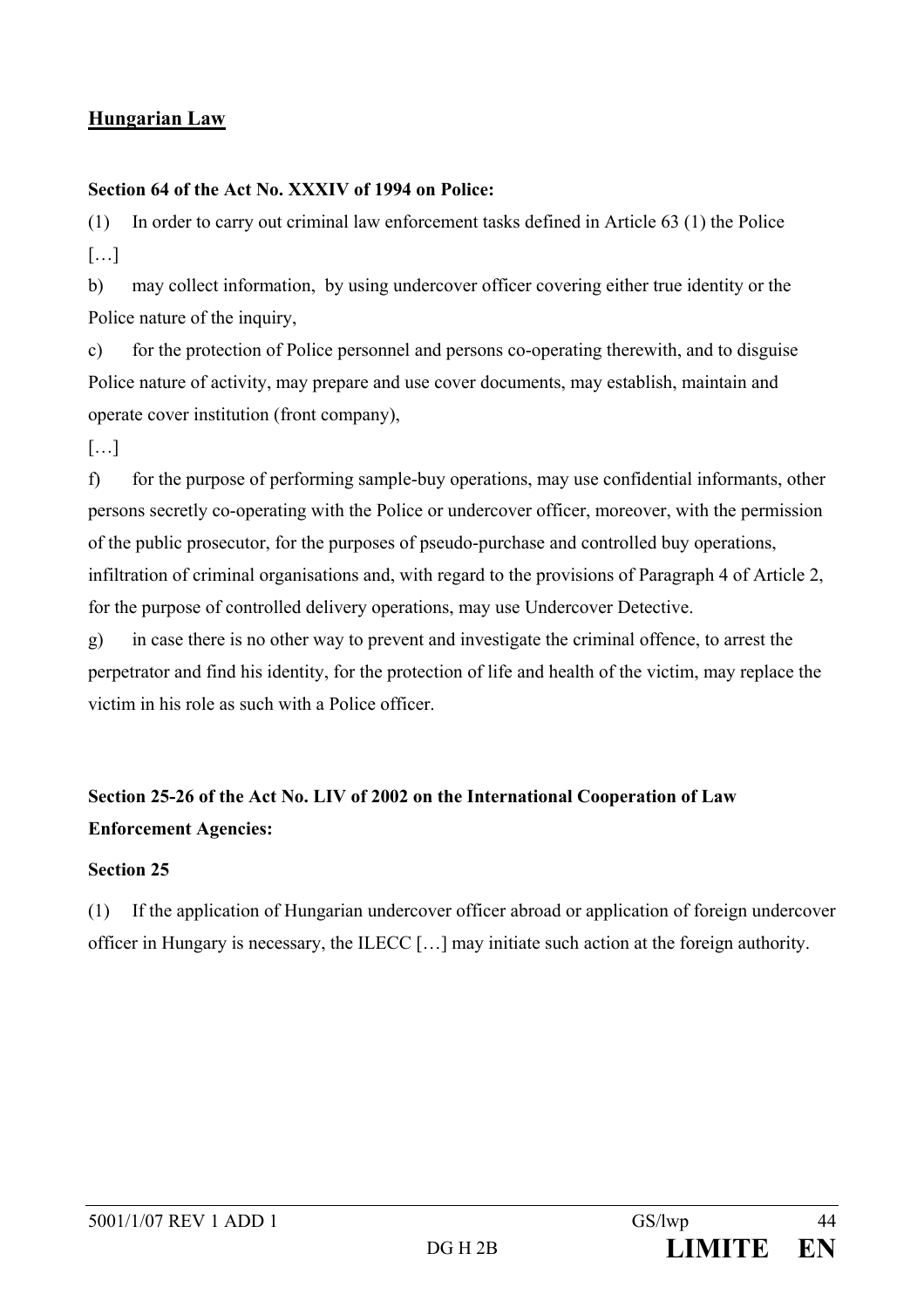(2) If, for the interest of crime detection operation lead by a foreign law enforcement agency, the application of foreign undercover officer in Hungary or the application of Hungarian undercover officer abroad is necessary, upon the request of the foreign authority and – in cases stated in Paragraph (1) f) of Article 64 of the Act on Police<sup>1</sup> – with the authorisation of the prosecutor, foreign undercover officer may be applied in Hungary or Hungarian undercover officer may be applied abroad.

### **Section 26**

(1) Application of the undercover officer shall be based on the individual arrangement between the Hungarian central law enforcement agency and the foreign authority.

(2) The arrangement shall include the followings:

- a) the time period of the intelligence gathering;
- b) the requirements of the application;
- c) the rights and the obligations of the undercover officer;
- d) measures applicable in case of revelation of the undercover officer;
- e) information about the liability for damages caused by the undercover officer in the course of his/her operation.

# **Act no. CXXX of 2003 on Cooperation in Criminal Matters with the Member States of the European Union**

## **Deployment of undercover officers**

## **Section 60.**

 $\overline{a}$ 

(1) Where the deployment of an undercover officer of a Member State in the territory of the Republic of Hungary, or the deployment of a Hungarian undercover officer in the territory of a European Union Member State is required to ensure the efficiency of the criminal prosecution conducted by the judicial or investigating authority of the Member State, at the request of the judicial or investigating authority of the Member State an undercover officer of the Member State may be deployed in the territory of the Republic of Hungary, or a Hungarian undercover officer may be deployed in the territory of the European Union Member State.

**<sup>1</sup>** Paragraph (1) f) of Article 64 of the Act on Police states that permission of the prosecutor is needed if the undercover agent cover makes false purchases, confidence purchases, or infiltrates into a criminal organisation, as well as if participates in controlled delivery.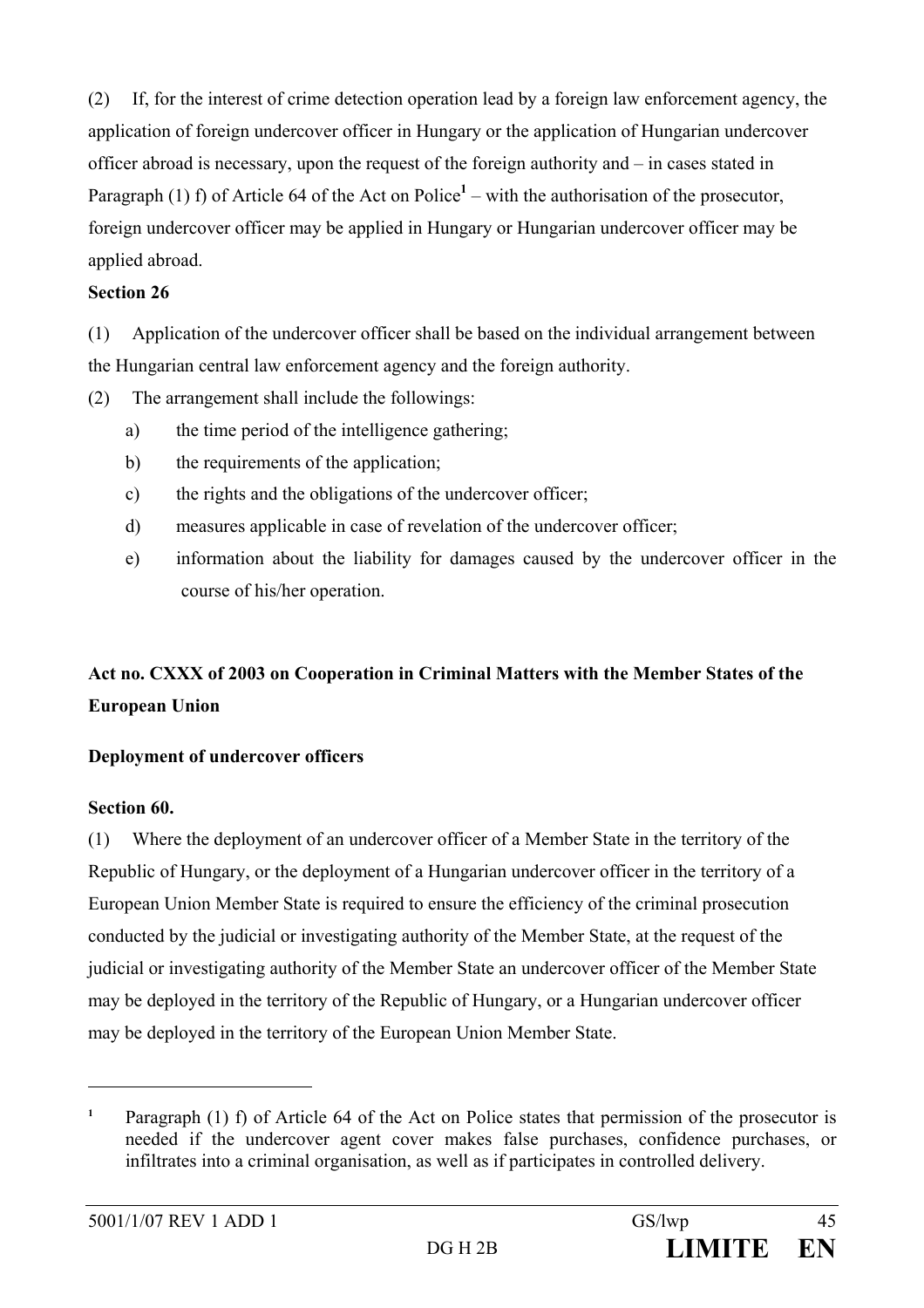(2) Where the deployment of a Hungarian undercover officer in the territory of a European Union Member State or the deployment of an undercover officer of a Member State in the territory of the Republic of Hungary is required to ensure the efficiency of ongoing criminal prosecution conducted in the territory of the Republic of Hungary, the Prosecutor General may request this from the judicial or investigating authority of the Member State.

## **Section 61**

(1) The deployment of an undercover officer shall take place on the basis of a specific agreement concluded between the Prosecutor General and the judicial or investigating authority of the Member State.

- (2) The agreement referred to in paragraph (1) shall include, in particular, the following:
	- *a)* the duration of deployment of the undercover officer,
	- *b*) the conditions of deployment,
	- *c)* the rights and obligations of the undercover officer,
	- *d)* the measures to be taken in the event that the undercover officer is exposed,
	- *e)* information on the rules concerning the liability of the undercover officer for any damages caused while acting within his or her competence.

(3) Section 58 shall be applied, as appropriate, if the undercover officer of the Member State is operating in the territory of the Republic of Hungary.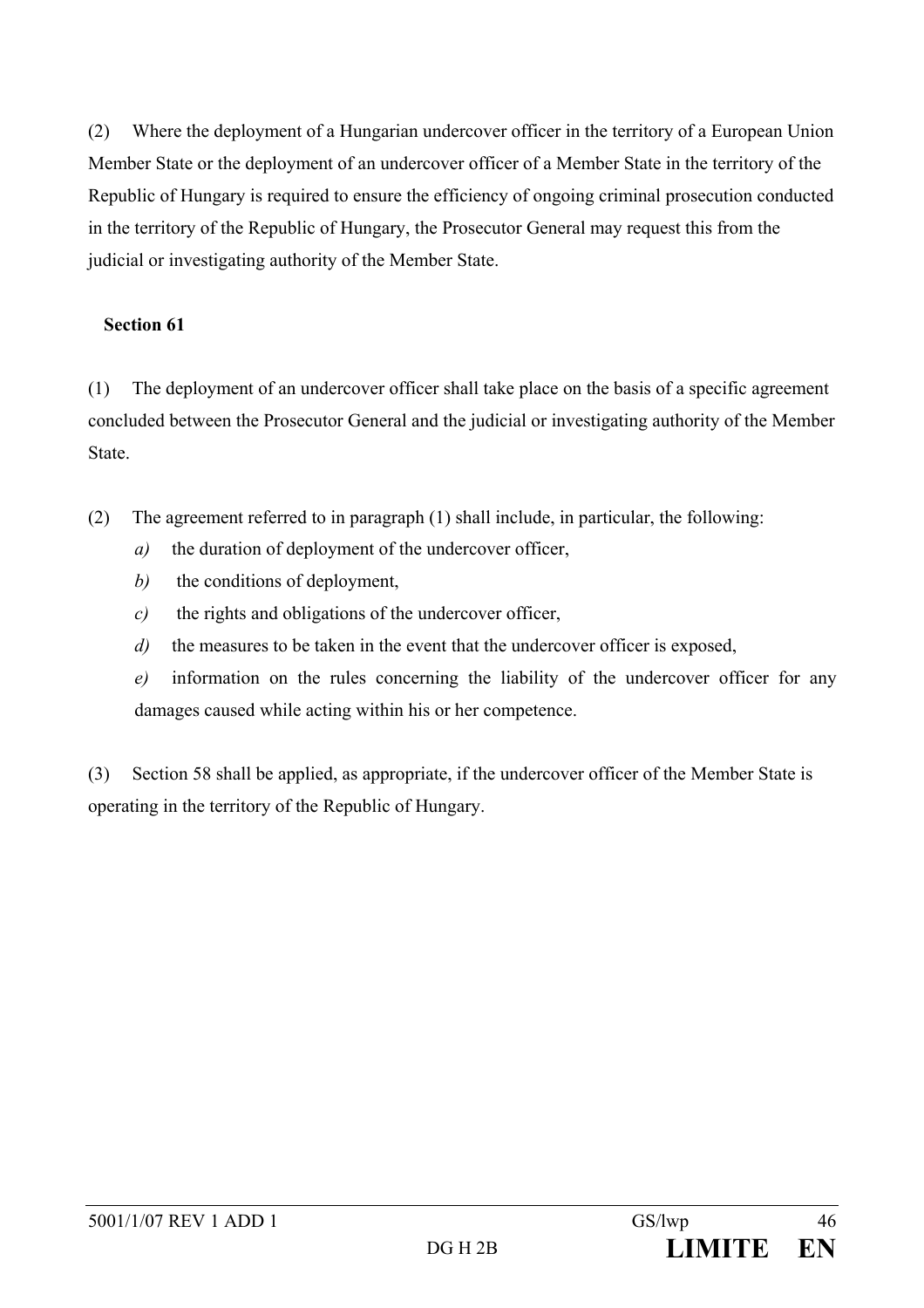# **Italian Law**

Undercover operations are governed by law. In particular, Law No. 146 of 16th March 2006 ratified the Convention against Transnational Organised Crime and its Protocols adopted by the UN General Assembly on 15th November 2000 and on 31st May 2001, introducing new provisions on special operations and subjects entitled to perform them as well as on the authorized behaviour.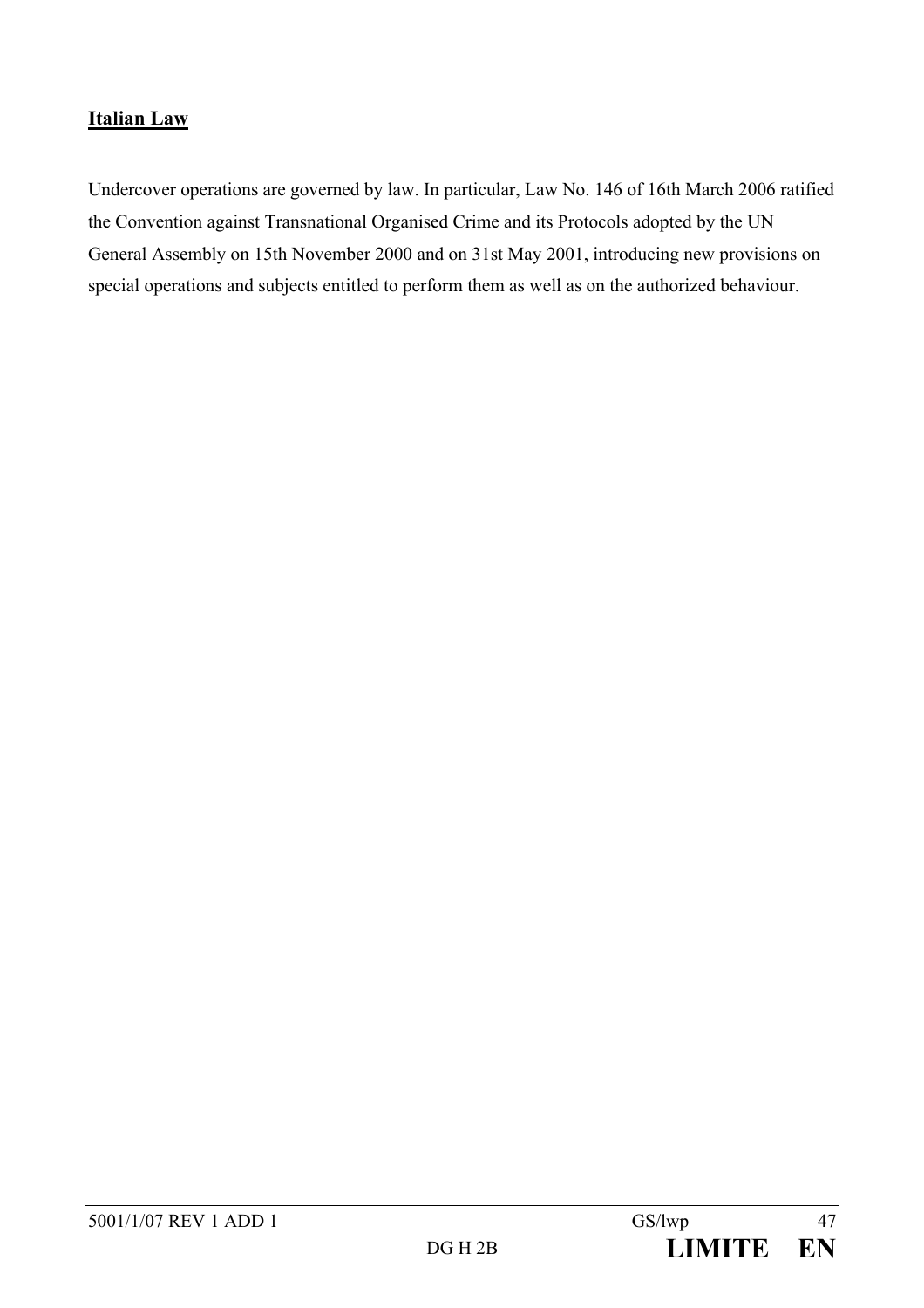# **Latvian Law**

The legal basis of the deployment of foreign undercover officers is as follows: Investigatory Operations law, Law of Criminal procedure, Law on Official Secrets and memorandum of understanding between involved agencies (int.al. bilateral agreements with Estonia and Lithuania on cross-border cooperation in fight against organized crime).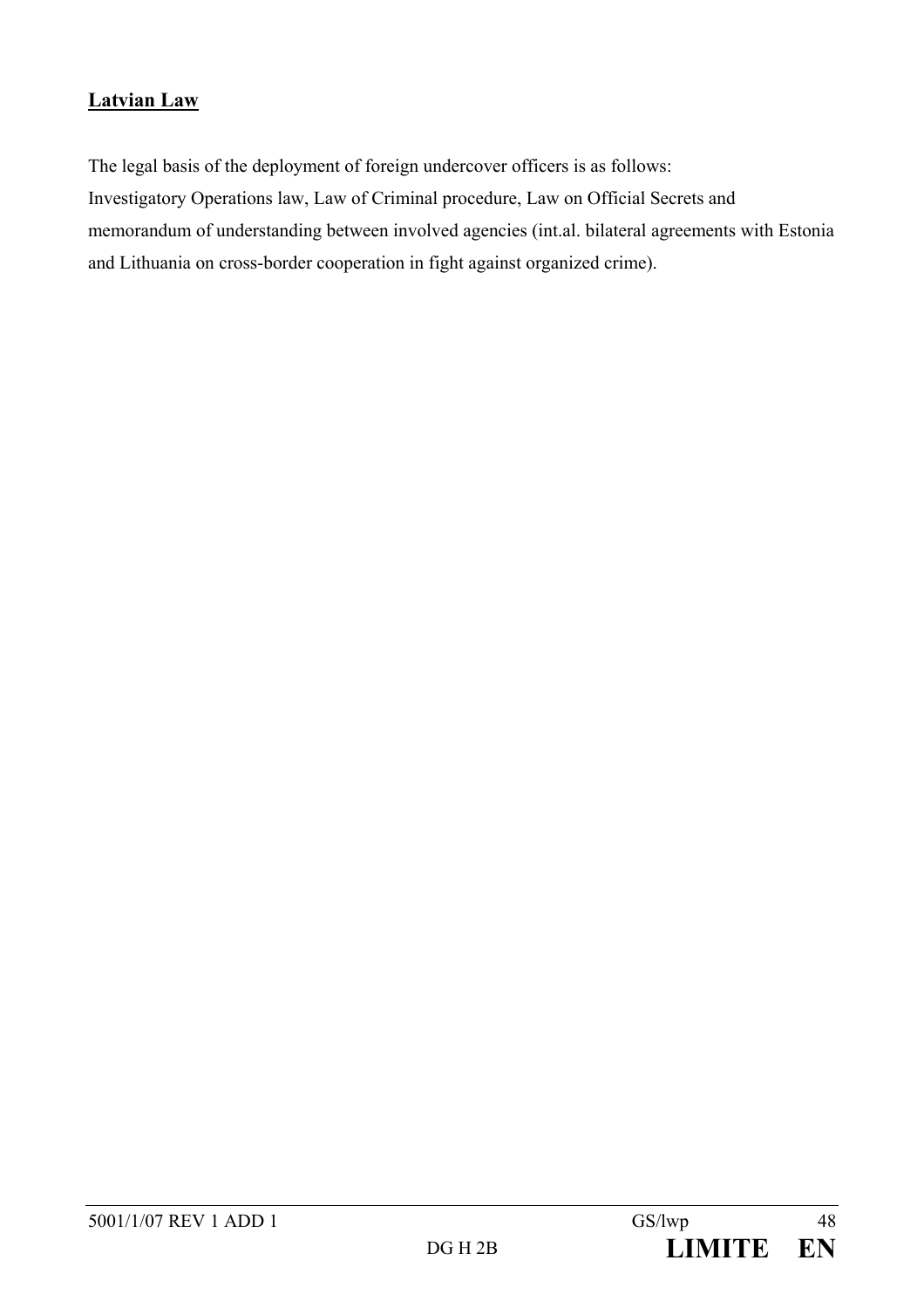# **Lithuanian Law**

In the course of operational actions being conducted the deployment of an undercover officer of a foreign state is governed by international legal acts, domestic laws and internal rules of the Police Department which provide for the fact that a permission to act for a foreign undercover officer in Lithuania is given by Police Commissioner General.

In the course of the pre-trial investigation, the undercover officer of a foreign state acts according to the common procedure defined under the Code of Criminal Procedure as a "person" (paragraph 6 of Article 158 of the Code of Criminal Procedure defines the following: "In special cases when there are no other possibilities to detect the persons committing criminal offences, investigation may be also conducted by persons who are not officers of the pre-trial investigation in the manner specified in this Article")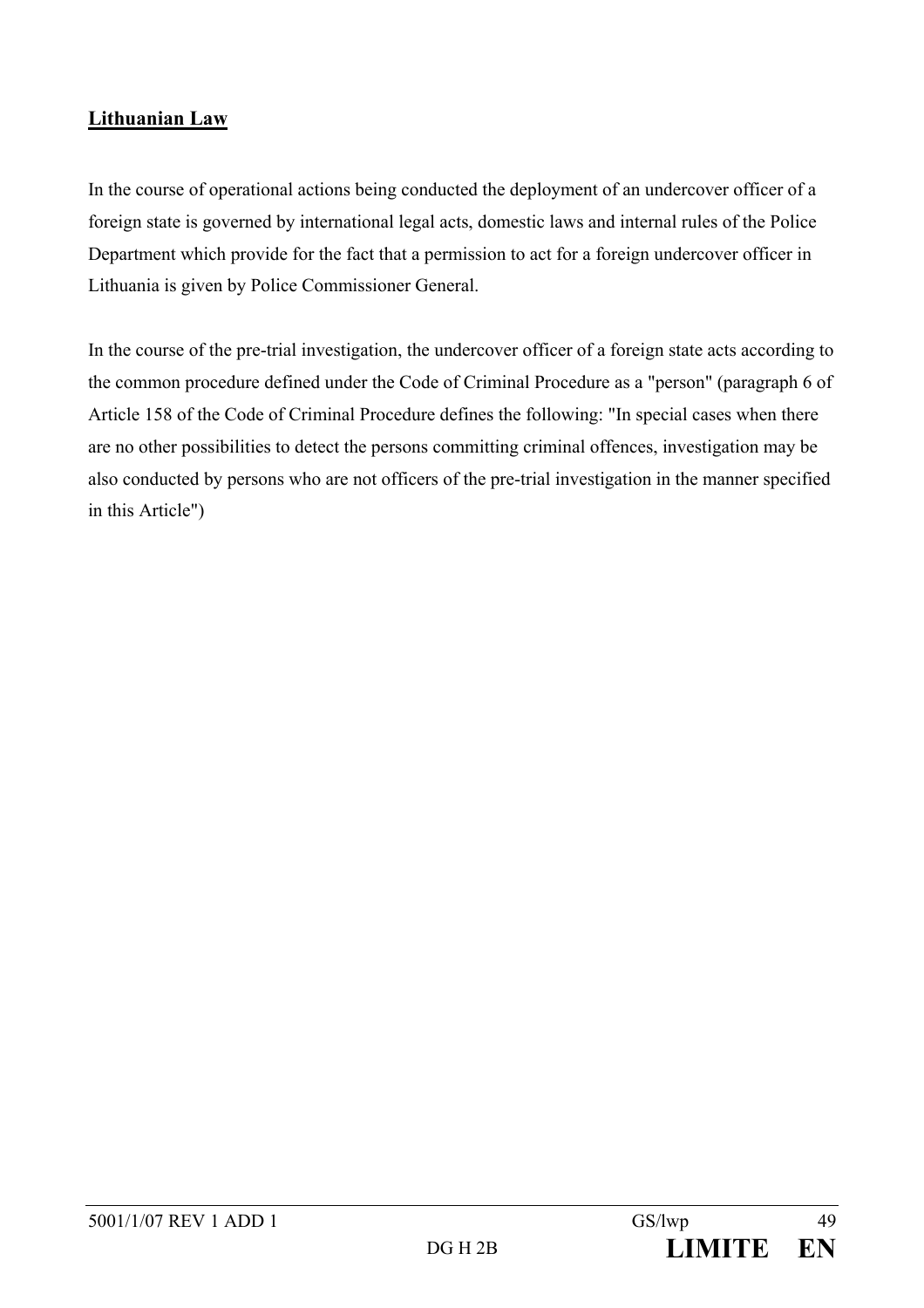# **Polish Law**

There is a national legislation governing the use of undercover officers - art. 19a and 19b Police Act of 1990 amended in July 1995 (or Art. 9 f and 9g of the Border Guard Act accordingly) to conduct controlled purchases and controlled deliveries, using law enforcement officers in an undercover capacity and the guidelines for undercover procedures and each time signed Memorandum of Understanding between two countries.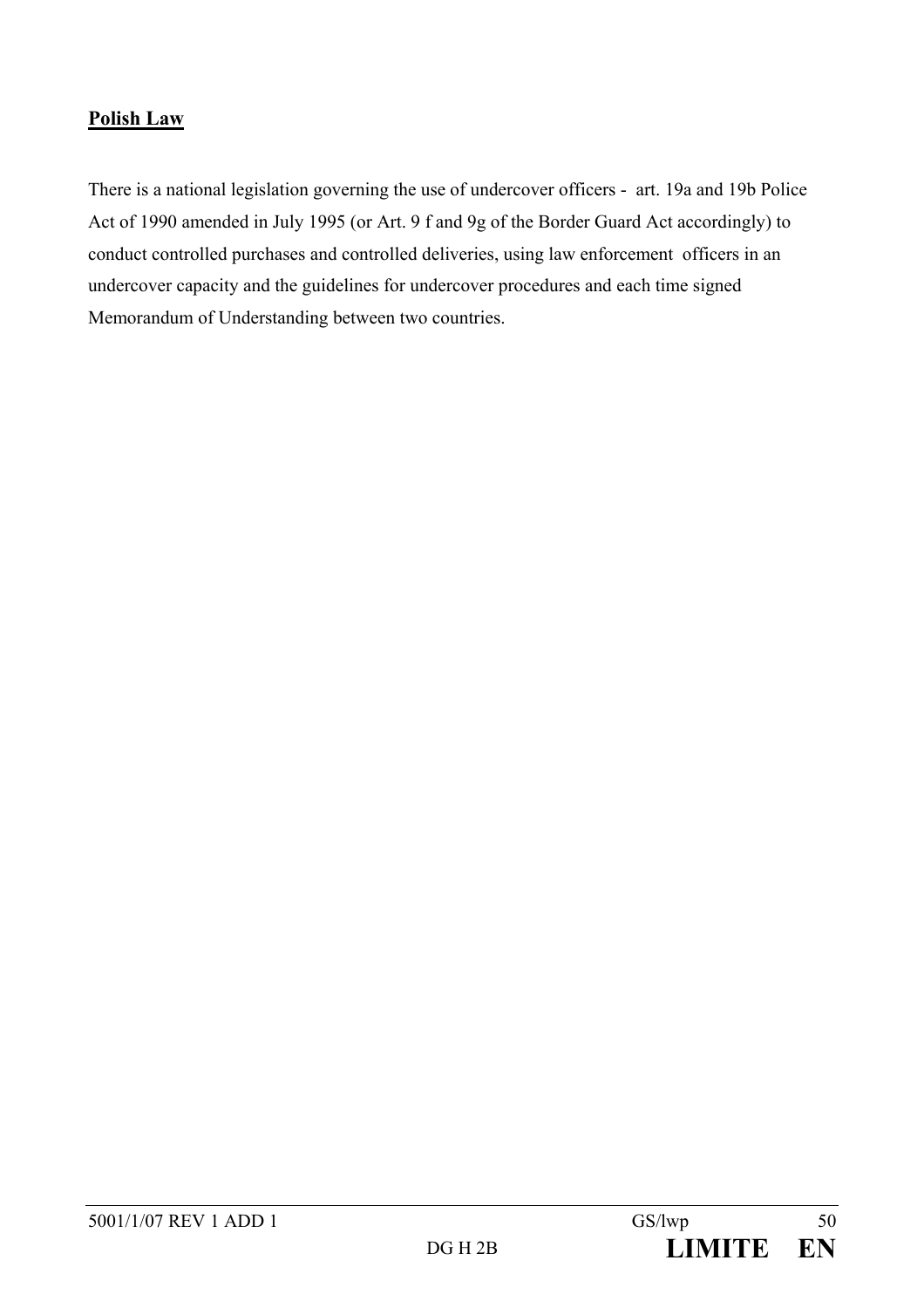# **Portuguese Law**

"Article 160 B

Undercover action

1. Criminal investigation officials of other States may develop undercover action in Portugal, in accordance with the applicable law; in such cases, their status shall be similar to that of Portuguese criminal investigation officials.

2. Action as mentioned in paragraph 1 above is subject both to a request based on an international agreement, treaty or convention, and reciprocity.

3. The judge of the "Tribunal Central de Instrução Criminal" (Central Court of Criminal Investigation) shall be empowered to authorise such action, upon a proposal of the Public Prosecution magistrate at the "Departamento Central de Investigação e Acção Penal - DCIAP" (Central Department for Criminal Investigation and Action)" (INTERNATIONAL JUDICIAL CO-OPERATION IN CRIMINAL MATTERS, LAW No. 144/99, of 31 August).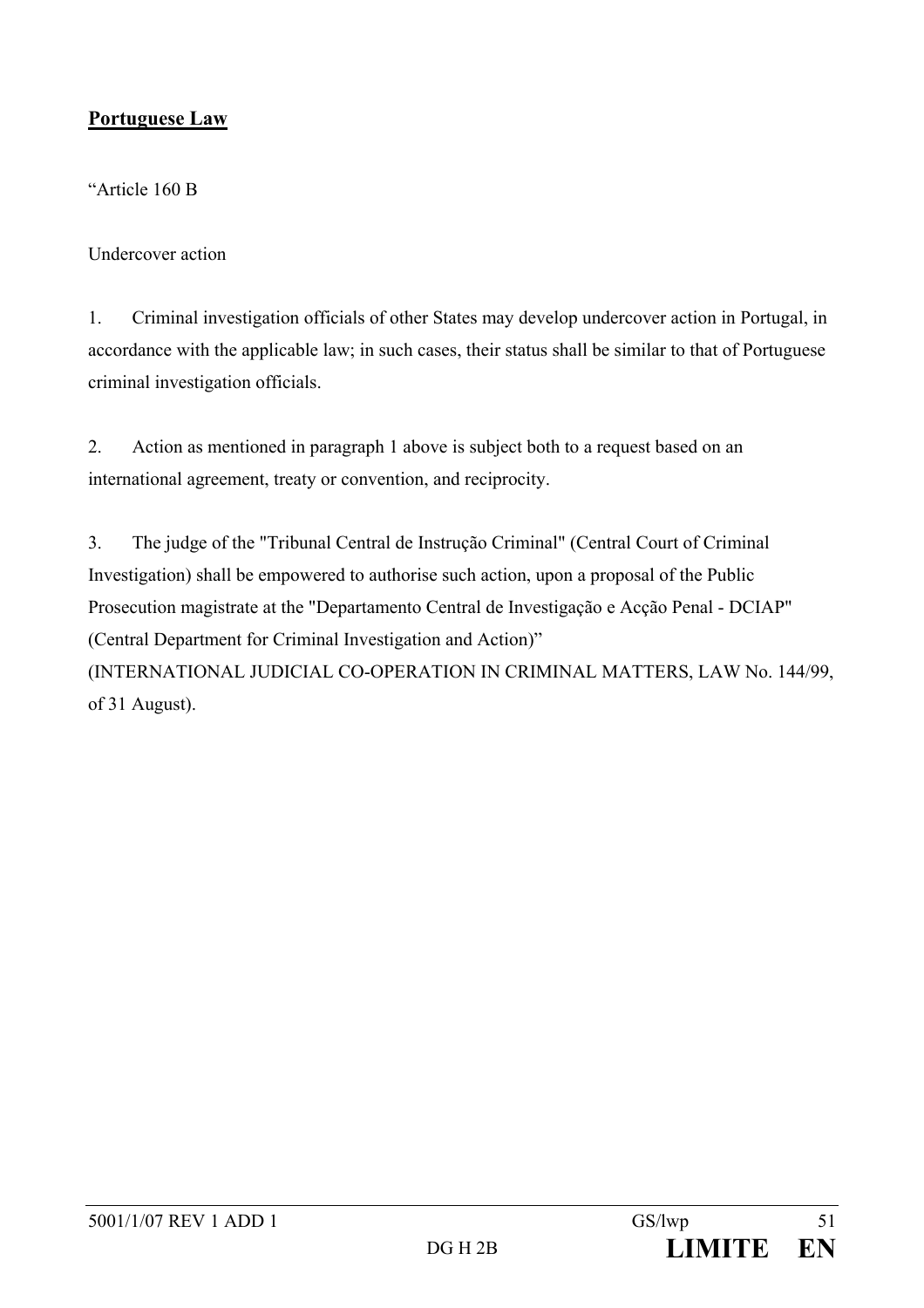# **Romanian Law**

The informers are authorised according to the provisions of Law 39/2003 regarding prevention and fighting organized crime.

The collaborators are authorised according to the provisions of Law 143/2000 for fighting trafficking and illegal consumptions of drugs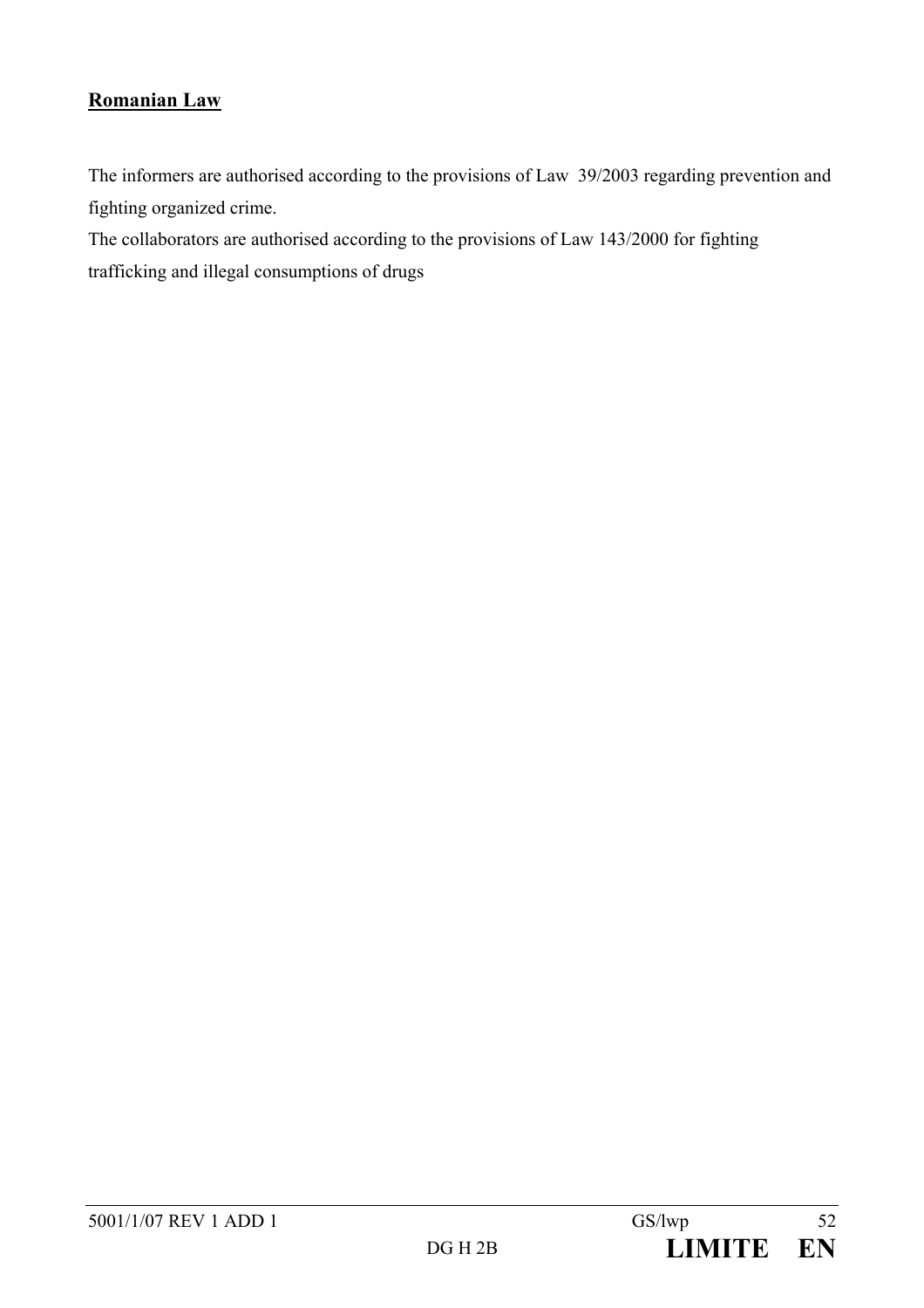# **Slovakian Law**

As regards the use of the undercover agent in the criminal proceedings the provisions of Code of Criminal Procedure - Article 10 paragraph 19 and Article 117 paragraph 14 are applicable. For wording please see below.

The international legal basis is regulated in the 2000 MLA Convention.

The conditions of the activities of the foreign undercover agents are further elaborated in number of bilateral police treaties (with Austria and Hungary).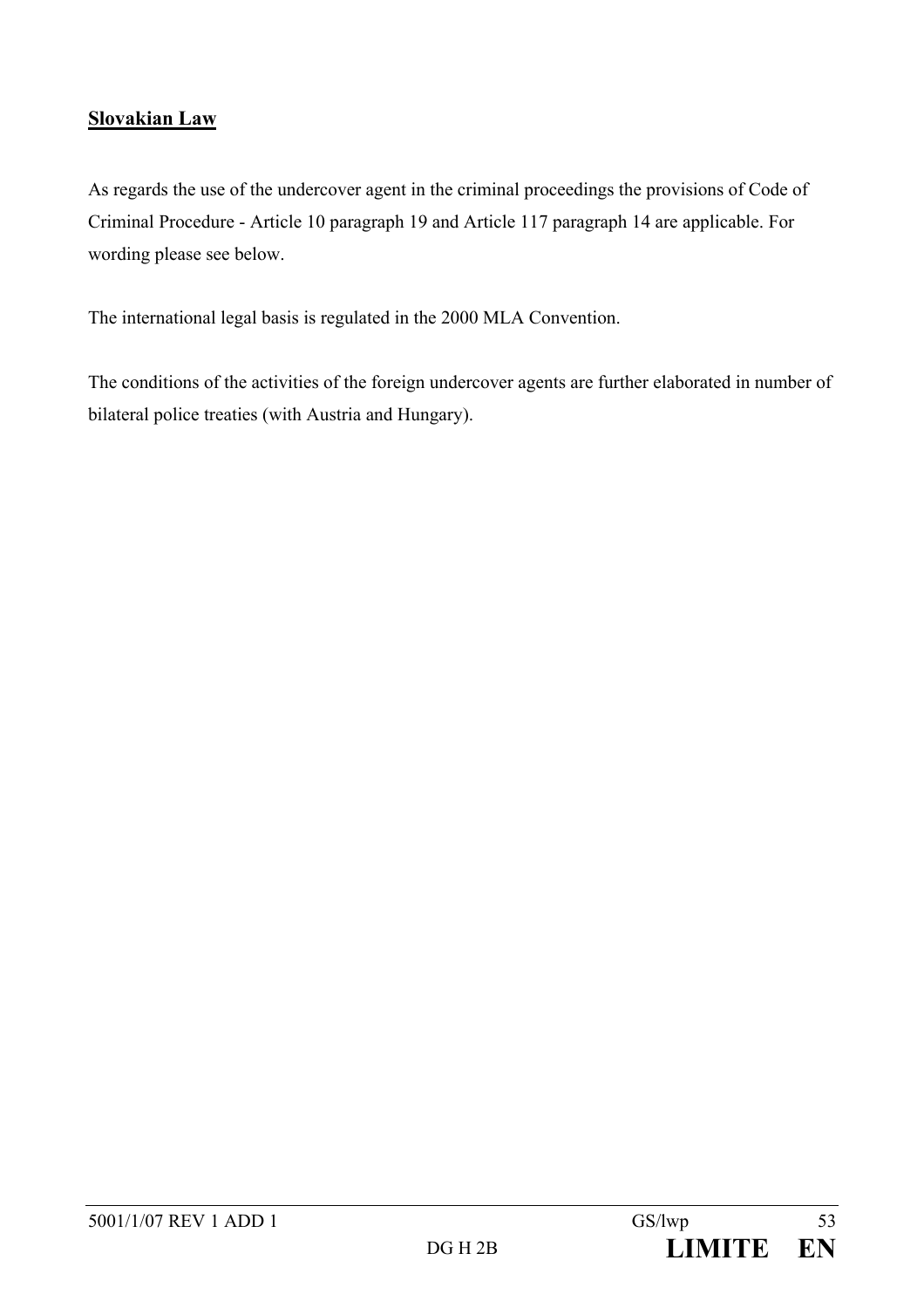## **Slovenian Law**

## ARTICLE 155 A PARAGRAPH 2 (PROCEDURAL CODE)

Covert operations shall be conducted with the involvement of undercover operatives and through the constant or repeated gathering of information on the particular person and his/her criminal activity. Covert operations under the direction and supervision of the Police, shall be performed by one or more undercover operatives with the help of false information on the person, false data in the database and with the use of false documents in order to prevent the disclosure of the purpose of gathering information and undercover involvement. The undercover operative may be a police officer, a police employee of a foreign country or, exceptionally, another person in case the covert operation cannot be conducted otherwise. The undercover operative may, under the conditions of this of Article, participate in legal transactions with false documents, and may, under the conditions of this Article, also use technical devices for the sound transmission and recording, photographing and video recording.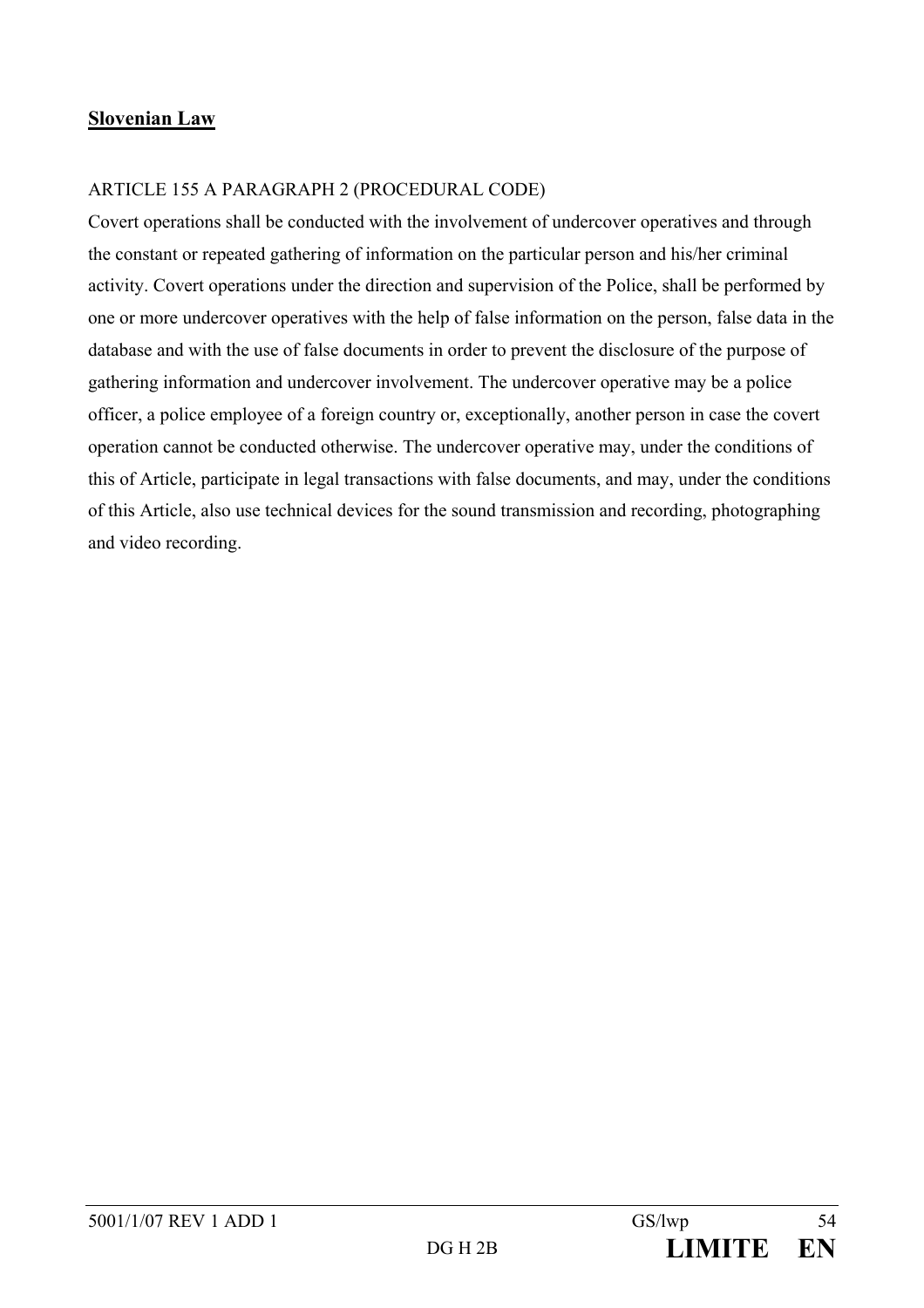# **Swedish Law**

General principles developed in connection to the Swedish Police Act (1984:387) constitutes the legal basis and the Act (2003:1174) on certain aspects of international co-operation in criminal matters. Unfortunately, no authorised translation exists.